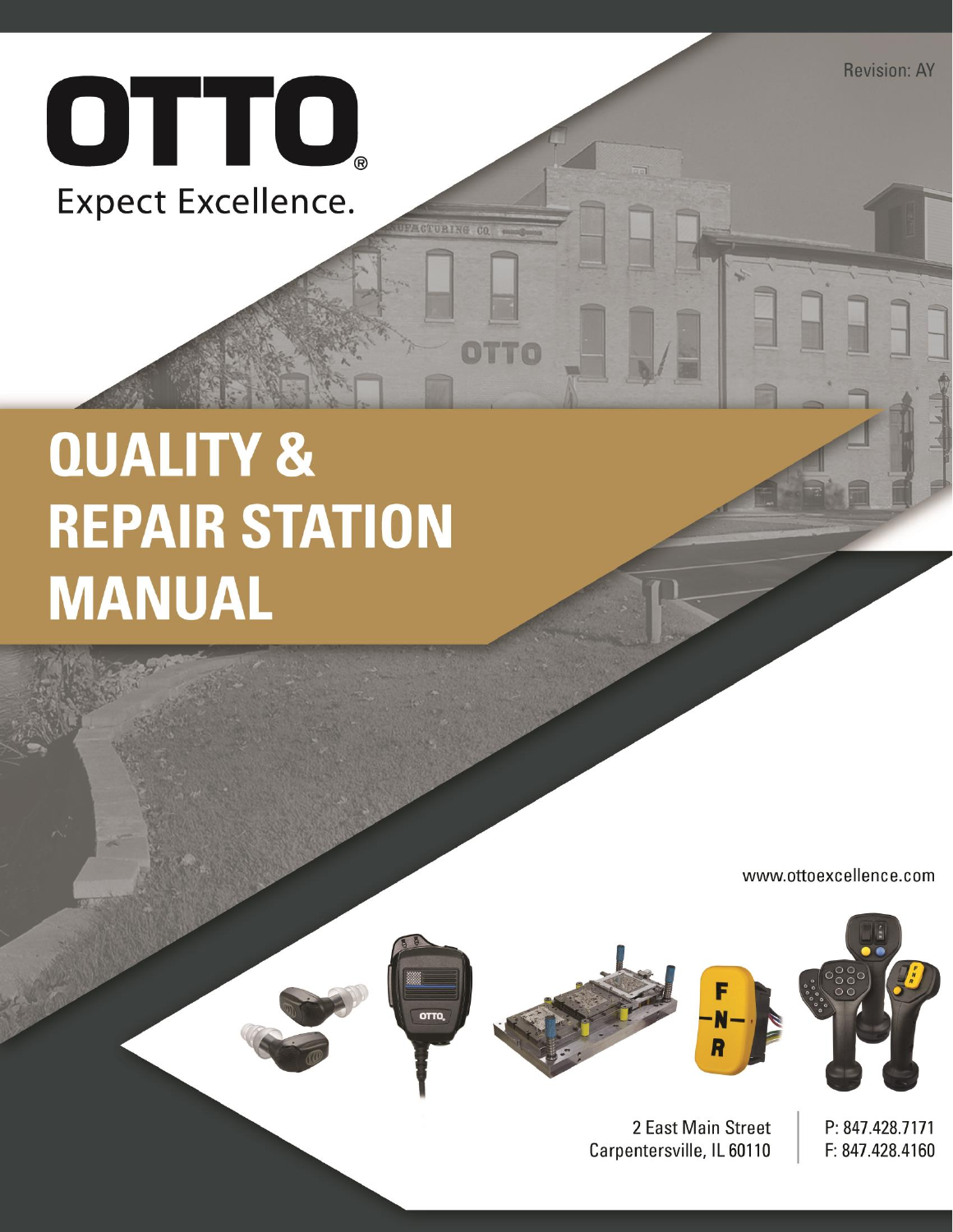

In accordance with section 5.4 - Document Control of this manual, revisions from the previous edition of this manual will be handled as follows. All new items created since the previous revision will be typed in italics - in this revision. All new items (in italics) in this revision will be typed normal (without italics) in the subsequent revision. In addition, changes will also be highlighted with a vertical bar in the right-hand margin. This will be a continuing process.



### **Approval for Issue:**

 $0010$ 

T. J. Roeser **President** 

 $4 - 1 - 21$ 

**Date** 

**Scott Bolanowski Director of Quality Systems** 

 $4 - 1 - 21$ 

**Date**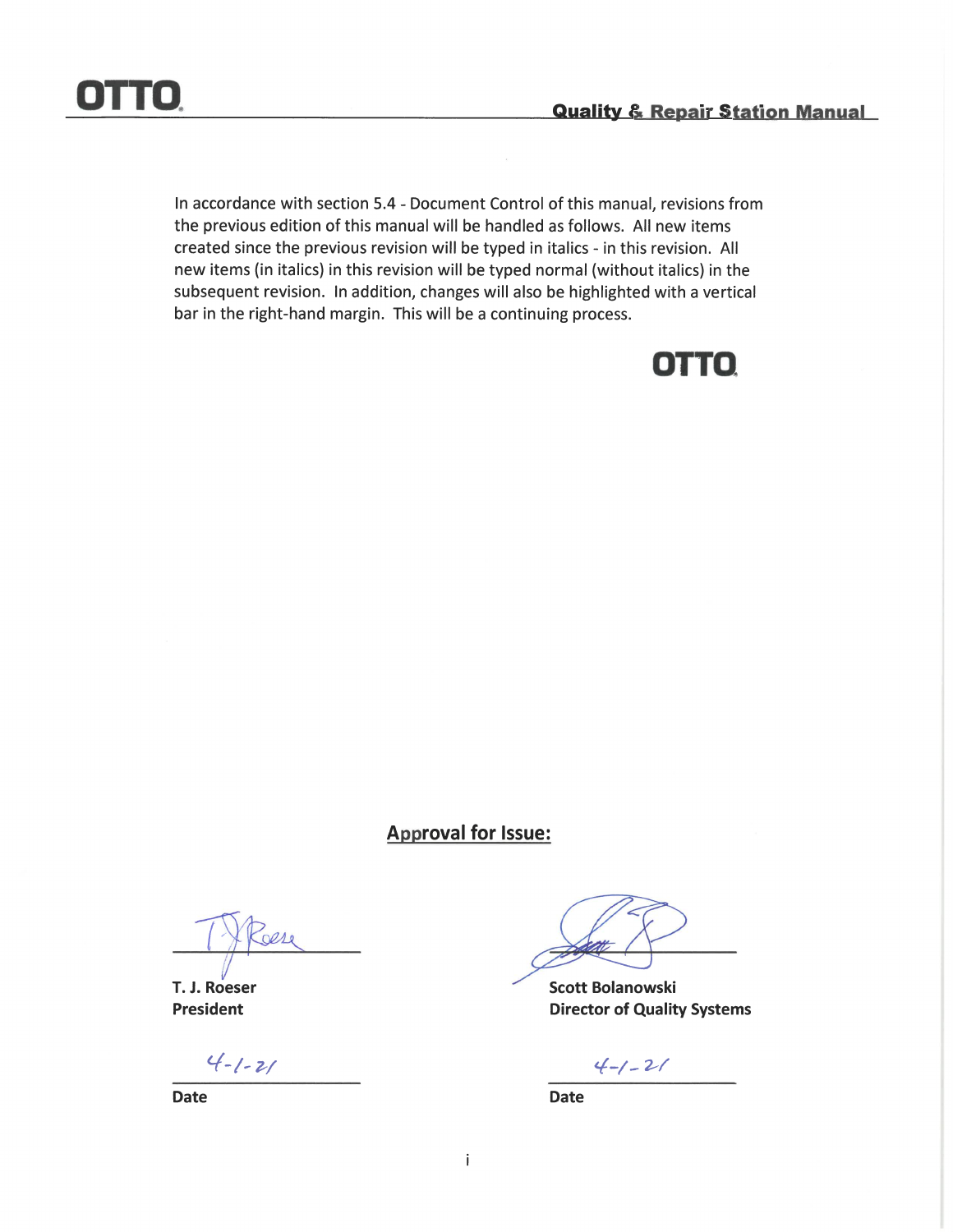# <span id="page-2-0"></span>**DISTRIBUTION**

Director of Quality Systems

FAA Administrator

Note 1: The Director of Quality Systems shall be responsible for the proper distribution of revised copies of this manual. If the manual is rejected by any of the listed members of the distribution list, the Director of Quality Systems will be responsible for the recall of all unacceptable revisions.

Note 2: OTTO, specifically the Director of Quality Systems, will coordinate document changes with customers and/or regulatory authorities in accordance with contract or regulatory requirements.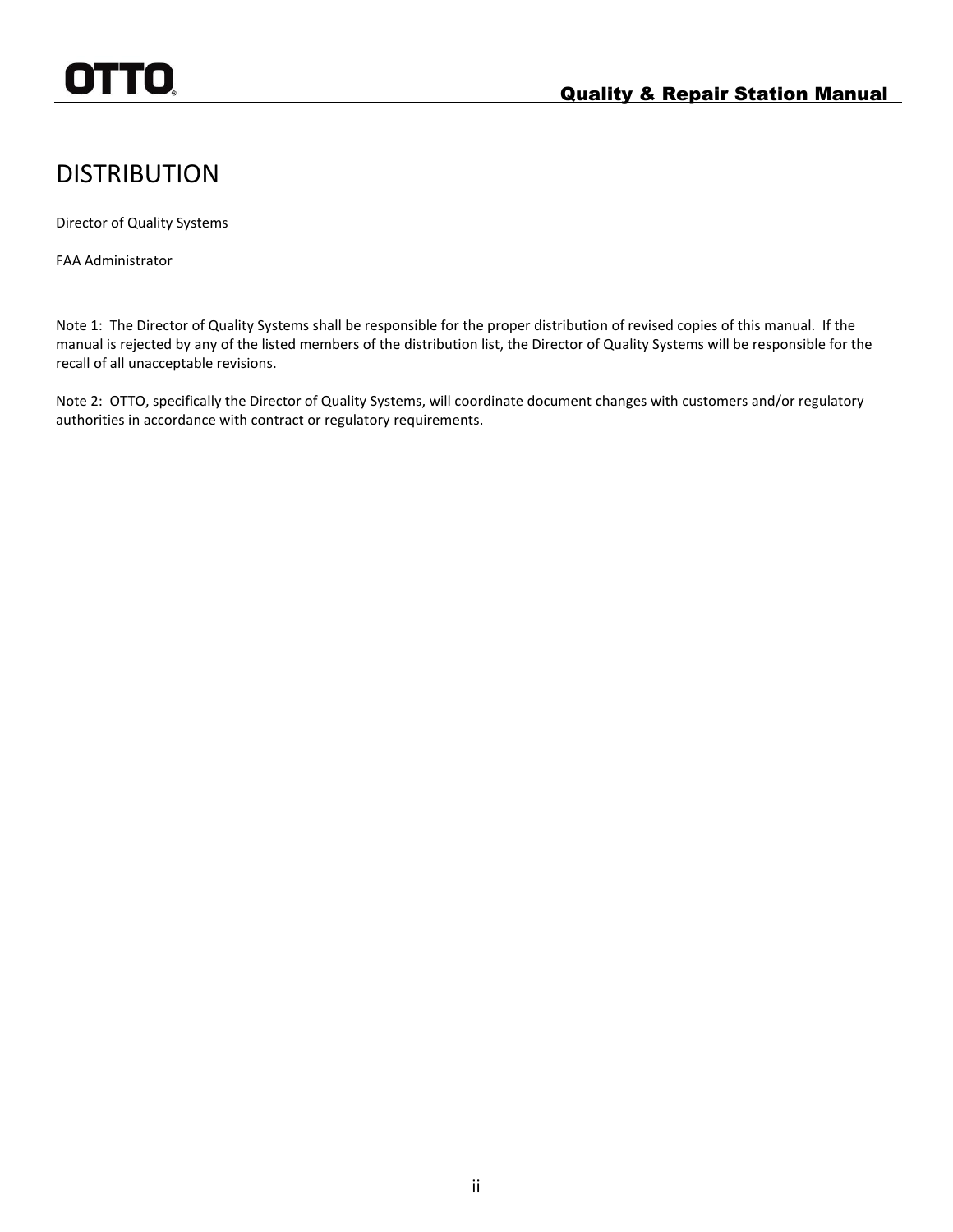$\overline{\phantom{a}}$ 

# <span id="page-3-0"></span>REVISION HISTORY

| <u>Review</u> | <b>Revision</b> | <u>Approved</u> | <b>Next Review</b> |
|---------------|-----------------|-----------------|--------------------|
| 03/23/84      | А               | J. O. Roeser    | 03/23/85           |
| 05/17/85      | --              | J. O. Roeser    | 05/17/86           |
| 04/15/86      | В               | J. O. Roeser    | 04/15/87           |
| 02/28/89      | C               | J. O. Roeser    | 03/01/90           |
| 04/01/89      | D               | J. O. Roeser    | 04/01/90           |
| 04/01/91      | Ε               | J. O. Roeser    | 04/01/92           |
| 03/21/92      | F               | J. O. Roeser    | 03/21/93           |
| 06/30/94      | G               | J. O. Roeser    | 06/30/95           |
| 02/20/95      | н               | J. O. Roeser    | 02/20/96           |
| 06/24/95      | J               | J. O. Roeser    | 06/24/96           |
| 01/22/96      | К               | T. J. Roeser    | 01/22/97           |
| 08/19/96      | L               | T. J. Roeser    | 08/19/97           |
| 11/01/96      | M               | T. J. Roeser    | 11/01/97           |
| 02/13/97      | N               | T. J. Roeser    | 02/13/98           |
| 05/09/97      | P               | T. J. Roeser    | 05/09/98           |
| 01/08/99      | R               | T. J. Roeser    | 01/08/00           |
| 02/19/99      | T               | T. J. Roeser    | 02/19/00           |
| 12/03/99      | U               | T. J. Roeser    | 12/03/00           |
| 02/13/01      | V               | T. J. Roeser    | 02/13/02           |
| 11/05/01      | W               | T. J. Roeser    | 11/05/02           |
| 05/06/02      | Υ               | T. J. Roeser    | 05/06/03           |
| 03/25/03      | AA              | T. J. Roeser    | 03/25/04           |
| 06/01/04      | AB              | T. J. Roeser    | 06/16/05           |
| 11/15/04      | AC              | T. J. Roeser    | 11/15/05           |
| 09/19/05      | AD              | T. J. Roeser    | 09/15/06           |
| 01/17/07      | AE              | T. J. Roeser    | 01/17/08           |
| 01/17/08      | AF              | T. J. Roeser    | 01/17/09           |
| 05/23/08      | AG              | T. J. Roeser    | 05/23/09           |
| 12/22/08      | AH              | T. J. Roeser    | 12/22/09           |
| 01/11/10      | AJ              | T. J. Roeser    | 01/10/11           |
| 01/11/11      | АK              | T. J. Roeser    | 01/10/12           |
| 03/31/11      | AL              | T. J. Roeser    | 03/31/12           |
| 03/22/12      | AM              | T. J. Roeser    | 03/22/13           |
| 11/14/12      | AN              | T. J. Roeser    | 11/14/13           |
| 01/24/14      | AP              | T.J. Roeser     | 02/01/15           |
| 01/26/15      | AR              | T.J. Roeser     | 02/01/16           |
| 12/16/15      | AT              | T.J. Roeser     | 12/16/16           |
| 03/20/17      | AU              | T.J.Roeser      | 03/20/18           |
| 01/29/18      | AV              | T.J. Roeser     | 01/29/19           |
| 01/29/19      | AW              | T.J. Roeser     | 01/29/20           |
| 04/01/21      | AY              | T.J. Roeser     | 04/01/22           |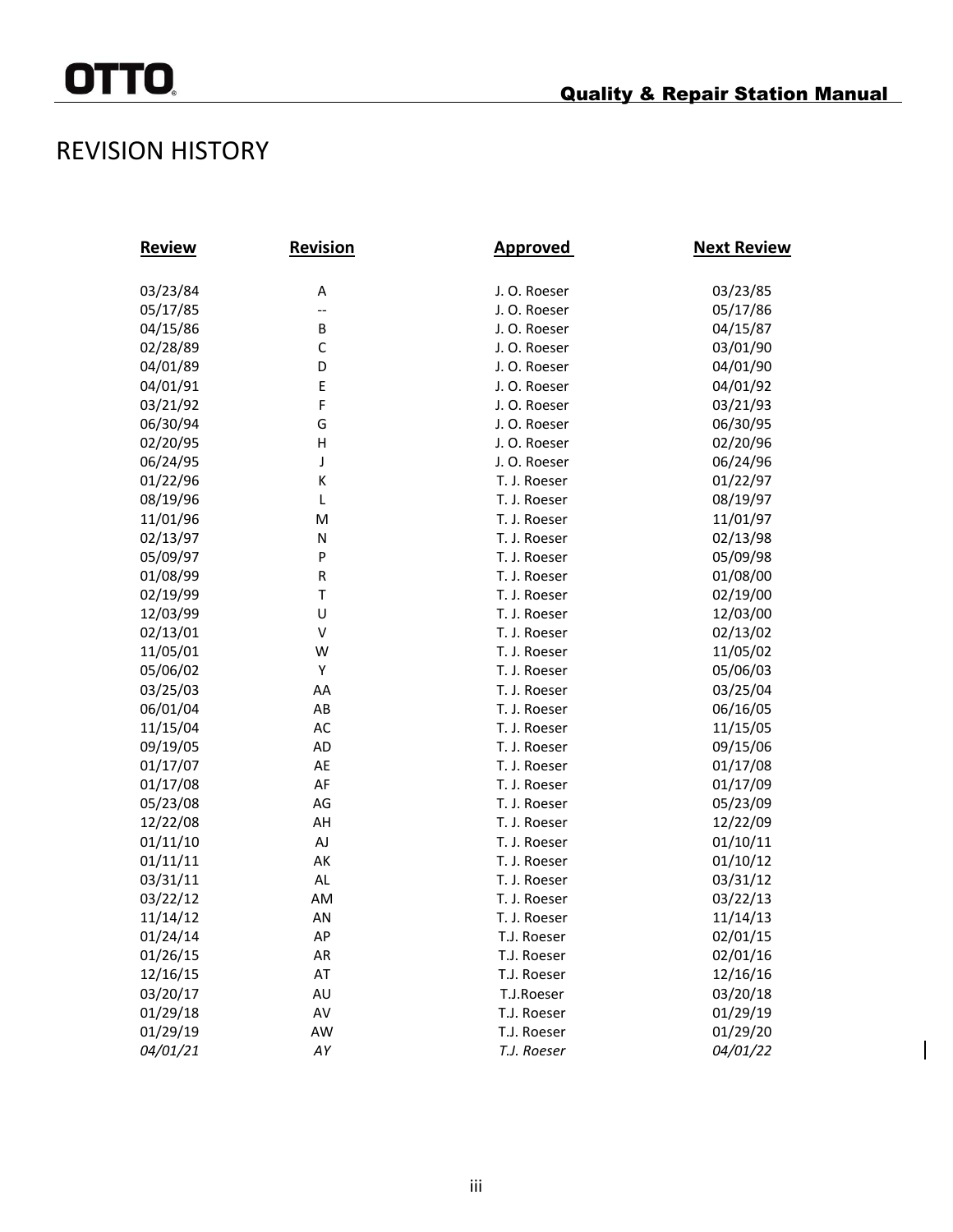# <span id="page-4-0"></span>**INDEX**

| <b>INDEX</b> |  |  |  |  |
|--------------|--|--|--|--|
|              |  |  |  |  |
|              |  |  |  |  |
|              |  |  |  |  |
| $\mathbf{1}$ |  |  |  |  |
|              |  |  |  |  |
| 2            |  |  |  |  |
| 3            |  |  |  |  |
| 4            |  |  |  |  |
| 5            |  |  |  |  |
| 6            |  |  |  |  |
| 7            |  |  |  |  |
| 8            |  |  |  |  |
| 9            |  |  |  |  |
| 10           |  |  |  |  |
| 11           |  |  |  |  |
| 12           |  |  |  |  |
| 13           |  |  |  |  |
| 14           |  |  |  |  |
| 15           |  |  |  |  |
| 16           |  |  |  |  |
| 17           |  |  |  |  |
| 18           |  |  |  |  |
| 18.1         |  |  |  |  |
| 19           |  |  |  |  |
| 20           |  |  |  |  |
| 21           |  |  |  |  |
|              |  |  |  |  |
|              |  |  |  |  |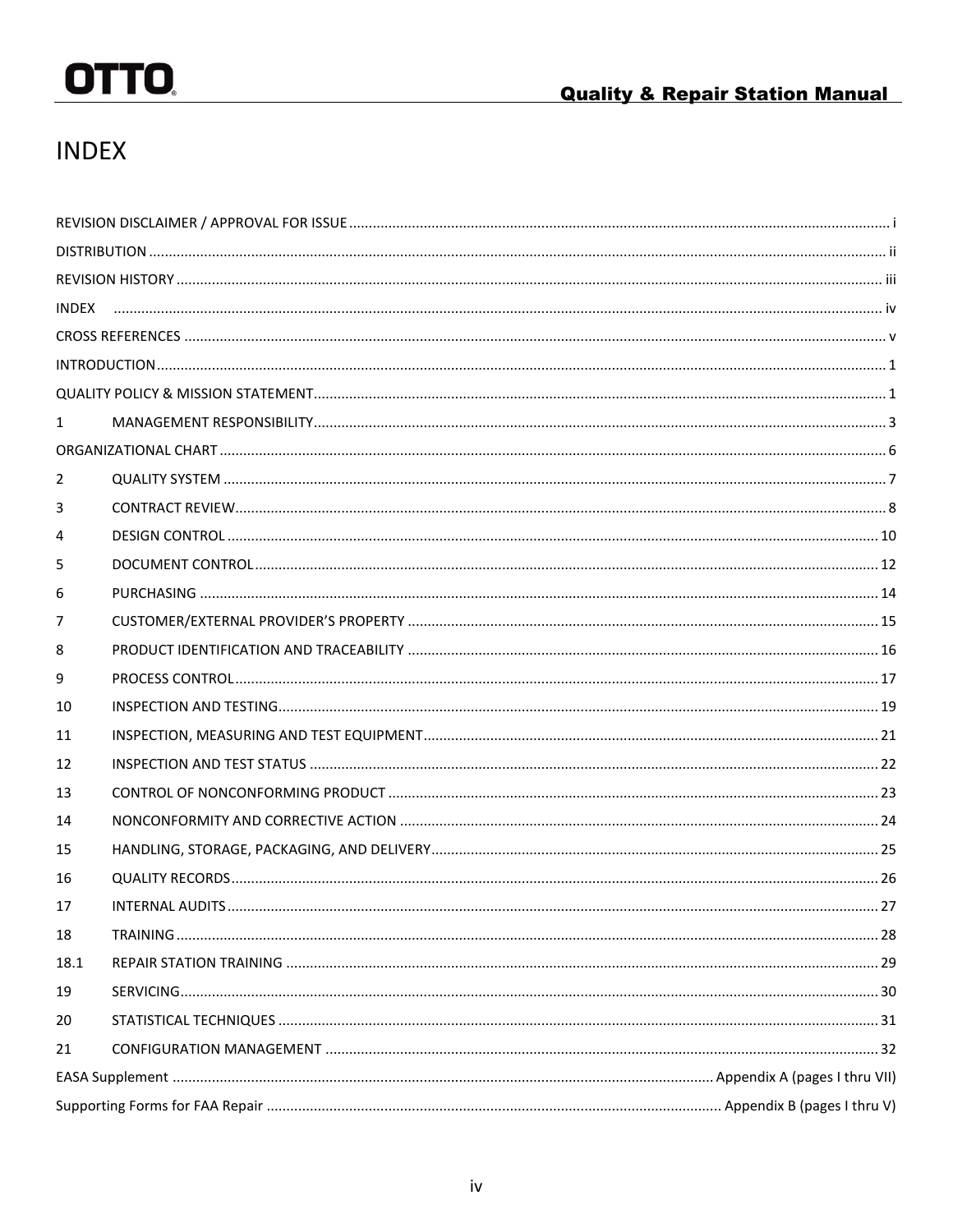# <span id="page-5-0"></span>CROSS REFERENCES

|                         | ISO 9001-2000-2015<br>AS9100-2016     | EN ISO/IEC 80079-<br>34-2020 | ISO/IEC 17025-2017<br>(Section 4)                     | ANSI/ISO 17025-<br>2017 (Section 5)                                                                                                                                                                                                                                                                                                                                              | ISO 14001-2015                                                      |
|-------------------------|---------------------------------------|------------------------------|-------------------------------------------------------|----------------------------------------------------------------------------------------------------------------------------------------------------------------------------------------------------------------------------------------------------------------------------------------------------------------------------------------------------------------------------------|---------------------------------------------------------------------|
| Distribution            |                                       |                              |                                                       |                                                                                                                                                                                                                                                                                                                                                                                  |                                                                     |
| Index                   |                                       |                              |                                                       |                                                                                                                                                                                                                                                                                                                                                                                  |                                                                     |
| <b>Revision History</b> |                                       |                              |                                                       |                                                                                                                                                                                                                                                                                                                                                                                  |                                                                     |
| Cross Reference         |                                       |                              |                                                       |                                                                                                                                                                                                                                                                                                                                                                                  |                                                                     |
| Introduction            | 4.4                                   | 4.4                          |                                                       |                                                                                                                                                                                                                                                                                                                                                                                  | 5.1, 5.2, 5.3. 6.2.1                                                |
| <b>Quality Policy</b>   | 5.2, 5.2.1, 5.2.2, 6.2                | 5.2, 6.2                     | 8.2.1, 8.2.2                                          |                                                                                                                                                                                                                                                                                                                                                                                  | 4.4, 5.1, 5.2, 5.3,<br>6.2.1, 10.3                                  |
| Section 1               | 5.1, 5.1.2, 5.3, 9.3,<br>9.3.2, 9.3.3 | 4.1, 4.4, 5.1, 5.3, 9.3      |                                                       | 5.1, 5.4, 5.5, 5.6,<br>6.2.4, 8.8                                                                                                                                                                                                                                                                                                                                                | 5.1, 5.2, 5.3, 7.1, 7.2,<br>9.3                                     |
| Section 2               | 4.1, 6.1, 6.2                         | 4.1, 6.1, 6.2                | 5.5, 5.6, 5.7                                         |                                                                                                                                                                                                                                                                                                                                                                                  | 5.1, 5.2, 5.3, 6.1.1,<br>6.1.3, 7.5.1, 8.1, 9.1.1                   |
| Section 3               | 6, 6.1, 8.2.3, 8.2.4                  | 6, 6.1, 8.2                  | 7.1.1, 7.1.4, 7.1.5,<br>7.1.6, 7.1.7, 7.1.8,<br>8.6.2 | 7.1.1, 7.2.2.1                                                                                                                                                                                                                                                                                                                                                                   | 6.1.1, 6.1.4                                                        |
| Section 4               | 8.3.1, 8.3.2, 8.3.3,<br>8.3.4, 8.3.5  |                              |                                                       |                                                                                                                                                                                                                                                                                                                                                                                  | 5.1, 5.2, 5.3, 6.1.4,<br>7.5.1, 7.5.2, 7.5.3, 8.1                   |
| Section 5               | 7.5.2, 7.5.3                          | 7.4, 7.5, 8.3                | 7.7.3, 8.3.1, 8.3.2                                   |                                                                                                                                                                                                                                                                                                                                                                                  | 5.1, 5.3, 6.1.1, 7.5.1                                              |
| Section 6               | 8.4.1, 8.4.2, 8.4.3, 8.6              | 8.4, 8.6                     | 6.6.1, 6.6.2, 6.6.3,<br>7.1.1                         |                                                                                                                                                                                                                                                                                                                                                                                  |                                                                     |
| Section 7               | 8.5.3                                 | 8.5                          |                                                       |                                                                                                                                                                                                                                                                                                                                                                                  |                                                                     |
| Section 8               | 8.5.2                                 | 8.5                          |                                                       | 7.4.2                                                                                                                                                                                                                                                                                                                                                                            |                                                                     |
| Section 9               | 8.5.1                                 | 8.5                          |                                                       | 6.3.1, 6.3.3, 6.3.4                                                                                                                                                                                                                                                                                                                                                              | 5.1, 5.3, 6.1.2, 7.2,<br>7.3, 7.4.1, 7.5.1,<br>7.5.3, 8.1, 8.2, 9.3 |
| Section 10              | 8.4.3, 8.6                            | 8.4, 8.6                     |                                                       | 7.1.1, 7.2.1.1, 7.2.1.2,<br>7.2.1.6, 7.2.2                                                                                                                                                                                                                                                                                                                                       | 8.1                                                                 |
| Section 11              | 7.1.5, 7.1.5.1, 7.1.5.2               | 7.1, 8.4                     |                                                       | 6.1, 6.2.3, 6.2.5,<br>6.2.6, 6.4.1, 6.4.2,<br>6.4.3, 6.4.4, 6.4.5,<br>6.4.6, 6.4.7, 6.4.8,<br>6.4.9, 6.4.10, 6.4.11,<br>6.4.12, 6.4.13, 6.5.1,<br>6.5.2, 6.5.3, 7.1.1,<br>7.1.2, 7.1.4, 7.2.1.1,<br>7.2.1.2, 7.2.1.3,<br>7.2.1.4, 7.2.1.5,<br>7.2.1.6, 7.2.1.7, 7.2.2,<br>7.2.2.1, 7.2.2.2,<br>7.2.2.3, 7.2.2.4, 7.4.2,<br>7.4.3, 7.6.1, 7.6.2,<br>7.6.3, 7.7.1, 7.7.2,<br>7.7.3 | 8.1, 9.1.1                                                          |
| Section 12              | 8.5.2                                 | 8.5                          |                                                       |                                                                                                                                                                                                                                                                                                                                                                                  | 8.1                                                                 |
| Section 13              | 8.7                                   | 8.7                          | 7.10.1, 7.10.3                                        |                                                                                                                                                                                                                                                                                                                                                                                  | 8.1, 10.2                                                           |
| Section 14              | 6.1, 10.2                             | 6.1, 10.2                    | 8.7.1, 8.7.2                                          |                                                                                                                                                                                                                                                                                                                                                                                  | 7.2, 7.3, 8.1, 10.2                                                 |
| Section 15              | 8.5.4                                 | 8.5                          |                                                       | 6.4.3, 7.4.1, 7.4.2,<br>7.4.4                                                                                                                                                                                                                                                                                                                                                    | 8.1                                                                 |
| Section 16              | 7.5.2, 7.5.3                          | 7.5                          | 8.4.1, 8.4.2                                          | 7.8.1.1, 7.8.2.1,<br>7.8.3.1, 7.8.4.1,<br>7.8.4.3, 7.8.6.2,<br>7.8.7.2, 7.8.7.3,<br>7.8.8.2, 7.8.8.3                                                                                                                                                                                                                                                                             | 6.2.1, 6.2.2, 7.4.1,<br>7.4.2, 7.4.3, 7.5.2,<br>7.5.3, 8.1, 9.1.2   |
| Section 17              | 9.2                                   | 7.5, 9.2                     | 8.8.1, 8.8.2                                          |                                                                                                                                                                                                                                                                                                                                                                                  | 7.2, 7.3, 8.1, 8.2,<br>9.2.1, 9.2.2                                 |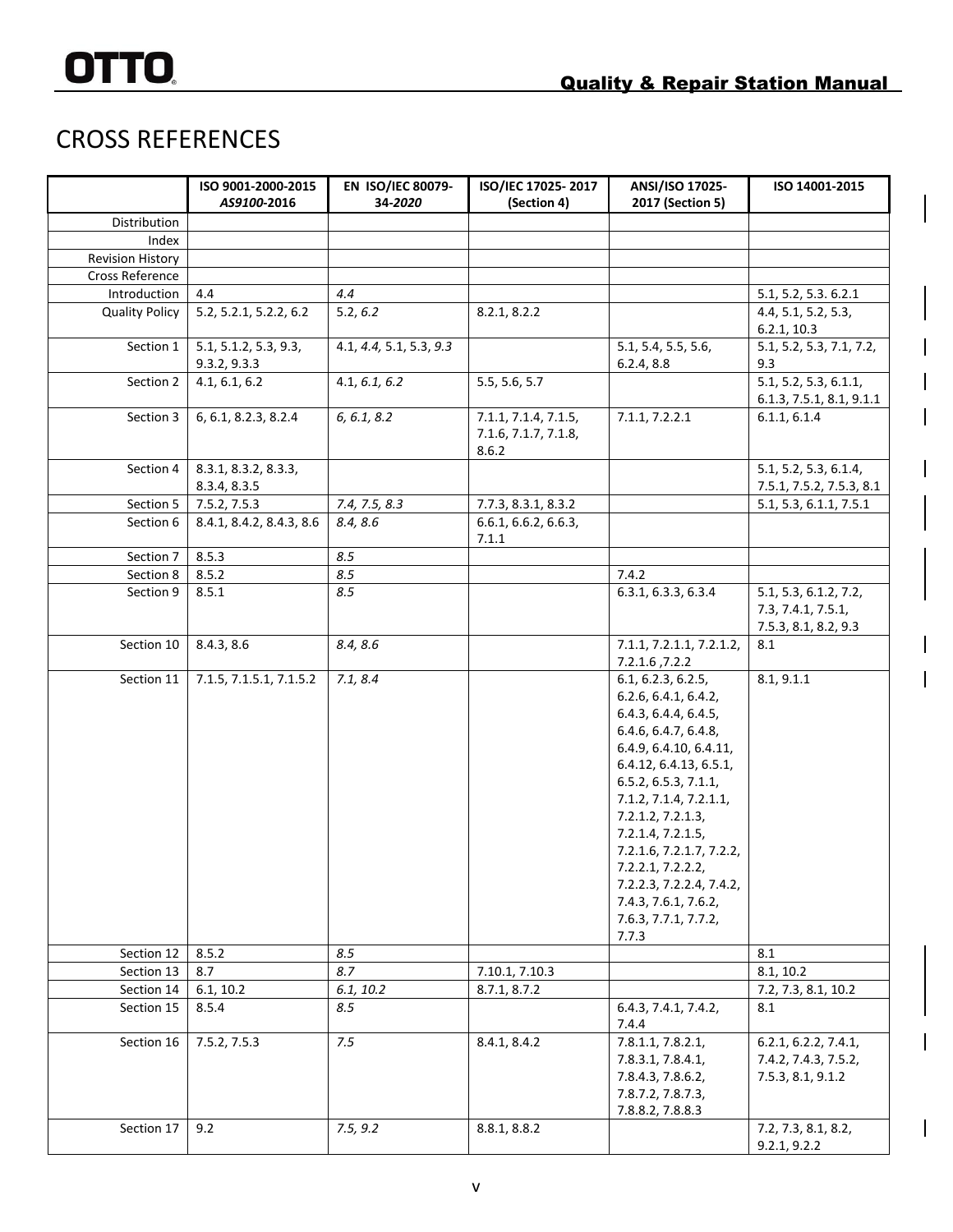# **Quality & Repair Station Manual**

 $\overline{\phantom{a}}$ 

 $\mathbf{I}$ 

 $\overline{\phantom{a}}$ 

 $\overline{\phantom{a}}$ 

|                        | ISO 9001-2000-2015<br>AS9100-2016 | EN ISO/IEC 80079-<br>34-2020 | ISO/IEC 17025-2017<br>(Section 4) | ANSI/ISO 17025-<br>2017 (Section 5)       | ISO 14001-2015                                 |
|------------------------|-----------------------------------|------------------------------|-----------------------------------|-------------------------------------------|------------------------------------------------|
| Section 18             | 7.2                               | 7.2                          |                                   | 6.2.1, 6.2.2, 6.2.3,                      | 5.1, 6.1.1, 6.1.3, 7.1,                        |
|                        |                                   |                              |                                   | 6.2.5, .6.2.6, 6.5.1                      | 8.2, 9.3                                       |
| Section 19             | 8.5.5                             | 8.5                          |                                   |                                           |                                                |
| Section 20             | 8.5.1c                            | 8.5                          |                                   |                                           |                                                |
| Section 21             | 8.5.6, 8.6                        | 8.5, 8.6                     |                                   |                                           | 9.1.1                                          |
| Not applicable         |                                   |                              |                                   | 7.2.1, 7.3.1, 7.3.3,                      |                                                |
|                        |                                   |                              |                                   | 7.8.1, 7.8.3.1, 7.11                      |                                                |
| Approved Vendor List   |                                   |                              | 6.6.1, 6.6.2                      |                                           |                                                |
| <b>Internal Portal</b> |                                   |                              |                                   |                                           | 4.2, 5.2, 6.1.1, 6.1.2,<br>6.2.1, 7.4.1, 7.4.2 |
| <b>Quality Metrics</b> | 5.4.1                             | 5.4.1                        |                                   |                                           |                                                |
| Website                | 7.2.3                             | 7.2.3                        |                                   |                                           | 4.2, 5.2, 6.1.1, 6.1.2,                        |
|                        |                                   |                              |                                   |                                           | 6.2.1, 7.4.1, 7.4.3                            |
| 2HR000001              |                                   |                              |                                   | 6.1, 6.2.1, 6.2.2,                        |                                                |
| 2HR000002              |                                   |                              |                                   | 6.2.3, 6.2.5                              |                                                |
| 2HR000003              |                                   |                              |                                   |                                           | 4.4, 6.1.1<br>4.1, 4.2, 4.3, 4.4,              |
|                        |                                   |                              |                                   |                                           | 6.1.1                                          |
| 2MT000001              | 5.5.3, 5.6.1, 5.6.2,              | 5.5.3, 5.6.1, 5.6.2,         | 8.9.1                             |                                           | 4.4, 9.3                                       |
|                        | 5.6.3, 6.1, 7.2.3,                | 5.6.3, 6.1, 7.2.3,           |                                   |                                           |                                                |
|                        | 8.2.1, 8.2.3, 8.4, 8.5.1          | 8.2.1, 8.2.3, 8.4, 8.5.1     |                                   |                                           |                                                |
| 2PR000003              |                                   |                              |                                   |                                           |                                                |
| 2PU000003              |                                   |                              | 6.6.1                             |                                           |                                                |
| 2QA000002              |                                   | 7.5                          | 8.4.1, 8.4.2                      |                                           |                                                |
| 2QA000003              |                                   |                              | 6.6.1                             |                                           |                                                |
| 2QA000008              |                                   |                              | 8.7.1                             |                                           | 4.4                                            |
| 2QA000010              |                                   |                              | 8.7.1, 8.9.1                      |                                           | 4.4                                            |
| 2QA000011              |                                   |                              | 8.7.3                             |                                           | 4.4                                            |
| 2QA000016              |                                   |                              | 8.2.5, 8.3.2                      |                                           |                                                |
| 3PM000001              |                                   |                              |                                   | 6.4.3, 6.4.13                             |                                                |
| 3PR000073              |                                   |                              |                                   |                                           | 4.4                                            |
| 3QA000002              |                                   |                              | 8.4.1, 8.4.2                      |                                           | 4.4                                            |
| 2QA000032              |                                   |                              | 8.6.1, 8.7.1                      |                                           | 4.4                                            |
| 3TL000091              |                                   |                              |                                   | 5.9, 5.10.1, 5.10.2,                      |                                                |
|                        |                                   |                              |                                   | 5.10.3.17.7.1,                            |                                                |
|                        |                                   |                              |                                   | 7.8.1.2, 7.8.2.1                          |                                                |
| 3QA000141              |                                   |                              |                                   | 6.4.1, 6.4.3, 6.4.4,                      |                                                |
|                        |                                   |                              |                                   | 6.4.5, 6.4.6, 6.4.7,                      |                                                |
|                        |                                   |                              |                                   | 6.4.8, 6.4.9, 6.4.10,                     |                                                |
|                        |                                   |                              |                                   | 6.4.11, 6.4.12, 6.4.13,                   |                                                |
|                        |                                   |                              |                                   | 6.5.3, 7.4.2, 7.4.3,                      |                                                |
|                        |                                   |                              |                                   | 7.4.4, 7.6.1, 7.6.2,                      |                                                |
|                        |                                   |                              |                                   | 7.6.3, 7.7.1, 7.8.1.1,                    |                                                |
|                        |                                   |                              |                                   | 7.8.4.1, 7.8.4.1(e),<br>7.8.6.2, 7.8.7.2, |                                                |
|                        |                                   |                              |                                   | 7.8.4.3,                                  |                                                |
| 3TL000148              |                                   |                              |                                   | 7.8.8.2, 7.8.8.3                          |                                                |
|                        |                                   |                              |                                   |                                           |                                                |
| 3QA000159              |                                   |                              | 8.3.2                             |                                           | 4.4                                            |
| 3TL000192              |                                   |                              |                                   | 7.8.1.1, 7.8.2.1                          |                                                |
| 3QA000210              |                                   |                              |                                   | 6.4.4, 6.4.5, 6.4.6,                      |                                                |
|                        |                                   |                              |                                   | 6.4.7, 6.4.10, 6.4.11,                    |                                                |
|                        |                                   |                              |                                   | 6.4.12, 6.5.3, 7.4.1,                     |                                                |
|                        |                                   |                              |                                   | 7.4.2, 7.6.1, 7.6.2,                      |                                                |
|                        |                                   |                              |                                   | 7.6.3, 7.7.1, 7.8.1.1,                    |                                                |
|                        |                                   |                              |                                   | 7.8.4.1                                   |                                                |
| 3TL000259              |                                   |                              | 7.1.1                             |                                           |                                                |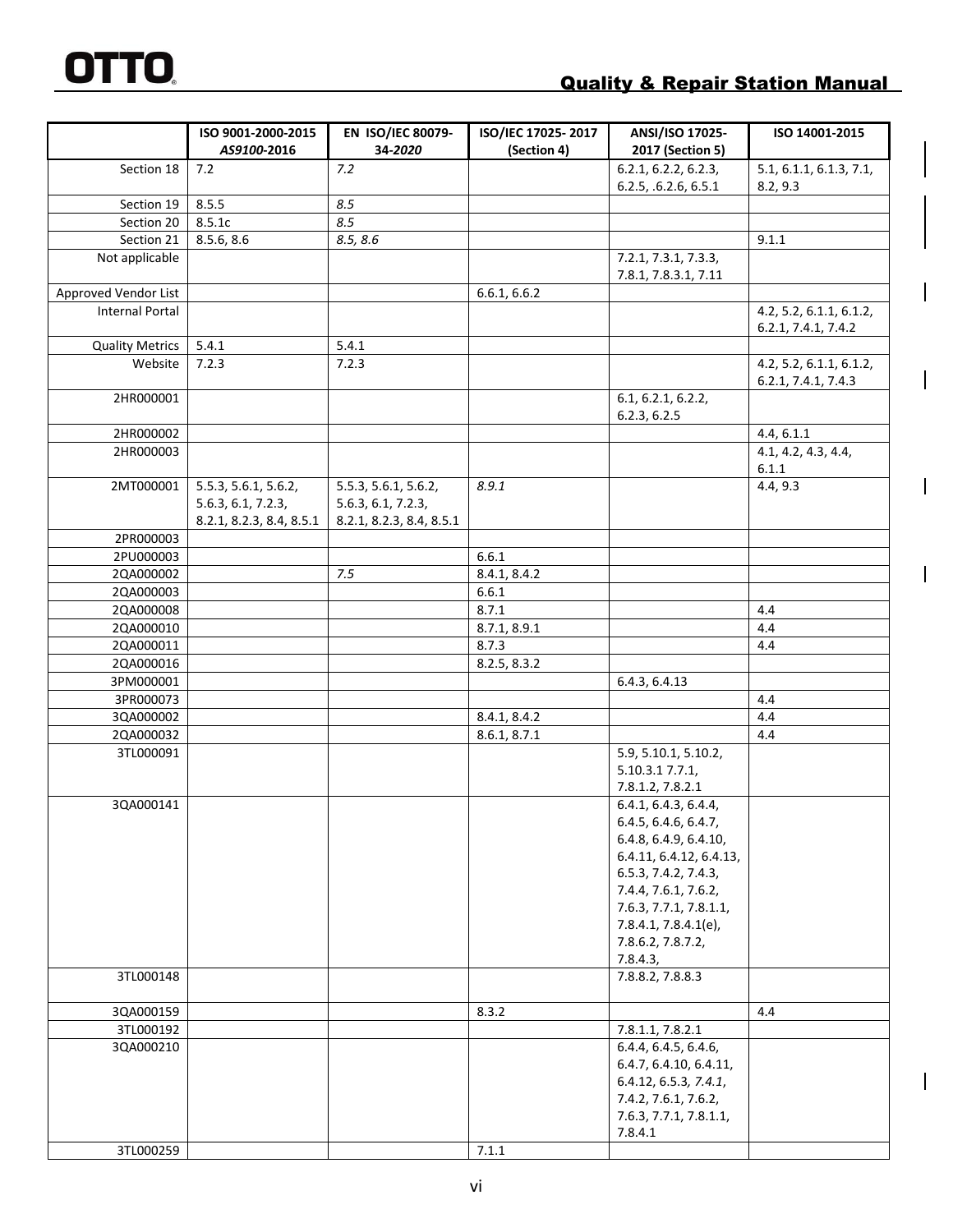|           | ISO 9001-2000-2015<br>AS9100-2016 | <b>EN ISO/IEC 80079-</b><br>34-2020 | ISO/IEC 17025-2017<br>(Section 4) | <b>ANSI/ISO 17025-</b><br><b>2017 (Section 5)</b> | ISO 14001-2015 |
|-----------|-----------------------------------|-------------------------------------|-----------------------------------|---------------------------------------------------|----------------|
| 2QA000025 |                                   |                                     |                                   |                                                   | 6.1.2.6.2.1    |
| 3SA000029 |                                   |                                     |                                   |                                                   | 4.4            |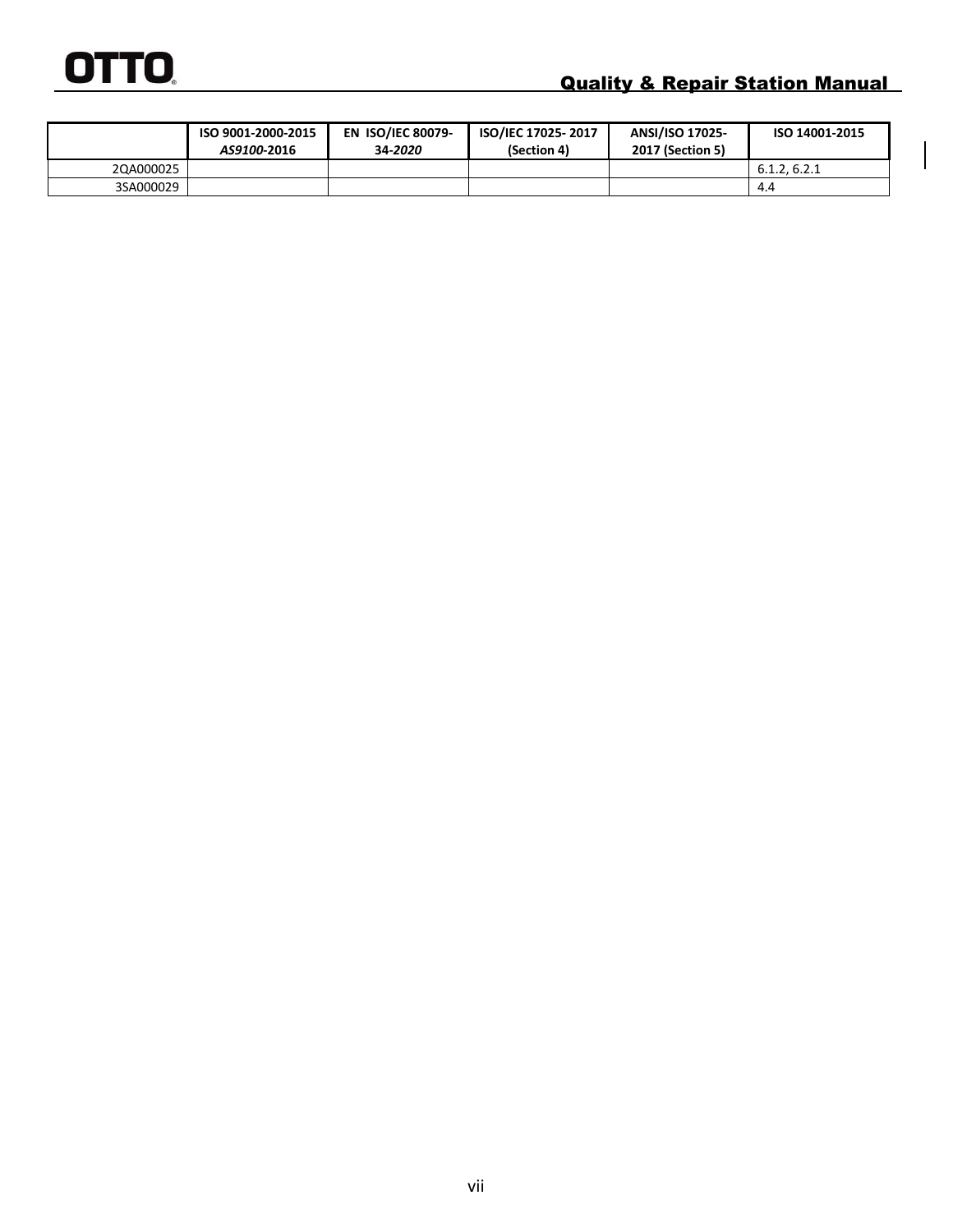|                                           | <b>FAR Part 145: Repair Station</b>                                                 |
|-------------------------------------------|-------------------------------------------------------------------------------------|
|                                           | Distribution   §145.209; §145.211                                                   |
| Index                                     | §145.209                                                                            |
| <b>Revision History</b>                   |                                                                                     |
| Introduction                              |                                                                                     |
| <b>Quality Policy</b>                     |                                                                                     |
| Organizational Chart   §145.151; §145.209 |                                                                                     |
| Section 1                                 | §145.101; §145.103; §145.109; §145.151; §145.209; §145.211; §145.215                |
| Section 2                                 |                                                                                     |
|                                           | Section 3   §145.205                                                                |
| Section 4                                 | §145.211                                                                            |
| Section 5                                 |                                                                                     |
| Section 6                                 |                                                                                     |
| Section 7                                 |                                                                                     |
| Section 8                                 |                                                                                     |
|                                           | Section 9   §145.103; §145.109; §145.201; §145.209; §145.211; §145.213; §145.215    |
|                                           | Section 10   §145.157; §145.201; §145.211;                                          |
| Section 11                                | §145.109; §145.211                                                                  |
| Section 12                                |                                                                                     |
| Section 13   §145.221                     |                                                                                     |
| Section 14   §145.211                     |                                                                                     |
| Section 15                                |                                                                                     |
|                                           | Section 16   §145.209; §145.219                                                     |
| Section 17                                |                                                                                     |
| Section 18 § 145.211                      |                                                                                     |
|                                           | Section 18.1   §145.155; §145.157; §145.159; §145.161; §145.209; §145.211; §145.213 |
| Section 19                                | §145.155                                                                            |
| Section 20                                |                                                                                     |
| Section 21                                |                                                                                     |
| 2QA000003   §145.211                      |                                                                                     |
| 2QA000005   §145.211                      |                                                                                     |
| 2QA000010   §145.211                      |                                                                                     |
| 2PR000001                                 | §145.103; §145.109                                                                  |
|                                           |                                                                                     |
|                                           | 3HR000019   §145.155; §145.159; §145.163; §145.209                                  |
| 3HR000038                                 | §145.159; §145.213                                                                  |
|                                           | 3MT000001   §145.103; §145.109; §145.209                                            |
| 3QA000002                                 | §145.163; §145.219                                                                  |
|                                           |                                                                                     |
| 3QA000141                                 | §145.109; §145.211                                                                  |
| 3QA000159                                 | §145.209                                                                            |
| 3QA000161                                 | §145.103; §145.109; §145.211; §145.213                                              |
|                                           |                                                                                     |
|                                           |                                                                                     |
| 4HR000038                                 | §145.151; §145.213                                                                  |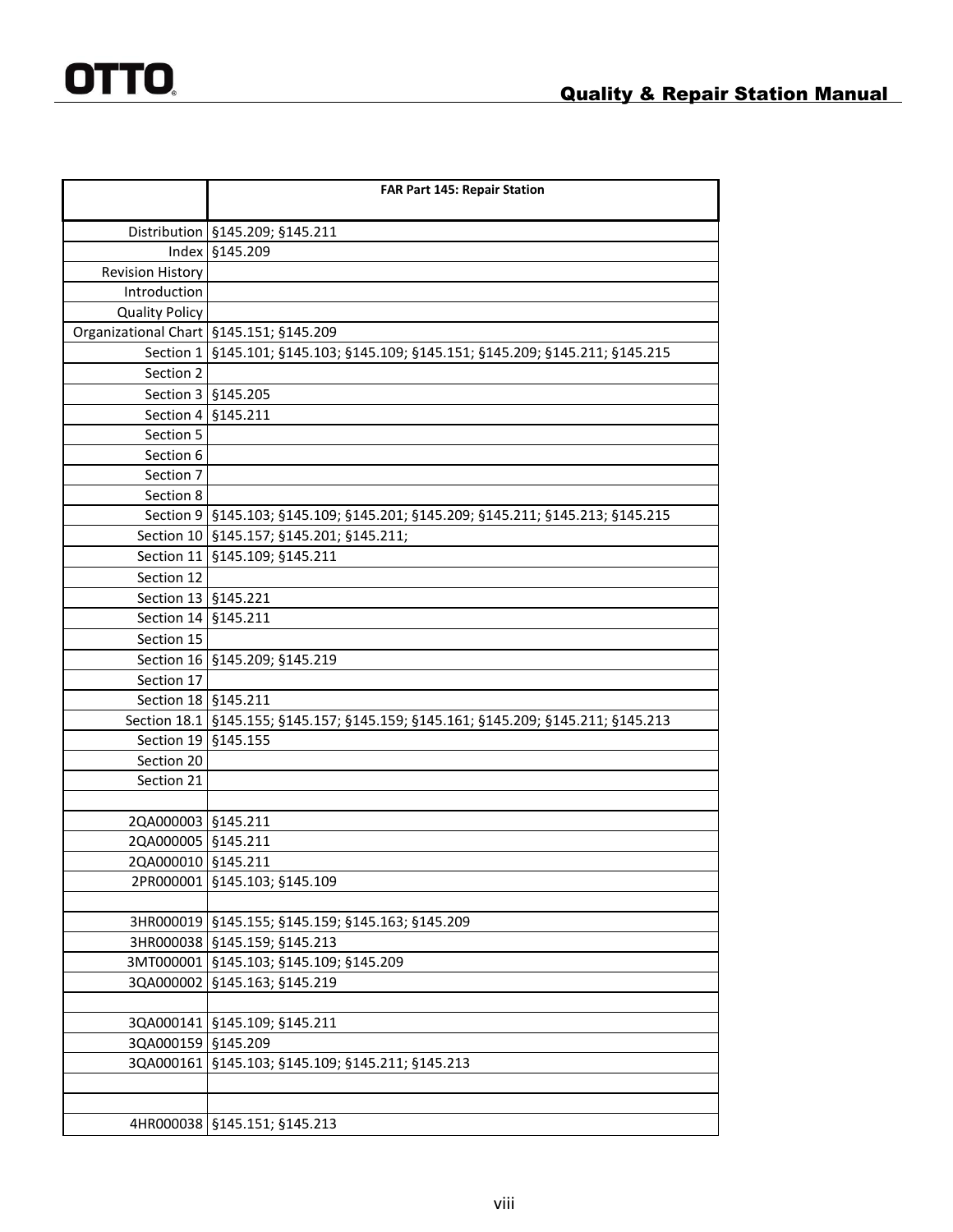# <span id="page-9-0"></span>INTRODUCTION

OTTO designs and manufactures precision switches, controls*,* audio accessories*, and tooling for stamped metal parts* used in specialized applications with demanding performance requirements. OTTO's Test Lab, as a part of OTTO, offers various testing services in accordance with ISO/IEC 17025-*2017 accreditation*.

With OTTO's focus on continuous improvement, OTTO developed a "risk-based thinking" quality management system to better satisfy the needs of our customers, as well as, to improve the management of the company. OTTO's quality system complies with the international standards ANSI/ISO/ASQ 9001, ISO/IEC 17025, EN ISO/IEC 80079-34, ISO 14001, AS9100, and CFR 14 Part 121, 135, and 145, and EASA Part 145. All valid certifications will be displayed in a place that is normally accessible to the public.

This manual governs the systems (and processes) that the following products, as stated in OTTO's various certifications, are produced to: "switches: electro-mechanical, optical, RF and solid state; instrument panels, position sensors, connectors – conventional and RF, cable assemblies, speaker microphones, headset assemblies and audio accessories, stamped metal components, injection molded components, machined components, and engineered assemblies."

The quality system and procedures referenced herein are written with the intent of meeting the requirement of Federal Aviation Regulation Part 21, Subpart K, paragraph 21.30*7* (h), and the regulatory requirements of 14 CFR part 145, sections 145.209 and 145.211.

The Quality & Repair Station Manual is divided into sections corresponding to quality system requirements of the ANSI/ISO/ASQ 9001-1994 standard. Each section starts with a policy statement expressing the general principles and commitment to implement specific actions pertaining to the quality system element that is the subject of the section. The policy statement is followed by a general and brief procedure outlining how these activities are carried out.

The purpose of this manual is to document the company's quality system, to instruct and guide employees whose actions affect product quality, and to inform OTTO's customers what controls are implemented to assure product quality.

OTTO's Quality Management System identifies internal and external issues that can impact its strategic objectives. The internal issues include organizational values, culture, knowledge, and company performance to achieve its objectives. The external issues include legal, technological, competitive market, cultural, social, and economic environments.

OTTO Stakeholders include, but not limited to, OTTO Employees, OTTO Customers, OTTO Suppliers, regulatory authorities, certification organizations and the surrounding community.

# <span id="page-9-1"></span>QUALITY POLICY & MISSION STATEMENT

### **TO ACHIEVE TOTAL CUSTOMER SATISFACTION THROUGH CONTINUOUS IMPROVEMENT**

This policy has been formulated and approved by the Management Team of OTTO. The policy is also posted in conspicuous locations throughout the company and is printed on employee handouts that are distributed to every OTTO employee. OTTO is committed to Quality as a basic business principle. OTTO believes that Quality is obtained by meeting our customer's requirements, and/or fulfilling the needs and expectations of the customer. Quality is *specifically* defined as meeting the customer's requirements. To achieve this, the following objectives have been established:

- Reduce cycle time on everything we do
- On-time delivery performance
- Reduce customer returns

ISO 14001 is a management system that empowers an organization to address the environmental impact of its activities, services, products and people. It then provides a framework for companies to take steps to identify issues significant to them and implement environmental management programs to achieve improved performance. OTTO's Environmental policy states that we are committed to assure that the operations, products and services do not adversely affect the environment.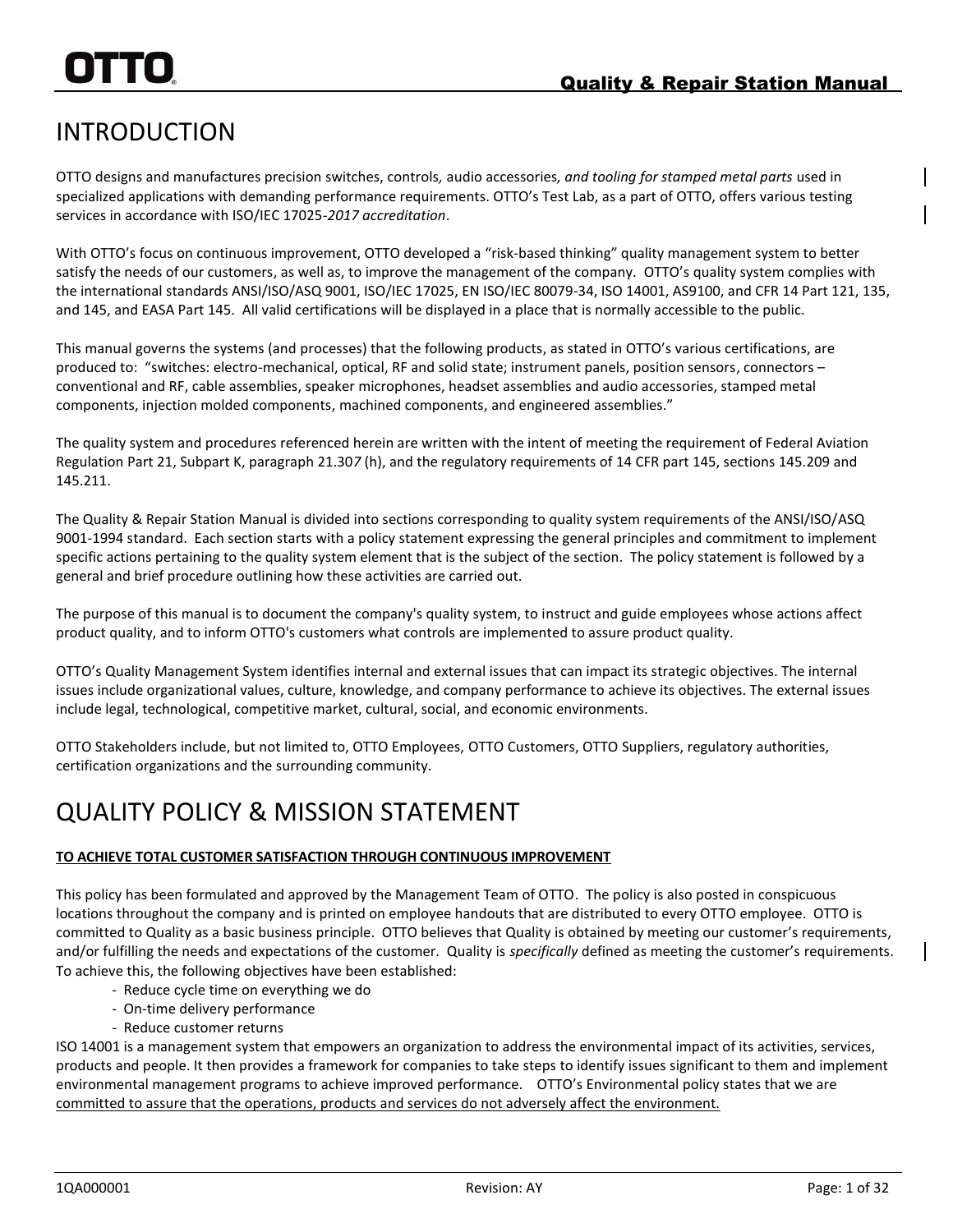### **Quality & Repair Station Manual**

In accordance with ISO 14001; OTTO has developed the following Environmental Objectives:

- Provide the best available products and services, considering the needs of our customers, employees, environment, and all other interested parties;
- Prevent pollution and comply with all environmental, safety and quality requirements to which we subscribe;
- Continually improve our product quality, workplace safety, and environmental performance.

OTTO recognizes and accepts its responsibility for the environment as an integral part of its services and operations. OTTO is committed to excellence and leadership in protecting the environment and will strive to achieve this objective through an effective Environmental Management System which adheres to the following principles:

Compliance - We will manage all of our activities to meet or surpass the standards of all relevant environmental laws and regulations and other requirements.

Continuous Improvement - We will establish measurable environmental improvement goals and targets and regularly audit and review environmental performance; continually monitor and improve environmental performance in existing and new operations; strive for cost-effectiveness in environmental management by improving operations, and by promoting the reform of ineffective environmental regulations or laws

Pollution Prevention - We will take into account the impact of our environmental aspects when making decisions; ensure that our facility develops and implements a pollution prevention plan.

Communication - We will provide training and education to our employees to ensure that they can work safely, efficiently, and in an environmentally sound manner; communicate openly with employees, clients, the public, government, and regulatory agencies concerning the company's environmental performance and improvement plans

In accordance with ISO/IEC 17025-2017; OTTO's Test Lab has added the below objective specific to the Lab:

- Provide Proficient, Reliable Service
- Services Performed with Accuracy, Integrity, and Impartiality

Goals have been established throughout the organization, such that our progress to meet the stated objectives are quantified and are constantly monitored to assure the desired continuous improvement.

The Director of Quality Systems, who reports directly to me (as stated in 1.4.5), is hereby assigned the responsibility and the authority to organize, maintain, and administer the Quality Program and to assure its effective implementation. Further, all OTTO employees are given the responsibility and authority to identify problems, implement solutions to these problems, and to control further processing of affected product, this includes preventing shipment of non-conforming, deficient, or unsatisfactory materials or product, until the entire problem has been corrected.

I fully support and approve this program.

President: 1 Placeser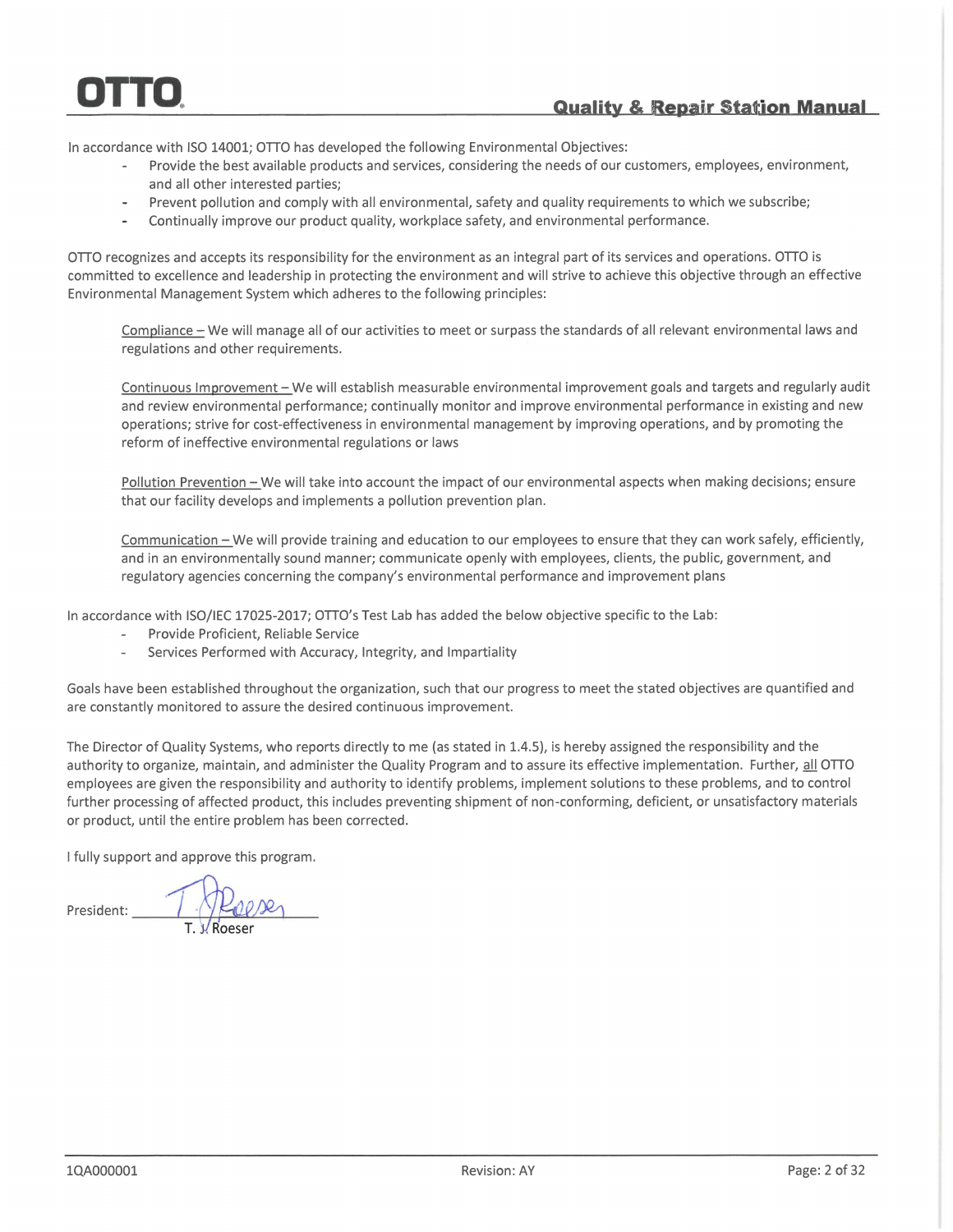# <span id="page-11-0"></span>1 MANAGEMENT RESPONSIBILITY

### **Company Policy**

The Management Team (see *1.6.3* Management Team Members) is ultimately responsible for establishing, implementing and maintaining the quality system. The members are ultimately accountable for the effectiveness of the quality management system and ensuring the integration of it into OTTO's business processes. Specific responsibilities comprise: formulating the quality policy, defining organization, assigning authorities and responsibilities, appointing the management representative, periodically reviewing the effectiveness of the quality system, and making available the resources and personnel necessary to understand and maintain the system as documented within this manual.

### **1.1 General**

- **1.1.1** It is the policy of OTTO that the assurance of quality is fundamental to the work undertaken by all employees.
- **1.1.2** It is accepted that consistent high quality can only be achieved by working in a systematic way to pre-defined, formalized procedures.
- **1.1.3** To achieve uniformity of working methods, certain fundamental procedures shall be documented and followed without unauthorized deviation.
- **1.1.4** It shall be the responsibility of individual departmental managers to initiate, document, implement and maintain work instructions and ensure they are fully integrated into OTTO's quality management system.
- **1.1.5** The quality management system established and operated by OTTO shall be reviewed by the Management Team. Any revisions will be properly distributed to the list of qualified recipients described in the Distribution section of this manual.
- **1.1.6** It shall be the responsibility of the Quality Systems Department to continuously monitor and report on the quality management system, both through audits and observations, for the application and efficiency of the necessary systems and procedures.
- **1.1.7** The Quality Systems Department shall represent OTTO on all matters relating to quality assurance and shall be organized in a manner to promote independence of commercial or production influences.
- **1.1.8** All OTTO personnel will have access to quality system documentation and will be made aware of all relevant procedures. Customer and/or regulatory authority representatives will be provided viewing access to this documentation.

### **1.2 Organizational Chart**

**1.2.1** The OTTO Organizational Chart identifies the departments and departmental managers that are responsible for the quality in products, services, or equipment.

### **1.3 Authority and Responsibility**

- **1.3.1** The President shall serve as ISO Management Representative and is responsible for ensuring that the requirements of this Quality & Repair Station Manual are implemented and maintained. The President authorizes the release of the Quality & Repair Station Manual.
- **1.3.2** The Director of Quality Systems shall serve as Deputy ISO Management Representative, as well as, the Laboratory Authorized Representative.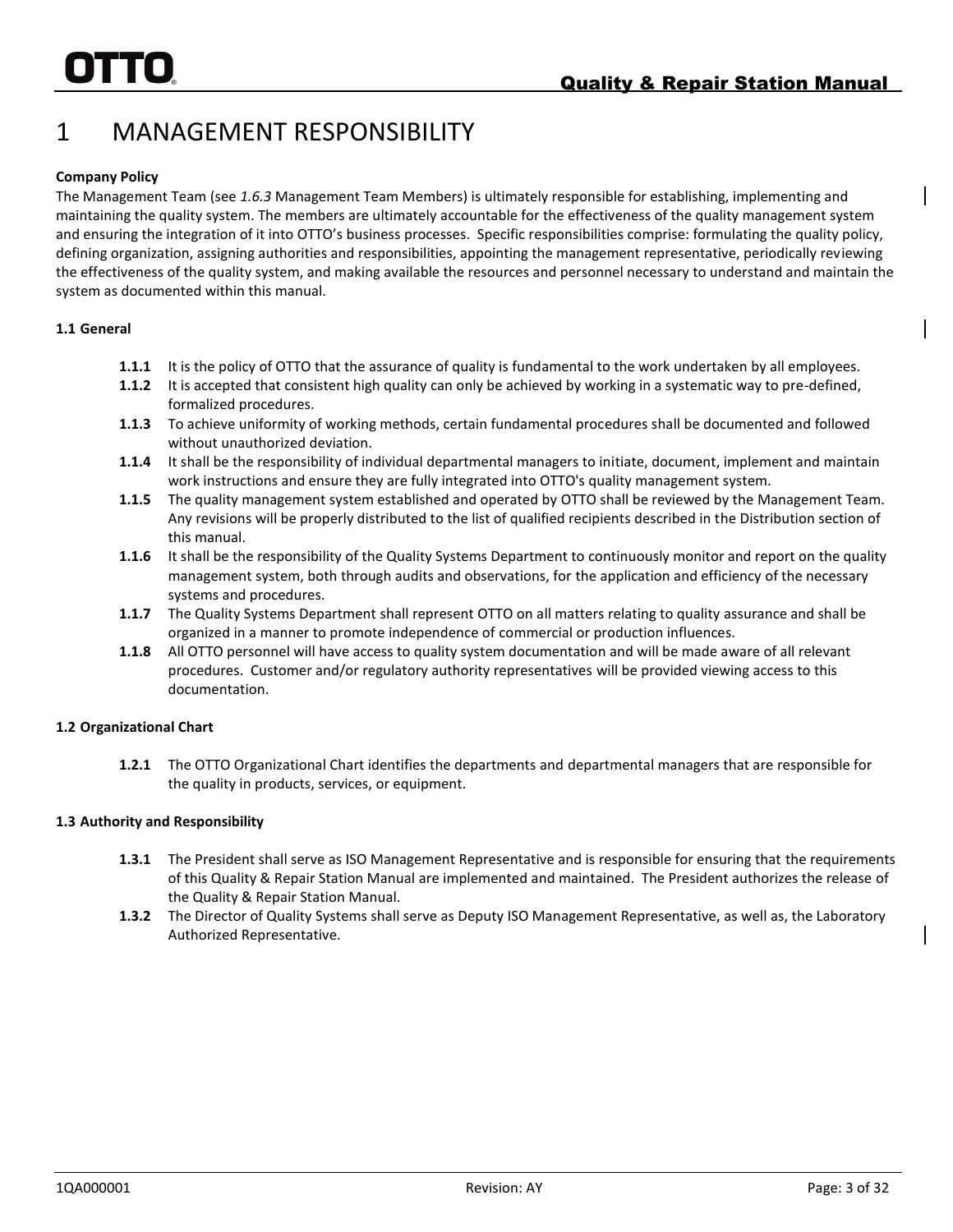### **MANAGEMENT RESPONSIBILITY**

### **1.4 Job Descriptions / Duties and Responsibilities**

The following are job descriptions for departmental Managers whose departments affect the quality of the services (including OTTO's FAA Repair Station), products or equipment at OTTO.

- **1.4.1** President The President has the ultimate responsibility for all activities at OTTO. The duties include maintaining an adequate and knowledgeable staff to plan, perform, supervise, and inspect the work being performed. The President may delegate all duties to qualified persons however such delegation does not relieve the President of the overall responsibility.
- **1.4.2** General Manager, Controls Division The General Manager of the Controls Division is responsible for all activities within the Controls Division. This position reports directly to the President.
- **1.4.3** General Manager, Communications Division The General Manager of the Communications Division is responsible for all activities within the Communications Division. This position reports directly to the President.
- **1.4.4** *Director* of Operations The *Director* of Operations is responsible for the manufacture, and repair, of all products originating within the production department, and the equipment manufactured at OTTO. This position reports directly to the President.
- **1.4.5** Director of Quality Systems The Director of Quality Systems is responsible for monitoring the quality systems at OTTO and shall have final authority on all matters relating to the quality system as established by OTTO including contractual or regulatory requirements. This includes responsibility for managing the various quality departments and for the quality and technical related activities these departments perform and coordination of activities of all applicable standards. The Director of Quality Systems shall be the Accountable Manager for the company's FAA Repair Station and manufacturing facilities. Additional responsibilities pertaining to the FAA repair station include supervision of all inspection personnel, and maintaining a current list of all pertinent data. This position shall also maintain the companies Facility Clearance License (FCL) while performing the duties set forth as the Facility Security Officer (FSO), as well as the duties as defined of the Insider Threat Program Senior Official (ITPSO). In addition, the Director of Quality Systems is responsible for the direction and performance of the company Environmental program. *The title of Ex authorized person, for the manufacturing of Ex products, is also held within this role.* This position reports directly to the General Manager, Controls Division, coupled with additional reporting structure (regarding the above responsibilities) to the President.
- **1.4.6** Director of Human Resources The Director of Human Resources is responsible for compensation, benefits, training activities and all associated records at OTTO. *Responsible for facilitating the selection of organizational personnel resources based on required competence and the required training of those resources.* In addition, the HR Director is responsible for the direction and performance of the company Safety Program, as well as, various personnel testing systems. This position reports directly to the President.
- 1.4.7 Director of Finance The Director of Finance is responsible for all activities within the Accounting Department. This position reports directly to the President.
- **1.4.8** Director of IT The Director of Information Technology (IT) is responsible for all activities within the IT Department. This position reports directly to the President.
- **1.4.9** Machine Shop Manager The Machine Shop Manager is responsible for all activities in the Stamping Department, as well as, the Machine Shop. This position reports directly to the President.

### **1.5 Other Management Responsibilities**

- **1.5.1** Individual departmental managers shall also be responsible for; but not limited to:
	- *-* Ensuring that all staff is adequately qualified experienced and trained to perform their assigned tasks.
	- *-* The quality of work performed by personnel within their respective departments.
	- *-* Initiating, implementing and maintaining work instructions for their departments.
	- *-* Ensuring that all staff are familiar with, and have ready access to company and departmental procedures, and that the relevant procedures are effectively implemented.
	- *-* The provision and maintenance of an infrastructure required to achieve product conformity. This infrastructure includes
		- *-* Buildings, workspaces and associated utilities (including temperature, humidity, cleanliness, lighting), process equipment (both hardware and software), supporting services (such as transport or communication), and identification of resources to support operation and maintenance of the product.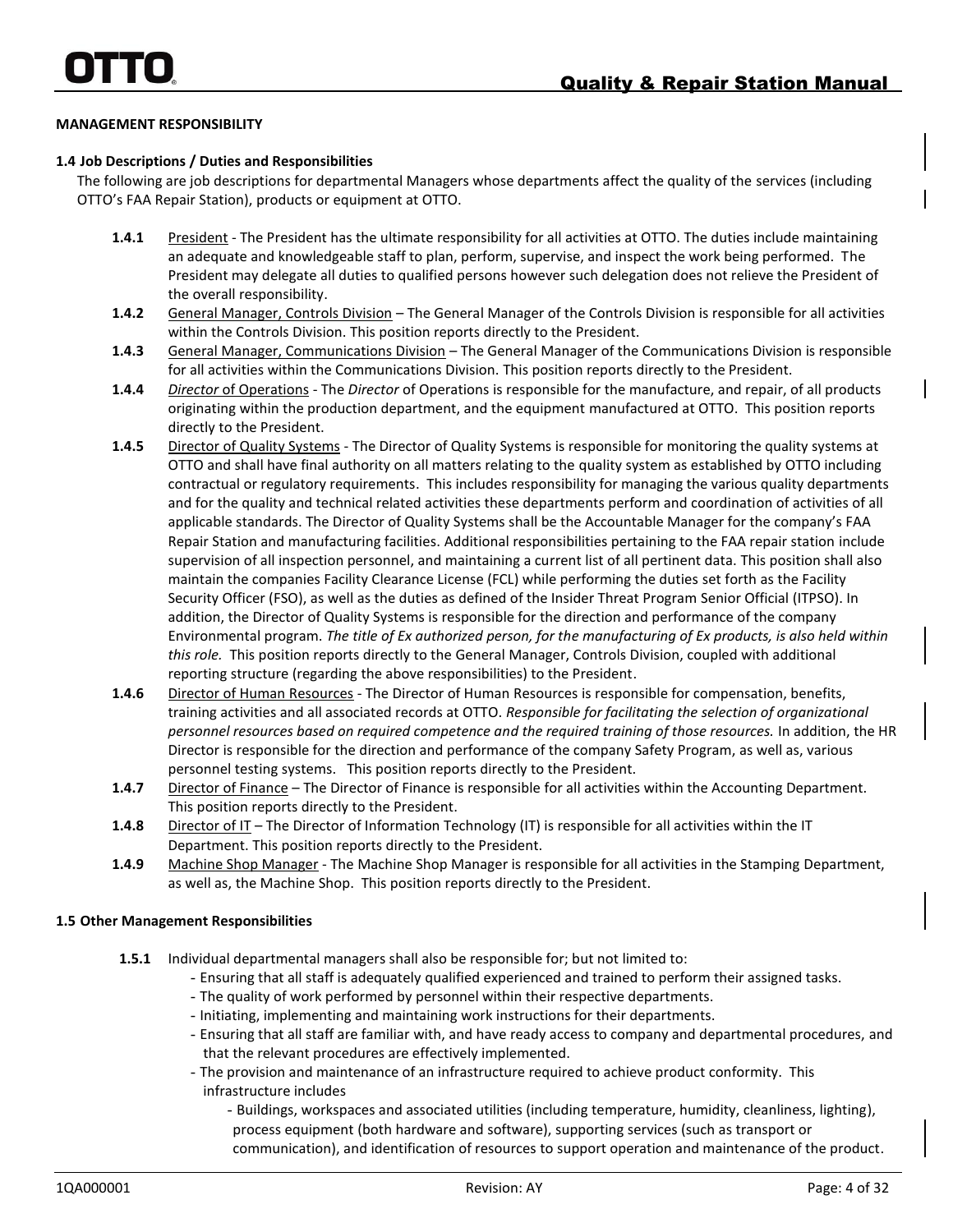### **MANAGEMENT RESPONSIBILITY**

### **1.6 Management Review**

- **1.6.1** The Management Team reviews the quality system at least once a year. The purpose of the reviews is to assess the effectiveness and continuing suitability of the quality system. The Director of Quality Systems is responsible for scheduling and conducting the reviews. Conclusions of the reviews are recorded.
- *1.6.2 Relevant Key Process Indicators shall be reviewed at every Management Review meeting. Indicators will be selected by the Management Team based on the appropriateness of being able to monitor and adjust key systems according to stated goals.*
- **1.6.3** Management (Executive) Team members are:
	- President
	- General Manager, Controls Division
	- General Manager, Communications Division
	- *Director* of Operations
	- Director of Quality Systems
- Director of Human Resources
- Director of Finance
- Director of IT
- Machine Shop Manager

### **1.7 Reference Procedure**

- **1.7.1** Management Review (2MT000001)
- **1.7.2** Organizational Charts (4HR000037)
- **1.7.3** ANSI/ISO/ASQ 9001
- **1.7.4** SAE AS9100
- **1.7.5** ISO/IEC 17025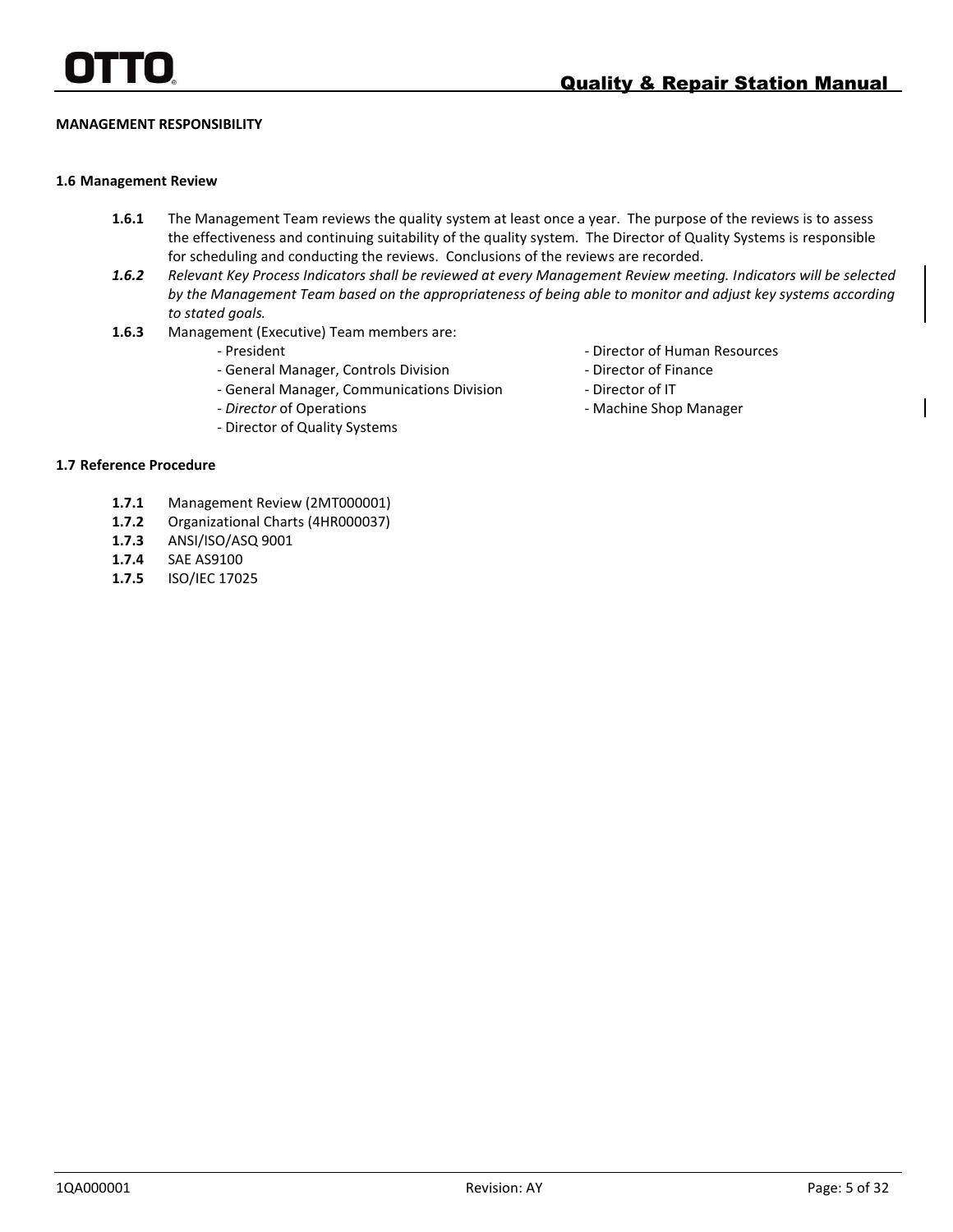## ORGANIZATIONAL CHART

<span id="page-14-0"></span>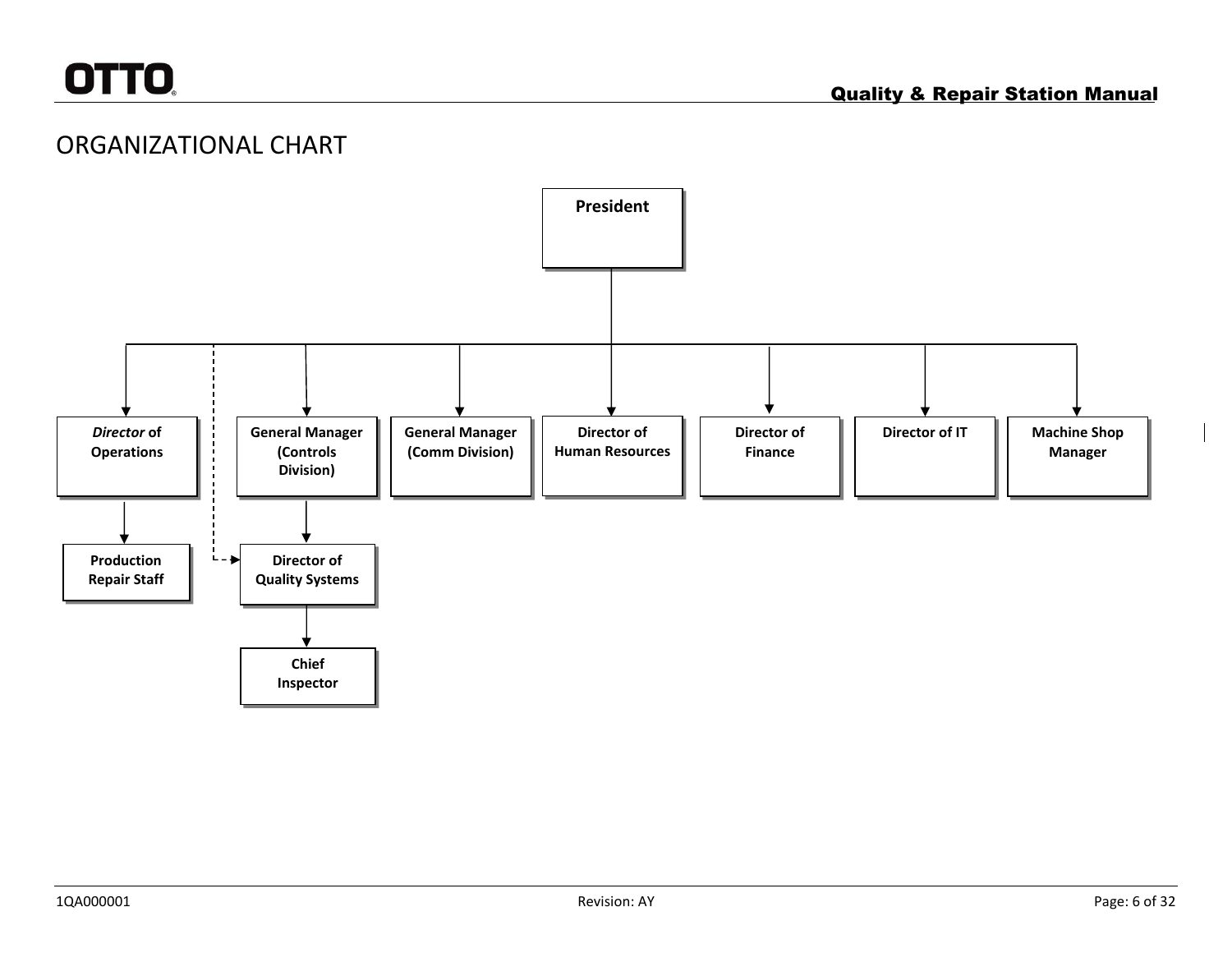# <span id="page-15-0"></span>2 QUALITY SYSTEM

### **Company Policy**

OTTO has documented and implemented a quality management system that satisfies the requirements of ANSI/ISO/ASQ 9001. The quality system is documented in the quality manual, quality procedures, work instructions, process specifications, company technical standards, national and international standards, and associated production documentation. The documented Quality Procedures are consistent with the requirements of the ANSI/ISO/ASQ 9001 standard, and with the policies stated within this Quality & Repair Station Manual. Implementation of the quality system is regularly audited and reviewed.

### **2.1 Quality System Scope**

- **2.1.1** Scope of the quality system is defined in the following documents:
	- Quality & Repair Station Manual,
	- Quality procedures,
	- Work instructions, process specifications, internal standards and records,
	- Applicable military, national, and international standards,
	- Product technical specifications and drawings, and
	- Production Control Plans, Routings and associated documentation.
- **2.1.2** The typical sequences of interaction of key OTTO Quality Management System processes are illustrated within 2QA000025.

### **2.2 Quality System Implementation**

- **2.2.1** All personnel who manage, perform and verify work affecting quality are responsible for implementing the quality system. The Director of Quality Systems is responsible for coordinating, monitoring and auditing the system.
- **2.2.2** Implementation of the quality system is assessed regularly by way of internal and third party audits and management reviews.
- **2.2.3** All changes to the Quality System will be planned and implemented to ensure the integrity of the Quality Management System.
- **2.2.4** OTTO's Environmental Management System will consist of, at a minimum, one meeting per year to discuss the development, tracking, and implementation of company environmental objectives and procedures. Records of these findings, along with the meeting information, will be recorded.
- **2.2.5** Technical Standard Orders (TSO) will be submitted to FAA Engineering in accordance with FAA Orders, Advisory Circulars and Regulations in conjunction with OTTO Procedures.

### **2.3 Reference Procedure**

- **2.3.1** Product Development (2EN000004)
- **2.3.2** Sequence and Interaction of Key QMS Processes (2QA000025)
- **2.3.3** Environmental Management System (2HR000003)
- **2.3.4** ANSI/ISO/ASQ 9001
- **2.3.5** SAE AS9100
- **2.3.6** ISO/IEC 17025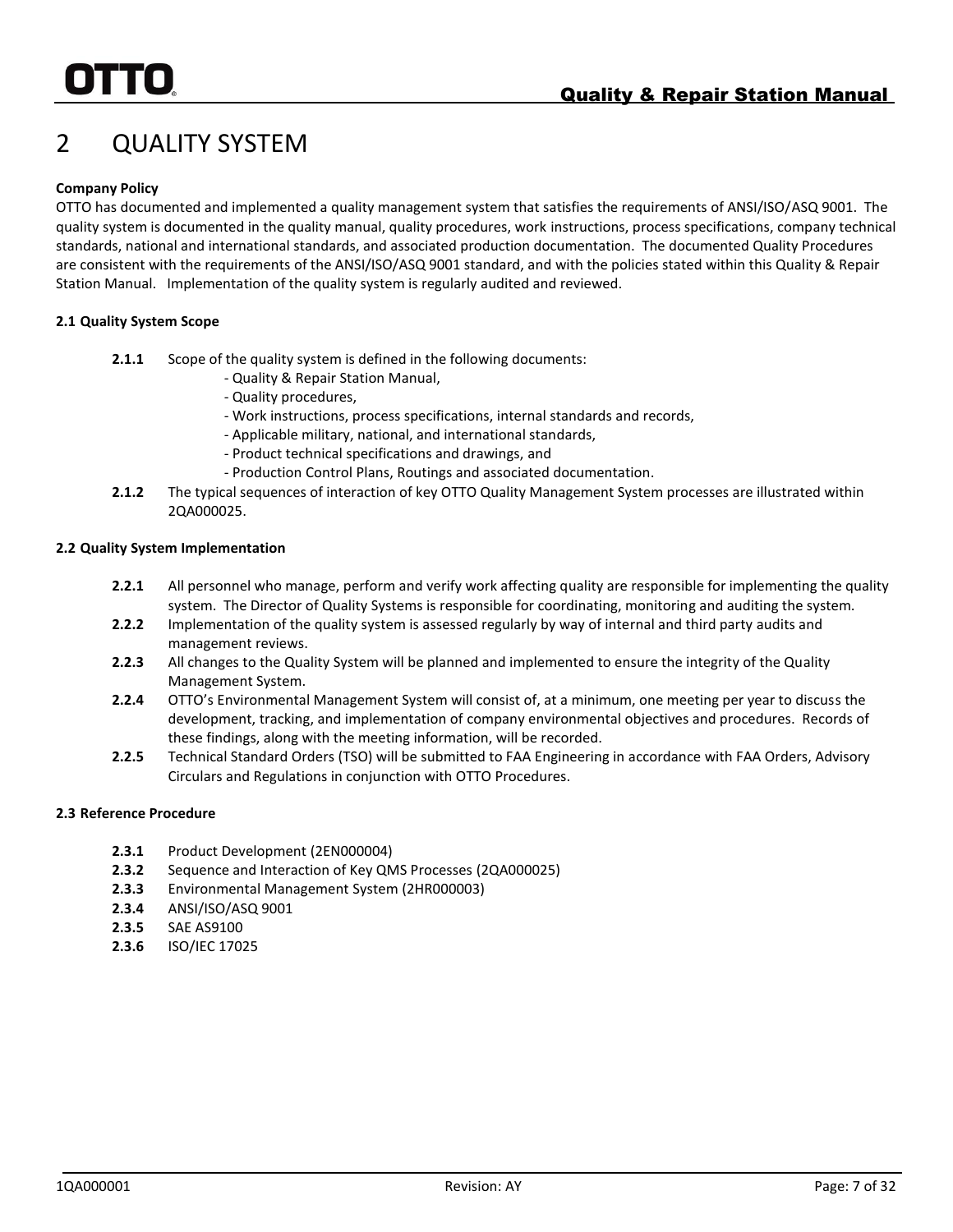# <span id="page-16-0"></span>3 CONTRACT REVIEW

### **Company Policy**

All contracts and orders are reviewed to assess if customer's requirements are adequately defined, are well understood, and if the company has the capacity to meet the contract requirements.

### **3.1 Application**

- **3.1.1** There are two processes for contract reviews. One is applicable to OTTO's standard products, and the other to custom engineered products. The Sales Department, specifically the Director of Sales, is responsible for conducting contract reviews for both types of products.
- **3.1.2** The Sales Department will be responsible for all customer communication ranging from initial contact/contract review to customer feedback, including customer complaints.

### **3.2 Scope of Review**

- **3.2.1** Contract reviews comprise verification that the customer's requirements are adequately defined and documented, and that OTTO understands, and has the capacity to meet the contract requirements. These riskbased requirements include, but are not limited to:
	- **3.2.1.1** Requirements specified by the customer, including the requirements for delivery and post-delivery activities.
	- **3.2.1.2** Requirements not stated by the customer but necessary for specified or intended use, where known,
	- **3.2.1.3** Statutory and regulatory requirements related to the product, and
	- **3.2.1.4** Risk evaluation (i.e. new technology, short delivery time scale).
		- **3.2.1.4.1** OTTO Mitigates risk in the various forms including, but not limited to:
			- **3.2.1.4.1.1** Contract Review,
			- **3.2.1.4.1.2** Product Development, including lessons learned,
			- **3.2.1.4.1.3** Production Processes, and
			- **3.2.1.4.1.4** On-Going Testing.
- **3.2.2** If any discrepancies or ambiguities are observed, Sales personnel will contact the customer for clarification.
- **3.2.3** Contract modifications and/or amendments are reviewed as above, and information is furnished to the applicable functions as necessary based on the scope of the modification/amendment.
- **3.2.4** Flow Down (thru) requirements to OTTO's Vender base will originate during this review but be governed by applicable departmental specifications.

### **3.3 FAA Repair Station Review**

**3.3.1** OTTO may perform maintenance for an air carrier or commercial operator that has a continuous airworthiness maintenance program under Part CFR 14 part 43, 121, 135 and 145. In accordance with the carrier's requirements, the details from such review will be flowed down to OTTO Repair Station in conjunction *with 9.4.5* of this manual.

### **3.4 Records**

**3.4.1** Sales personnel conducting contract reviews make a record of each review. In the case of standard products, the record is made by signing and re-faxing the order. For custom products, it is a copy of an offer, acknowledged by Sales, that constitutes a record of the contract review.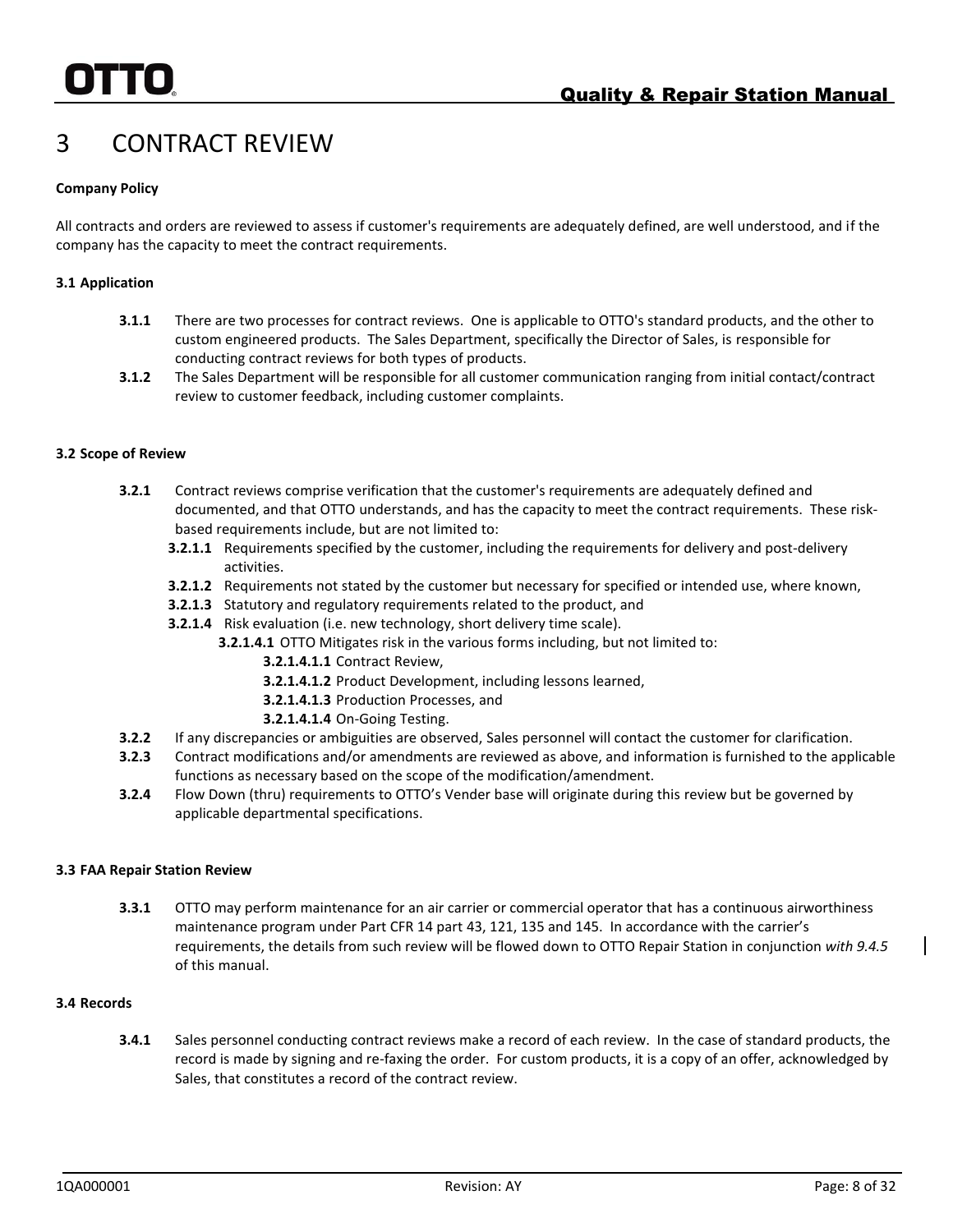

### **CONTRACT REVIEW**

**3.4.2** Records are also maintained for verbal orders placed for standard items. The complete order entered into the OTTO's ERP system indicates that the customer's requirements are adequately defined and documented, and that the capacity to meet the contract requirements exists.

### **3.5 Customer Satisfaction**

**3.5.1** OTTO will monitor information, using various methods, relating to customer perception as to whether OTTO has met customer requirements.

### **3.6 Reference Procedures**

- **3.6.1** Contract Review Standard(2SA000001)
- **3.6.2** ANSI/ISO/ASQ 9001
- **3.6.3** SAE AS9100
- **3.6.4** ISO/IEC 17025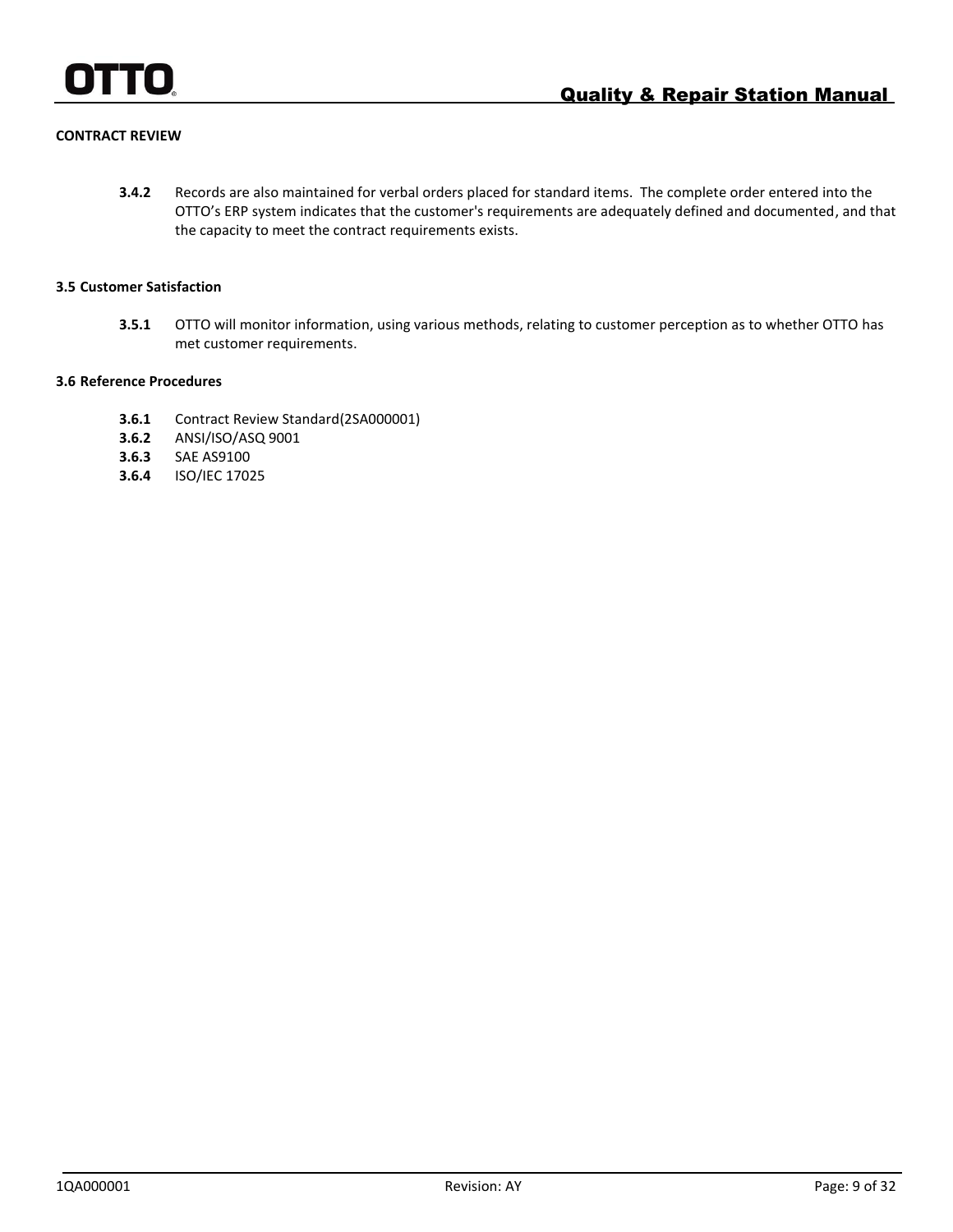# <span id="page-18-0"></span>4 DESIGN CONTROL

### **Company Policy**

The design process is planned, controlled, and verified to ensure input requirements are met. Design activities are identified, responsibilities for carrying them out are assigned, and organizational interfaces are defined and controlled. The design input is identified, and the design output is documented and verified that it meets the design input requirements. The final design is reviewed and approved. Design changes are controlled.

### **4.1 General**

**4.1.1** OTTO designs its own standard products, as well as, customer specified products and modifications. The Engineering department, and specifically the Director of Engineering, is responsible for establishing and maintaining design procedures and work instructions.

### **4.2 Design Planning**

- **4.2.1** Design planning, activity assignment and control of organizational and technical interfaces are carried out by Engineering Directors, or their supervisory staff.
- **4.2.2** Plans are documented and updated as the design evolves.
- **4.2.3** Design activities are assigned to qualified staff equipped with adequate resources.

### **4.3 Design Input**

- **4.3.1** Design input for products comes from the Sales Department in the form of a Project. The Project is reviewed by Directors, or their designated staff, to determine if the selected requirements are adequate. The input shall include, but not be limited to:
	- **4.3.1.1** functional and performance requirements,
	- **4.3.1.2** applicable statutory, regulatory and environmental requirements,
	- **4.3.1.3** information derived from previous similar designs, and
	- **4.3.1.4** risk analysis.
- **4.3.2** Incomplete, ambiguous, or conflicting requirements are resolved by Sales and Engineering before the commencement of design activities.

### **4.4 Design Output**

- **4.4.1** Design output is documented and expressed in terms of requirements, calculations and analyses.
- **4.4.2** Design output is documented on two levels: Primary output consists of documents defining the product, while the secondary output supports the design with calculations, analysis, etc. Design output is verified to determine if it;
	- meets design input requirements,
	- contains or references acceptance criteria, drawings, part lists, specifications,
	- conforms to appropriate regulatory requirements whether or not these have been stated,
	- identifies the characteristics of the design crucial to the safe and proper functioning of the product,
	- contains the appropriate information for purchasing, production, and service, and
	- contains information on material, processes, type of manufacturing and assembly of the product necessary to ensure product conformity.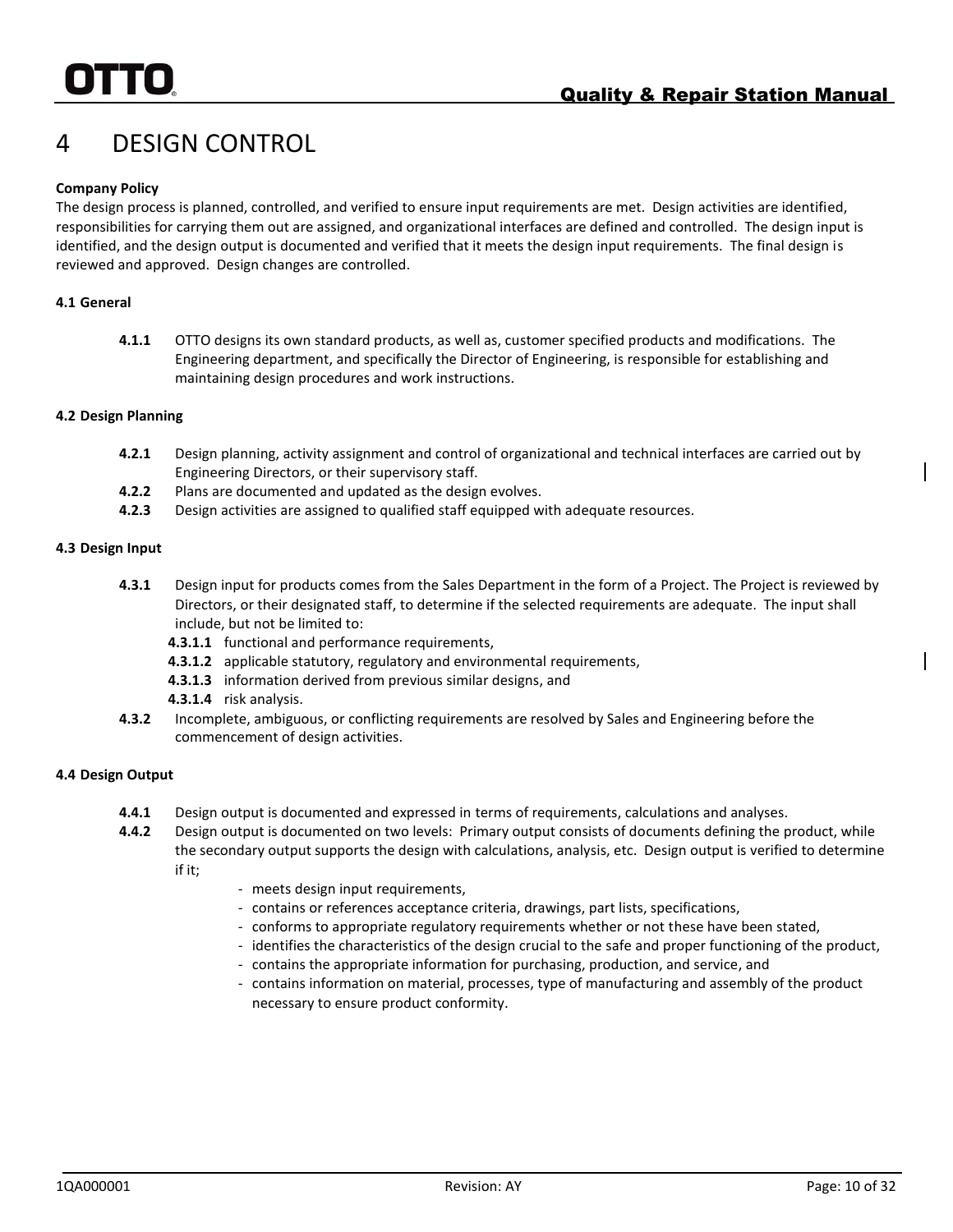### **DESIGN CONTROL**

### **4.5 Design Verification**

- **4.5.1** Design verification is planned, documented and assigned to competent personnel.
- **4.5.2** Design verification establishes that the design output meets the design input requirements.
- **4.5.3** As a minimum, the design is verified by holding and recording design reviews and undertaking qualification tests and demonstrations. Other forms of verification, such as carrying out alternative calculations and comparing the new design with a similar proven design, may also be used when appropriate.

### **4.6 Design Validation**

**4.6.1** Design validation follows design verification and is performed on the final product under defined operating conditions, to ensure that the product conforms to the defined user needs and/or requirements.

### **4.7 Design Changes**

- **4.7.1** Design changes are initiated by an Engineering Change Notice. The Engineering Change Notice provides design input for defining the change. Planning, design output, and design verification and validation activities follow the same rules as apply to the original design. Design changes that are developed and implemented by a major project team are documented within the various OTTO Databases, and relevant Project folders held on the company network drive.
- **4.7.2** When required, the Engineering Change Notice will be distributed and approved by a customer and/or regulatory authority.
- **4.7.3** Revalidation (see section 4.6).

### **4.8 Reference Procedure**

- **4.8.1** Design Control (2EN000001)
- *4.8.2 Document Control (2QA000017)*
- *4.8.3 Product Development Procedure (2EN000004)*
- *4.8.4 System Documentation (2QA000016)*
- *4.8.5 Engineering Change Notice Procedure (3QA000159)*
- **4.8.6** ANSI/ISO/ASQ 9001
- **4.8.7** SAE AS9100
- **4.8.8** ISO/IEC 17025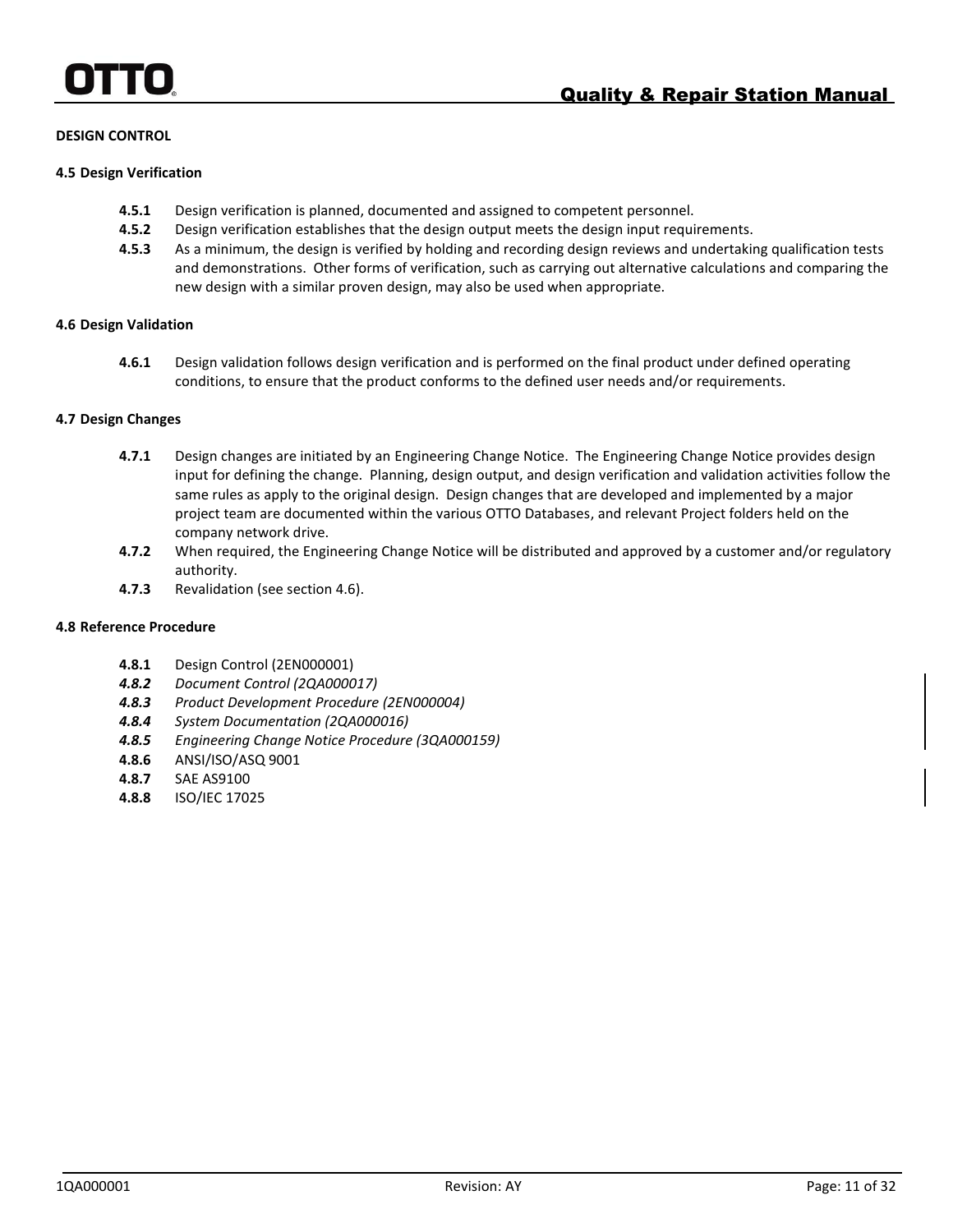# <span id="page-20-0"></span>5 DOCUMENT CONTROL

### **Company Policy**

The purpose and scope of quality system documents are defined. All documents (as outlined in 5.1.1) are reviewed and approved prior to issue. Appropriate documents are available at locations where they are intended to be used. Obsolete documents are removed from points of use. The Director of Quality Systems is responsible for auditing, coordinating, and enforcing the document control related activities.

### **5.1 Quality System Documentation**

- **5.1.1** Quality system documentation comprises the following types of documents:
	- Quality & Repair Station Manual,
	- Quality procedures,
	- Work instructions, process specifications, internal standards and records,
	- Applicable military, national, and international standards,
	- Product technical specifications and drawings, and
	- Production control plans, routings and associated documentation.
- **5.1.2** All drawings, including those for all FAA-PMA/TSOA items, are maintained by Engineering per specification 2EN000001. Drawings are made available to production personnel as needed through Document Control.
- **5.1.3** Inspection personnel will use the controlled drawing file to make inspection acceptance as needed.
- **5.1.4** The following schedule dictates the proper notification body responsible for each examination certificate held by OTTO. The Director of Quality Systems is responsible for coordinating communication to the below applicable parties. Notifications of substantial changes to OTTO's quality system (i.e. equipment, personnel, products, and processes) which have occurred (or will occur) will be communicated accordingly.
	- ISO 9001 National Quality Assurance (NQA)
	- AS9100 National Quality Assurance (NQA)
	- ISO 14000 National Quality Assurance (NQA)
	- EN ISO/IEC 80079-34 ATEX/IS Underwriters Laboratories
		- ISO/IEC 17025 A2LA
		- CFR 14:256 FAA: Rosemont, IL Office
		- EASA **EUROPEAN AViation Safety Agency, Germany**

### **5.2 Document Approval, Issue and Re-approval.**

- **5.2.1** Documents and document changes may be initiated by anyone in the organization. All documents (as outlined in 5.1.1) are reviewed and approved prior to issue. The originator of the change is responsible for selecting the appropriate approval path for the change.
- **5.2.2** All documented Level 2 procedures shall be periodically reviewed and re-approved for adequacy. OTTO's recurring training program shall serve as means for this re-approval process.

### **5.3 Document Placement**

**5.3.1** Current revisions of ISO Level 1 through 4 documents are available to all personnel via the PLM database.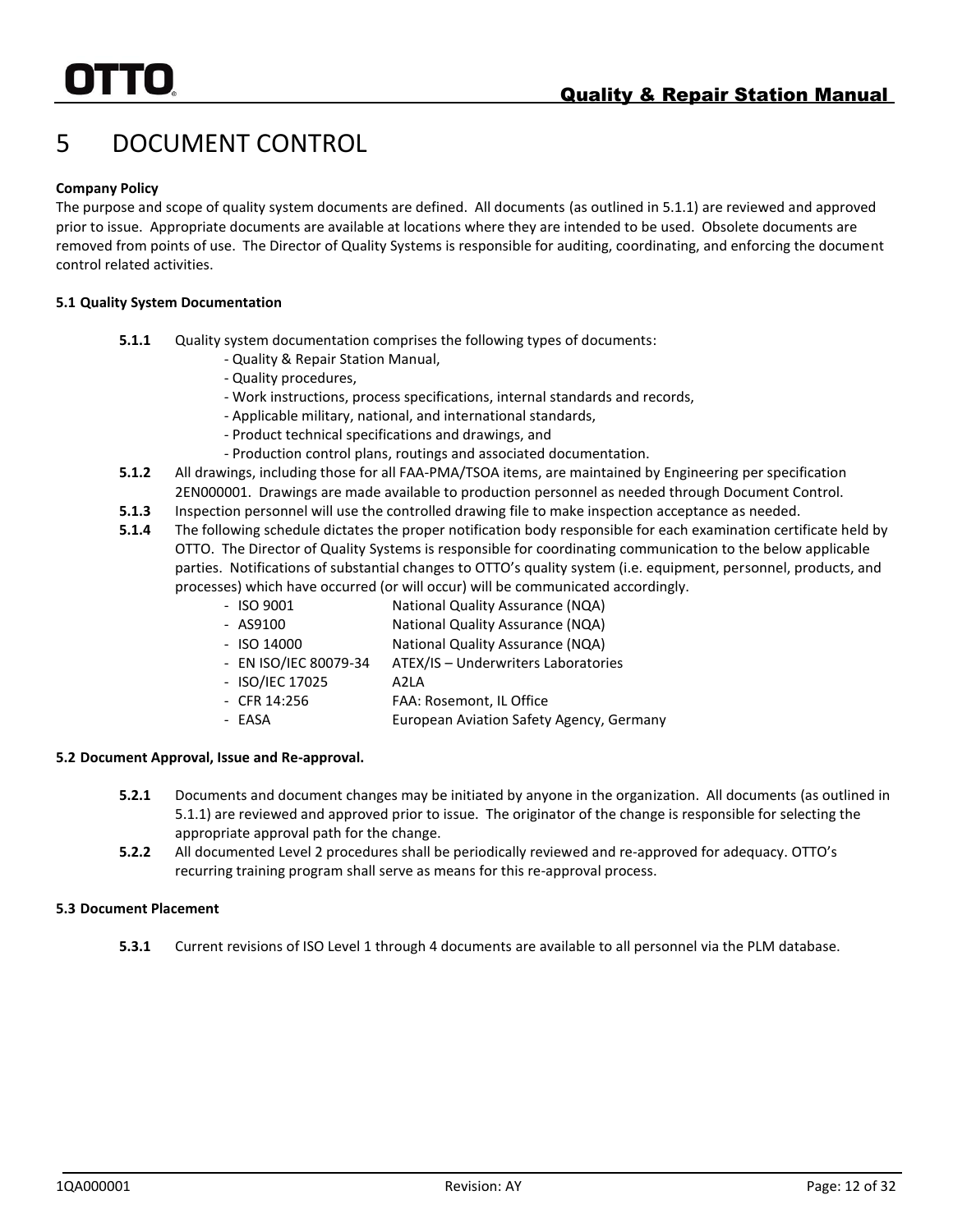### **DOCUMENT CONTROL**

### **5.4 Document Changes**

- **5.4.1** Document changes are reviewed and authorized according to the ECN procedure (3QA000159). Obsolete documents are removed from the system. A master list specifying the latest issues and revisions of all documents is maintained in the PLM database.
- **5.4.2** It is the responsibility of the Director of Quality Systems to obtain approval of changes in the engineering data for all FAA-PMA parts or assemblies. Major changes of FAA-PMA/TSO parts will be FAA Engineering approved prior to implementation of the change. Minor changes to FAA-PMA parts will be submitted to the FAA Aircraft Certification office location at 2300 E. Devon, Des Plaines, IL. 60018, within 6 months of OTTO engineering department approval. All OTTO specifications for FAA-PMA/TSOA parts are considered as extension of the drawings and are maintained and controlled in the same manner
- **5.4.3** No changes will be incorporated in this manual and Quality Procedures, applicable to FAA-PMA/TSOA parts repair, prior to an acceptance of the change by an appropriate FAA office. Exceptions to this are for correction of typographic error or additions of information to improve the level of quality control. **5.4.3.1** PMA's are not transferrable.
- **5.4.4** Documents are reissued after a change.
- **5.4.5** OTTO's system for informing company inspectors of current changes in engineering drawings, specifications, and quality control procedures is outlined in 3QA000159 and 3QA000327.

### **5.5 Reference Procedures**

- **5.5.1** System Documentation (2QA000016)
- **5.5.2** Document Control (2QA000017)
- **5.5.3** Engineering Change Notice Procedure (3QA000159)
- **5.5.4** ISO *Change* Notice Procedure (3QA000327).
- **5.5.5** Design Control (2EN000001)
- **5.5.6** ANSI/ISO/ASQ 9001
- **5.5.7** SAE AS9100
- **5.5.8** ISO/IEC 17025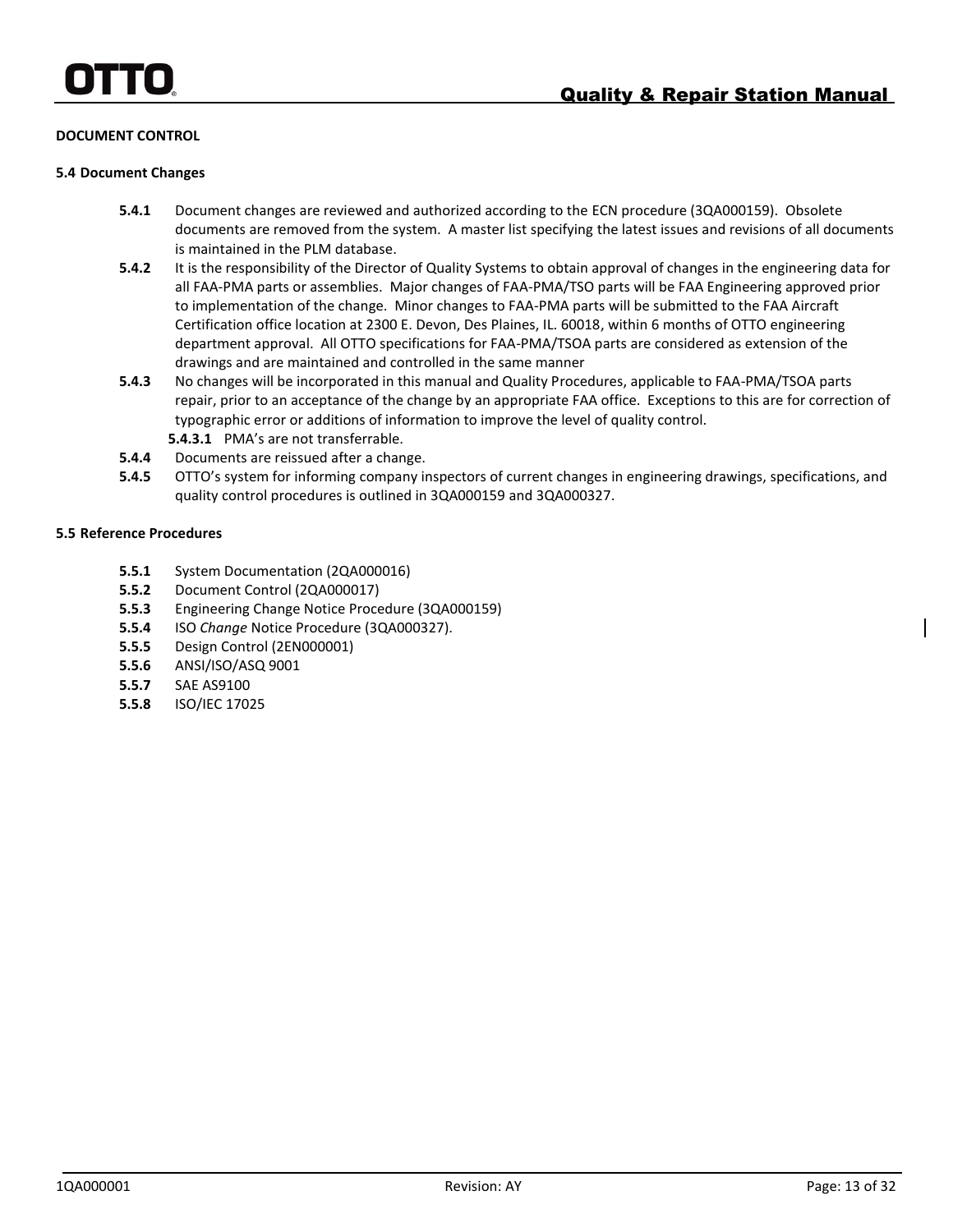# <span id="page-22-0"></span>6 PURCHASING

### **Company Policy**

OTTO assesses its suppliers and subcontractors and purchases only from those that can satisfy the company's quality requirements. Purchasing documents describe ordered products, including quality requirements as applicable. Purchasing documents are reviewed and approved prior to release.

### **6.1 Assessment of Suppliers/Subcontractors**

- **6.1.1** OTTO's suppliers and subcontractors consist of those vendors who deliver their standard catalogue products, and/or those who design and/or manufacture products from OTTO's drawings.
- **6.1.2** Assessments of suppliers and subcontractors are conducted jointly by Purchasing, Quality, and Engineering, if deemed necessary. Final recommendations are performed using risk-based analysis.
- **6.1.3** Quality performance of component part suppliers and subcontractors is monitored. Vendors showing inadequate performance are required to implement corrective actions and are replaced if there is no improvement.
- **6.1.4** Purchasing maintains an approved supplier/subcontractor list for component parts. Orders may only be placed with vendors that are on the approved list.
- **6.1.5** Control of purchased products is achieved through quality questionnaires, supplier/subcontractors audits, and/or records of supplier/subcontractor performance.

### **6.2 Purchasing Data**

**6.2.1** Purchasing documents are prepared by the Purchasing department. The documents describe ordered products. They include precise identification of the products, reference applicable standards and state quality requirements. The Purchaser reviews purchasing documents prior to release.

### **6.3 Verification of Purchased Product**

- **6.3.1** When applicable and appropriate, OTTO's customers are given the right to verify that the purchased product conforms to specified requirements. Customer verification does not absolve OTTO from the responsibility to approve suppliers and subcontractors or to deliver a quality product. Verification activities may include:
	- **6.3.1.1** Review of objective evidence of the conformity of the processes, products, and services from the external provider (e.g., accompanying documentation, certificate of conformity, test reports, statistical documentation, process control documentation, results of production process verification and assessment of changes to the production process thereafter),
	- **6.3.1.2** Review of the required documentation,
	- **6.3.1.3** Review of production part approval process data,
	- **6.3.1.4** Inspection of products upon receipt,
	- **6.3.1.5** Inspection and audit at the supplier's premises, and
	- **6.3.1.6** Review of delegations of product verification to the external provider.

### **6.4 Reference Procedures**

- **6.4.1** Component Part and Services Purchases (3PU000004)
- **6.4.2** Supplier Performance Assessment and Rating (2QA000013)
- **6.4.3** Maintenance, Repair and Operation \_MRO Purchases (3PU000003)
- **6.4.4** Supplier Selection and Review (2PU000003)
- **6.4.5** Material Department Supplier Performance Report (3PU000012)
- **6.4.6** Supplier Quality Manual (2QA000018)
- **6.4.7** ANSI/ISO/ASQ 9001
- **6.4.8** SAE AS9100
- **6.4.9** ISO/IEC 17025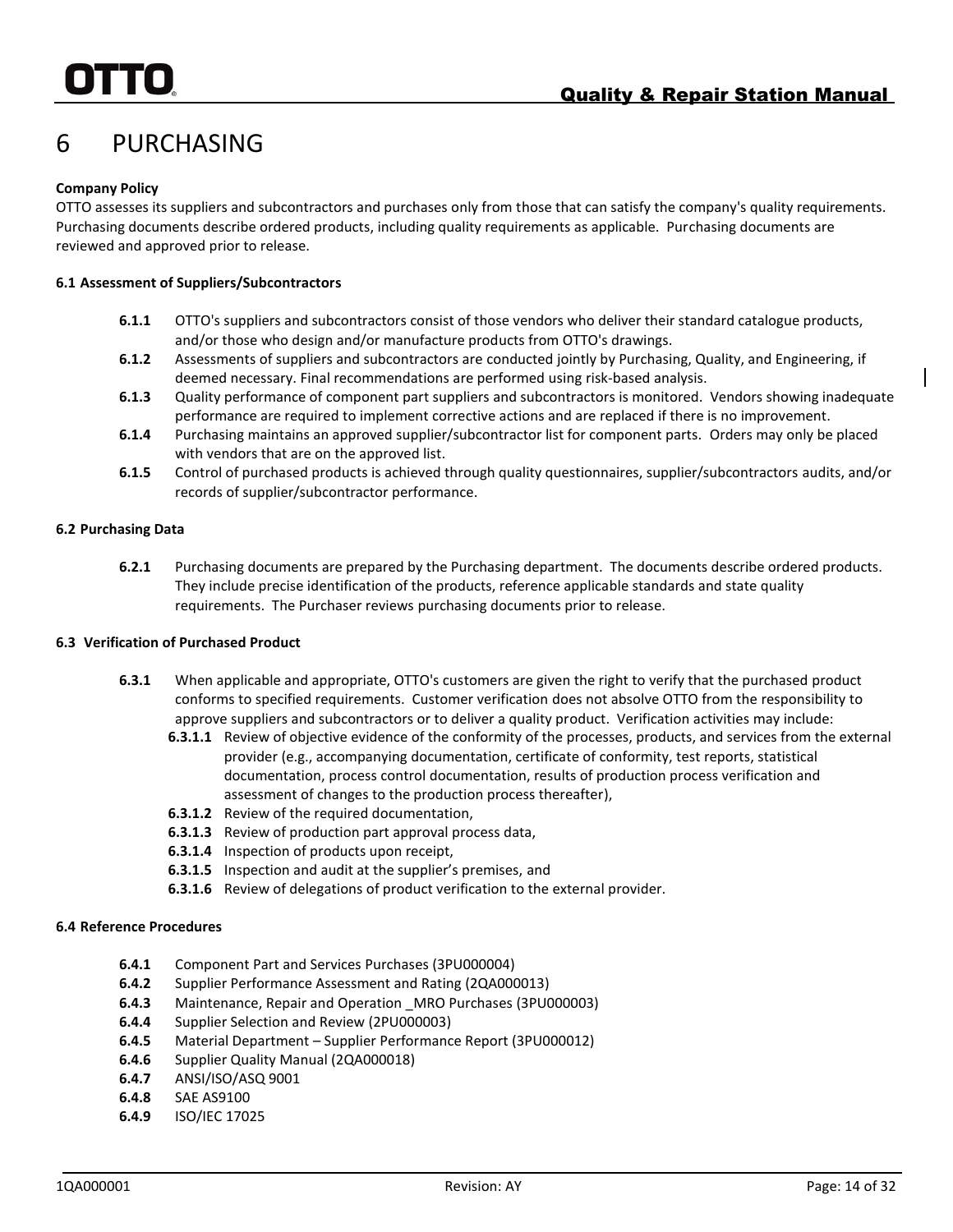# <span id="page-23-0"></span>7 CUSTOMER/EXTERNAL PROVIDER'S PROPERTY

### **Company Policy**

Customer or external provider's property shall be identified, verified, protected and safeguarded. Customer supplied products are handled in the same manner as other products that are purchased for incorporation into end products. When specified in a contract, special handling instructions from customers or external providers will take precedent over the company's standard procedures. Loss, damage, deterioration or unsuitability of a customer's products is recorded and reported to the customer.

### **7.1 General**

- **7.1.1** Customer's or external provider's property can include materials, components, tools/equipment, intellectual property, including customer furnished data used for design, test equipment and software, production and/or inspection.
- **7.1.2** Customer's or external provider's products are verified by inspection or testing as required. The products, materials, tools/equipment are identified, marked and stored in the same manner as other purchased products, materials and tools/equipment.
- **7.1.3** Verification by OTTO Engineering does not absolve the customer of the responsibility to provide acceptable product.

### **7.2 Loss or Damage**

**7.2.1** The customer is contacted in the event of loss, damage, deterioration or unsuitability of products. This contact is documented.

### **7.3 Reference Procedure**

- **7.3.1** Customer Owned Tooling, Property or Intellectual Property (2SA000005)
- **7.3.2** ANSI/ISO/ASQ 9001
- **7.3.3** SAE AS9100
- **7.3.4** ISO/IEC 17025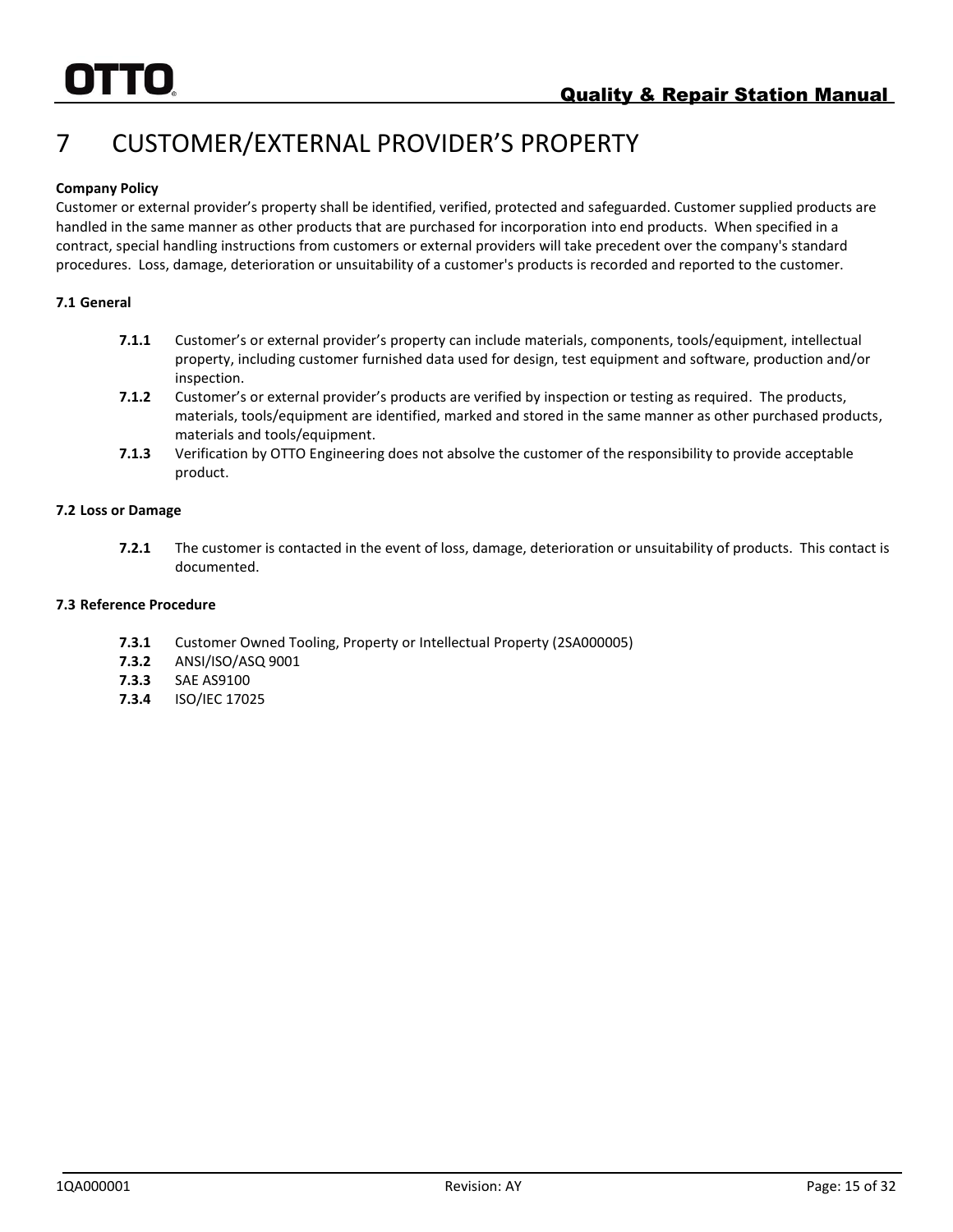# <span id="page-24-0"></span>8 PRODUCT IDENTIFICATION AND TRACEABILITY

### **Company Policy**

Materials, components, subassemblies and products are identified by a part number correlated to corresponding drawings, specifications and/or other technical documents.

### **8.1 Part and Product Identification**

- **8.1.1** All purchased and in-house manufactured materials and parts are identified with OTTO's internal part numbers assigned by the Engineering department. The part numbers provide for a correlation between a part and its technical documentation.
- **8.1.2** When required by contract, finished products are labeled with a unique serial number to allow for traceability of product configurations. Otherwise, all products are date coded for purposes of traceability.
- **8.1.3** All completed FAA-PMA parts and/or assemblies will be identified by part number and inspection approval means.
	- **8.1.3.1** The parts and/or assemblies will be permanently and legibly marked with:
	- **8.1.3.2** The letters "FAA-PMA",
	- **8.1.3.3** The name, trademark, or symbol of the holder of the Parts Manufacturer Approval,
	- **8.1.3.4** The part number, and
	- **8.1.3.5** The date code.
- **8.1.4** The name and model designation for each type certified product on which the part is eligible for installation will be included on a label affixed to bags containing the product. Each part will be individually bagged and labeled.
- **8.1.5** TSO parts will be marked per the requirements of the specific order.
- **8.1.6** Servicing of returned product for rework or replacement shall be traceable by its original date code, or serial number when such serial number was a contract requirement. It is also possible to identify or trace a product by the customer's name.

### **8.2 Records**

- **8.2.1** The Engineering department maintains the part number lists and associated technical documentation.
- **8.2.2** Date codes used on products are maintained as a record, and records of the unique serial numbers used as a result of specific contract requirements are maintained as a quality record.

### **8.3 Reference Procedure**

- **8.3.1** Product Identification and Traceability (2QA000001)
- **8.3.2** ANSI/ISO/ASQ 9001
- **8.3.3** SAE AS9100
- **8.3.4** ISO/IEC 17025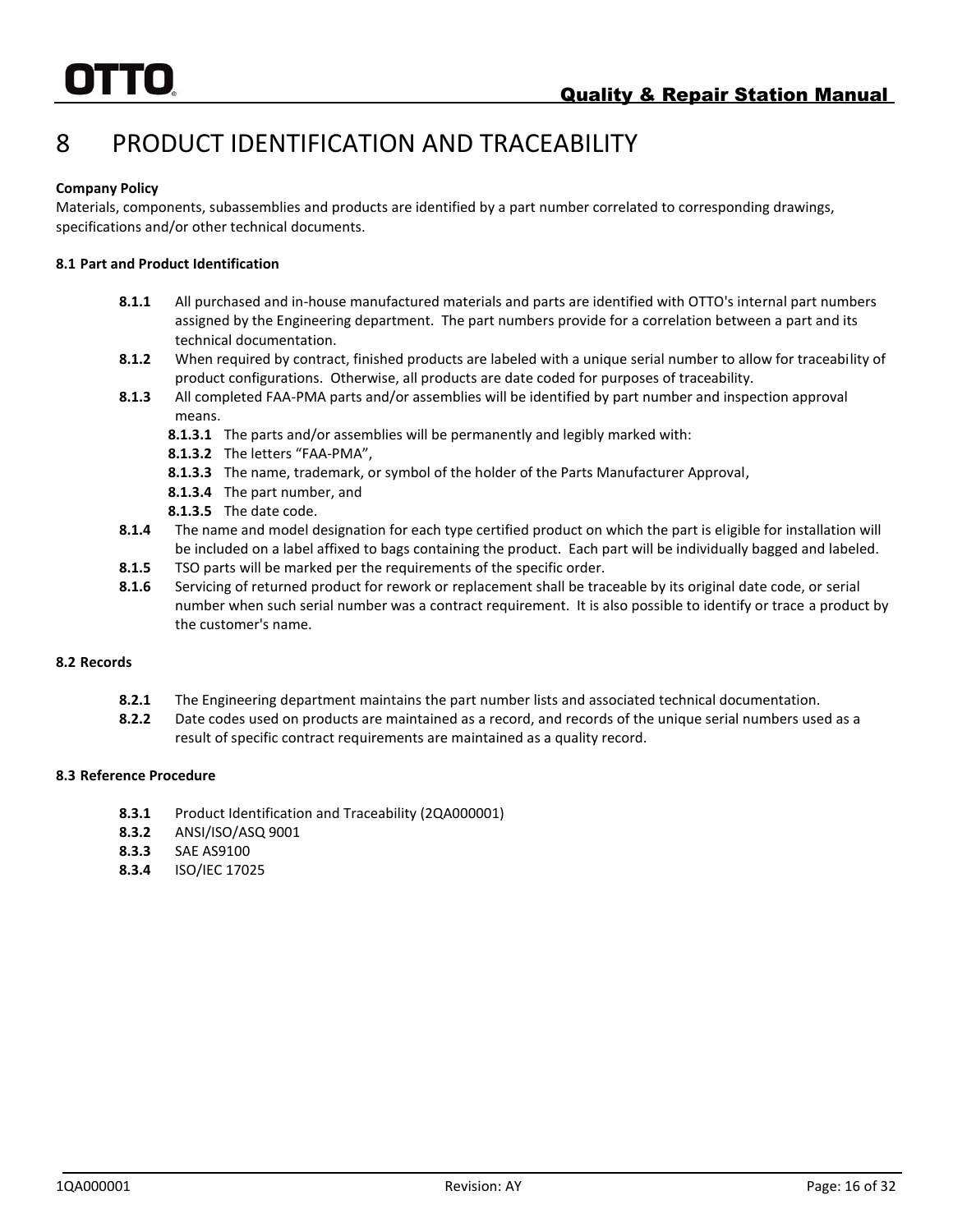# <span id="page-25-0"></span>9 PROCESS CONTROL

### **Company Policy**

Production and individual operations are planned and documented under *controlled* conditions. The characteristics of the products produced are defined and documented. Personnel performing complex or critical operations are provided with work instructions, workmanship criteria and criteria for product acceptance and rejection. Special processes are controlled and performed in accordance with written procedures. Production and process equipment are regularly checked and maintained. Production areas are clean and provide a suitable working environment. Test Lab areas are controlled to make sure that the environmental conditions do not invalidate the results of the tests performed.

### **9.1 Production Plan**

- **9.1.1** The production plan is specified on a Routing/Control Plan prepared by Production Planning.
- **9.1.2** The manufacturing *job* order lists all production and inspection operations necessary to manufacture and verify a product. This includes, but is not limited to:
	- **9.1.2.1** Key characteristics to the product,
	- **9.1.2.2** In-process inspection/verification points,
	- **9.1.2.3** Criteria for product acceptance and rejection,
	- **9.1.2.4** Applicable tooling used to aide in the manufacturing and inspection of the product,
	- **9.1.2.5** Prevention, detection and removal of foreign objects, and
	- **9.1.2.6** Special processes.

### **9.2 Production Control**

- **9.2.1** Where their absence would adversely affect quality, production personnel are provided with approved work instructions. Approved workmanship standards are also utilized for manufacture of product when appropriate. Production equipment, tools, software programs, test equipment, processes, product characteristics and production environment are controlled and maintained.
- **9.2.2** Refer to 3QA000161 for type of inspection stations and locations.

### **9.3 Production Process Verification**

- **9.3.1** All new production processes and changes to existing processes are verified to ensure the production is able to produce products that meet requirements.
- **9.3.2** The results of production process validation are documented.

### **9.4 Special Processes**

- **9.4.1** OTTO flows down the requirements for validation and control of special processes (e.g. heat treatment, chemical processing, composites, nonconventional machining, non-destructive testing, joining, coating, surface enhancement) which may include:
	- **9.4.1.1** Criteria for process review and approval (e.g. technical requirements, verification and validation activity), approval arrangements (process, documents, persons etc.).
	- **9.4.1.2** Customer or Third party certification, i.e. ISO9000, A9100, NADCAP of facilities and equipment.
	- **9.4.1.3** Conditions to maintain process approval e.g. compliance checks, process oversight, special process audits, requalification of persons, planned maintenance, process monitoring, process surveillance, change control.
	- **9.4.1.4** Qualification of persons e.g. skills matrices, training, oversight, workplace assessment, competency assessment, levels of authorization.
	- **9.4.1.5** Methods and procedures e.g. techniques, instructions, data cards, standard operating procedures, diagrams, set up sheets, acceptance criteria.
	- **9.4.1.6** Retained documented information to demonstrate that processes have been carried out as planned (e.g. person qualification, process cards, route cards, furnace charts, laboratory reports, test pieces, test results, x-ray film, maintenance records, calibration records, consumable traceability, verification results).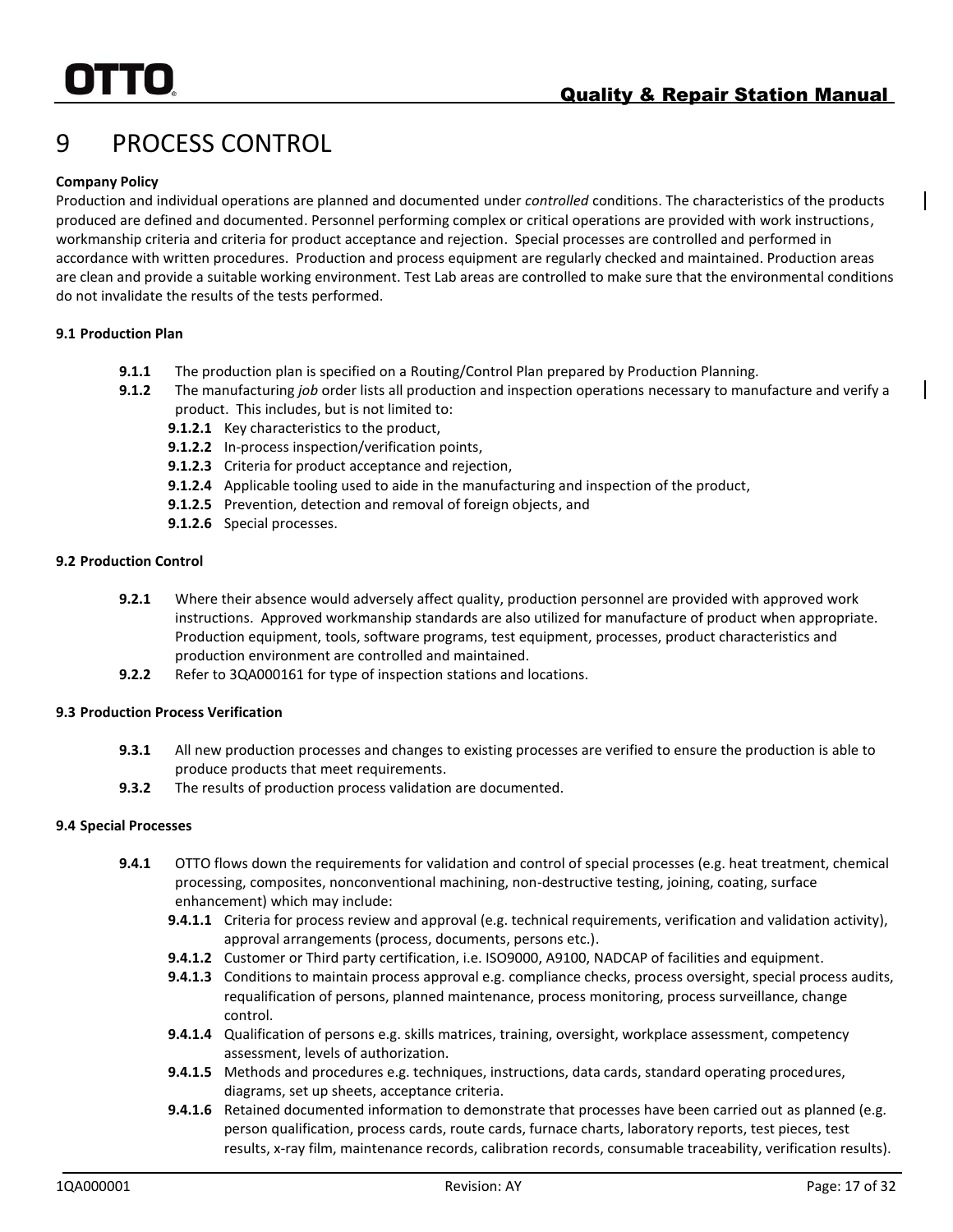### **PROCESS CONTROL**

- **9.4.2** Quality Systems, Engineering, and Production are responsible for identifying special processes used in production and for prescribing methods and procedures for performing, controlling and, if required, recording such processes. The requirements of 9.1 and 9.2 apply as appropriate.
- **9.4.3** The Department Supervisor maintains the list of process specifications for manufacturing, the associated records of equipment qualifications and training matrices for personnel associated with the applicable manufacturing area.
- **9.4.4** OTTO shall strive to develop, maintain and improve processes with consideration for the latest environmentally friendly practices.
	- **9.4.4.1** When specific direction is required to be documented, all appropriate procedures, control plans, and any other applicable documentation will be maintained.
	- **9.4.4.2** Flow Down of all product specifications, including environmental requirements, will be communicated to both the vendor and customer base.
- **9.4.5** The Repair Station Operations has a dedicated production area, with dedicated equipment. OTTO's FAA Repair Station(s) shall be located:
	- **9.4.5.1** 2 East Main location; in the West wing (of the production area) on the 2nd Floor.
	- **9.4.5.2** 10 West Main location; in the South corner (of the production area) of the 3rd Floor.
	- **9.4.5.3** Any location changes altering the above statements will require FAA approval prior to implementation. **9.4.5.3.1** Other than having a designated area, OTTO's repair station will operate as normal (original) production – using all existing housing, facilities, equipment, and like-material, unless otherwise noted. OTTO is the OEM for the item being repaired.
		- **9.4.5.3.2** Specific Repair Station instruction are as follows:
			- **9.4.5.3.2.1** Product will be flagged for repair,
			- **9.4.5.3.2.2** Initial consult will be done to corroborate customers need for repair (see example of Repair Station Matrix in Appendix B),
			- **9.4.5.3.2.3** In-depth consult will be done to check for specific reasons for repair need, as well as any other undocumented (by customer) requirements for repair (see example of RMA in Appendix B), and
			- **9.4.5.3.2.4** Repairs, and acceptance of repairs (with appropriate tagging), will be conducted prior to release (see example of 8130 on page VII of Appendix A, and example of an ATP in Appendix B).
		- **9.4.5.3.3** Only those products which are controlled via the company PLM database with the designation of "FAA" may be repaired. Any additions to this list will be distributed to the FAA upon initiation of the change.
			- **9.4.5.3.3.1** The FAA Repair Station Capabilities list, or products which OTTO is allowed to repair, will be kept within the PLM database.

### **9.5 Reference Procedure**

- **9.5.1** Process Control (2PR000001)
- **9.5.2** Quality Functions for Product/Process Development (2QA000021)
- **9.5.3** Update/Modify Production and Machine Shop Control Plans and Routings (3QA000161)
- **9.5.4** Engineering Change Notice Procedure (3QA000159)
- **9.5.5** Processing of Return Material (2QA000033)
- **9.5.6** Manufacturing Equipment Maintenance (3PM000001)
- **9.5.7** Emergency/Disaster Recovery Program (3MT000003)
- **9.5.8** Guidelines to Avoid Particulate Contamination FOD (3PR000039)
- **9.5.9** ANSI/ISO/ASQ 9001
- **9.5.10** SAE AS9100
- **9.5.11** ISO/IEC 17025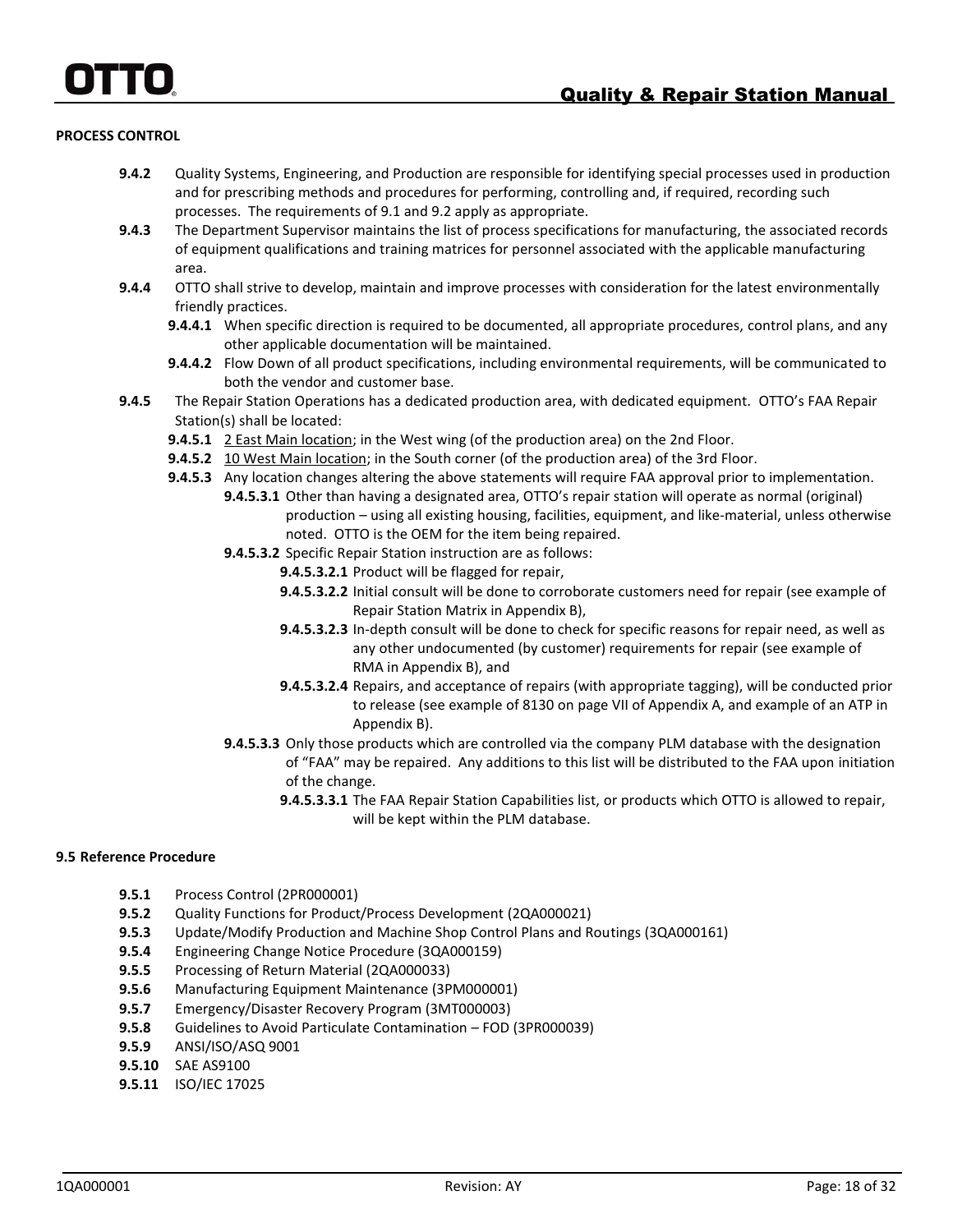# <span id="page-27-0"></span>10 INSPECTION AND TESTING

### **Company Policy**

Inspection and testing are conducted when purchased materials and components are received, at significant stages of production, and prior to dispatch of finished products. The objective of inspections and testing is to verify conformance with specified requirements. Materials, components and products are prevented from use, assembly and dispatch until the required inspections are completed. Records of inspections are established and maintained to evidence that products comply with stated requirements.

### **10.1 Receiving Inspection**

- **10.1.1** Purchased products and services, when they affect the quality of the product, are subjected to receiving inspection and First Article Inspection (FAI) reporting. This includes the inspection and detection of suspected unapproved parts according to FAR Part 145. The products, and where appropriate, services, are inspected visually. Critical products or those products that have been manufactured from OTTO's drawings are subjected to a more detailed and technical inspection.
- **10.1.2** Repair station inspections will be performed by only those inspectors who are qualified and are on the current FAA inspection roster.
	- **10.1.2.1** Preliminary inspection of a repairable item shall be thorough and include an inspection for hidden damage.
	- **10.1.2.2** Preliminary inspection shall also include proper research of return item with respect to any/all Airworthiness Directives (AD's)
	- **10.1.2.3** The inspectors shall approve repairs for "Return for Service." All products contained on the companies Capability List (see Section 9.0), in accordance of Part 145.

### **10.2 In-process Inspections**

- **10.2.1** In-process inspections are specified on a manufacturing control plan accompanying a product during its manufacturing phases. The inspections are normally carried out by the production personnel.
- **10.2.2** The quality of product during manufacture shall be controlled by monitoring the process and/or by inspections.
- **10.2.3** Products shall not be released for further processing until all the required inspections and tests have been completed.
- **10.2.4** Each inspection and test shall be recorded as appropriate for the product. Prior inspections and tests shall be verified as completed before the start of the next operation.
- **10.2.5** Inspection criteria for each operation are identified in the manufacturing control plan.
- **10.2.6** Where traceability is required, it shall be achieved as described in Section 8, Product Identification and Traceability.
- **10.2.7** Nonconforming items shall be processed in accordance with the non-conformance procedures.

### **10.3 Final Inspection**

- **10.3.1** All finished products are subjected to final inspection (by Quality Systems if product line is not certified, by the product line itself if it is line certified), as specified on the manufacturing control plan. Only those products that pass the final inspection can be shipped.
- **10.3.2** Acceptance of finished parts or products shall be indicated by the signing of the relevant document by authorized personnel after verifying that all previous process and inspection stages have been completed.
- **10.3.3** No product shall be permitted to be shipped until all the activities specified in the relevant test procedures have been satisfactorily completed along with associated documentation.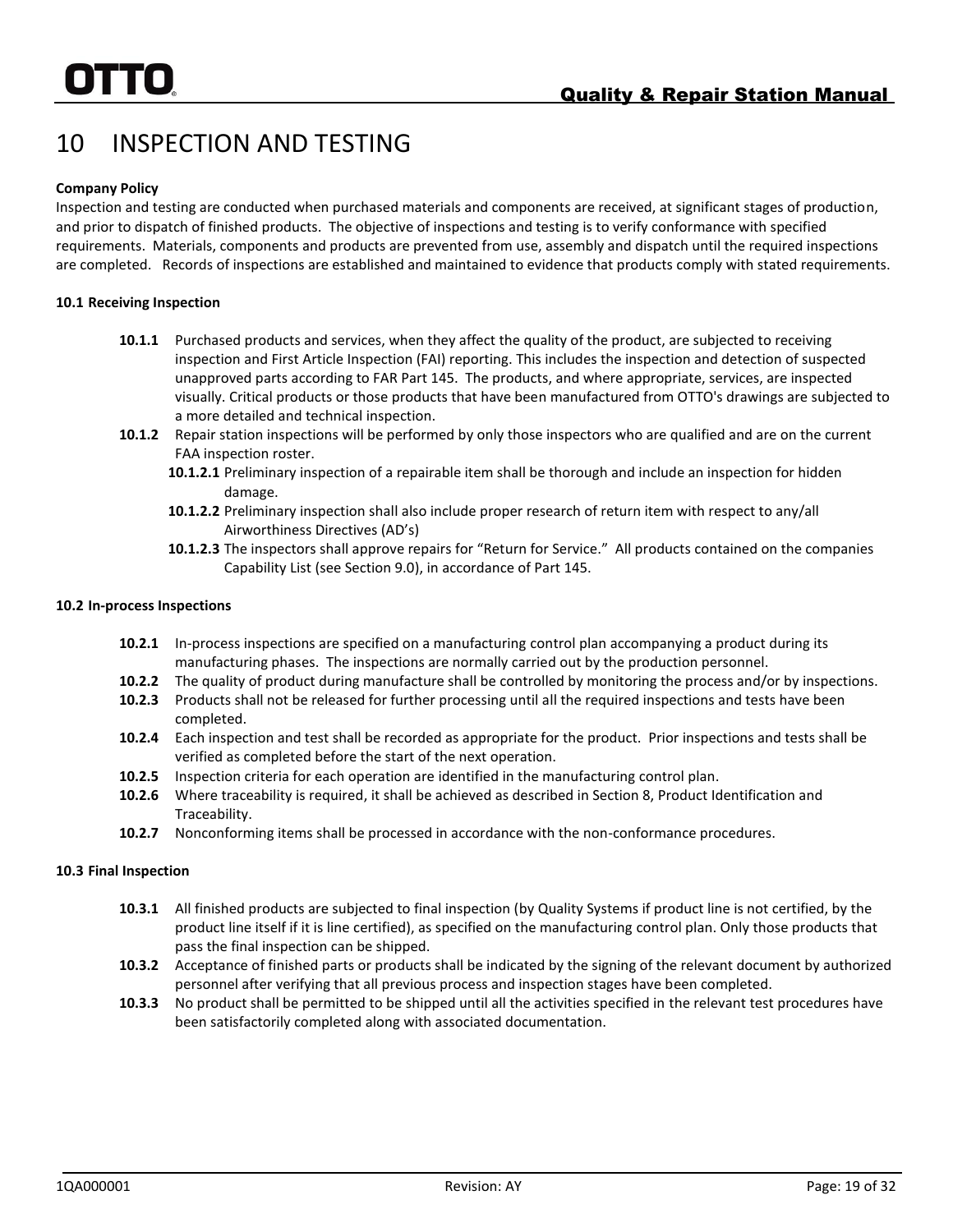### **INSPECTION AND TESTING**

### **10.4 Inspection and Test Records**

**10.4.1** All three types of inspections are recorded and signed off by the personnel performing the inspections if they conform to the acceptance criteria for the operation being performed. The records of acceptance are kept in accordance with the requirements in Quality Records (2QA000002).

### **10.5 Reference Procedures**

- **10.5.1** Materials Dept. Receiving (3SR000004)
- **10.5.2** Receiving Inspection (2QA000003)
- **10.5.3** In-Process Inspection (2QA000004)
- **10.5.4** Final Inspection (2QA000005)
- **10.5.5** Quality Records (2QA000002)
- **10.5.6** Special Inspection/Customer Requirements (3QA000042)
- **10.5.7** ANSI/ISO/ASQ 9001
- **10.5.8** SAE AS9100
- **10.5.9** ISO/IEC 17025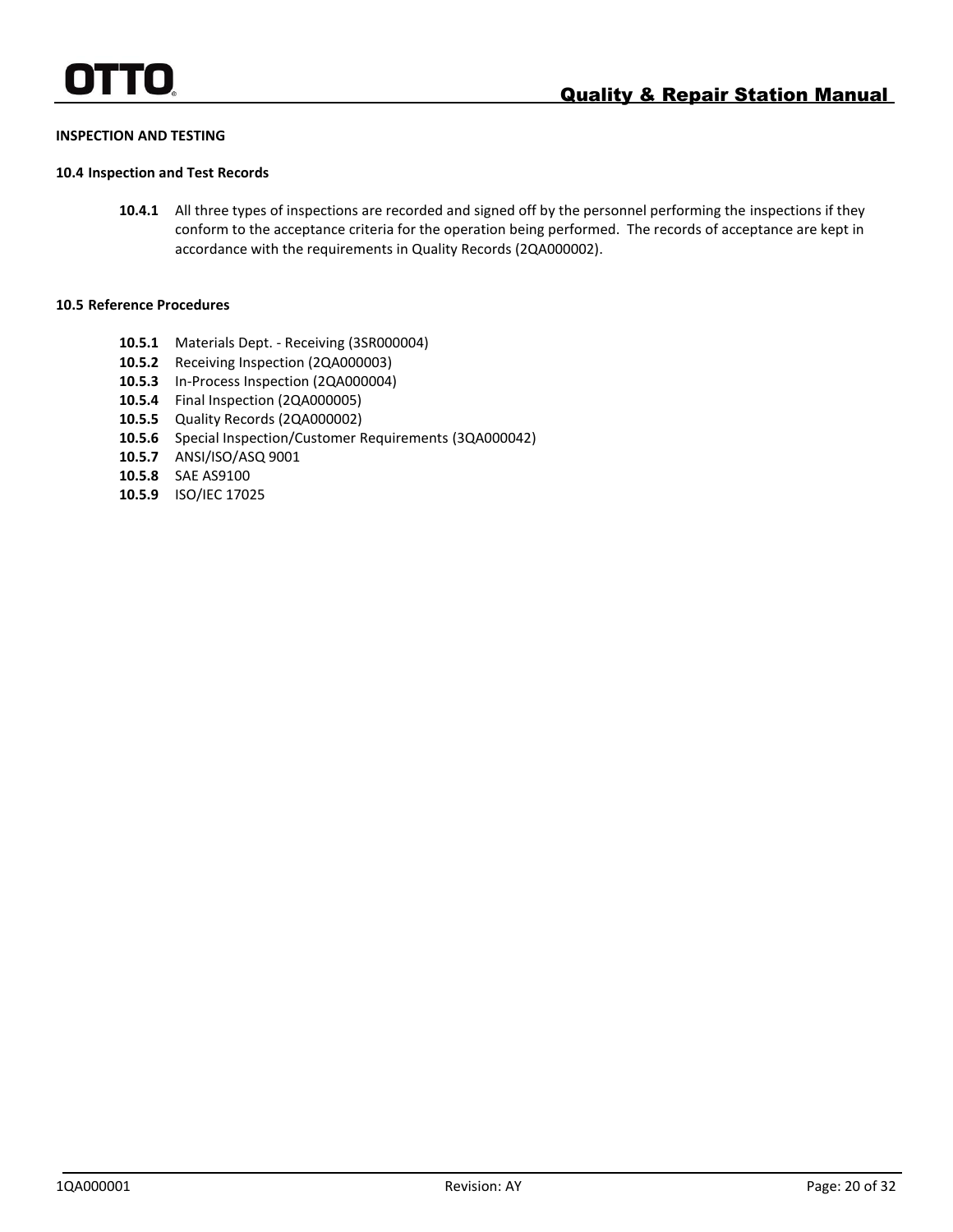# <span id="page-29-0"></span>11 INSPECTION, MEASURING AND TEST EQUIPMENT

### **Company Policy**

Inspection, measuring and test equipment is controlled, calibrated, validated and maintained to demonstrate the conformance of the product to required specifications. Inspection, measuring and test equipment are calibrated to nationally recognized standards. Inspection, measuring and test equipment is used in a manner that measurement uncertainty is known and is consistent with the required measurement capability. Calibration records are maintained, and the calibration status of inspection, measuring and test equipment is identified.

### **11.1 Measurement Identification**

**11.1.1** Product measurements and the required tolerances are identified on documents by the Engineering Department. Selection and verification of the inspection, measuring and test equipment, for the required accuracy and precision to perform those measurements are defined.

### **11.2 Calibration and Maintenance of Equipment**

- **11.2.1** Inspection, measuring and test equipment used to judge the quality of the product is identified and calibrated to a nationally recognized standard. When no such standard exits, the basis of the calibration is documented. The calibration status of inspection, measuring and test equipment is identified with a suitable indicator or approved identification record.
- **11.2.2** Calibration work instructions include the location of the calibration activity and action to be taken when unsatisfactory results are achieved. If the calibration is performed in-house, the equipment used, standards used, identification number and acceptance criteria are documented. Inspection, measuring and test equipment requiring checks is documented as to the check method and frequency. Actions to be taken from unsatisfactory results of calibrations or checks are documented in the calibration work instructions.
- **11.2.3** To ensure the accuracy and precision necessary for the inspection, measuring and test equipment, gage reliability and repeatability studies are performed when the equipment manufacturer's documented precision exceeds 25% of the characteristic*'*s total tolerance.
- **11.2.4** Calibration records of the inspection, measuring and test equipment are maintained. Data includes gage type, gage identification number, status, location, date last calibrated, next calibration date, who performed the calibration, and the calibration results.
- **11.2.5** When inspection, measuring and test equipment is found to be out of tolerance, a Status Change Form (4QA000153) is issued to the Director of Quality Systems. Possible nonconforming product is addressed by Control of Non-Conforming Product, Section 13.
- **11.2.6** Environmental conditions are recorded and controlled to the extent necessary to *ensure* proper calibration of the inspection, measuring and test equipment. Work instructions address environmental variables.
- **11.2.7** The inspection, measuring and test equipment is handled, preserved, and/or stored to maintain accuracy. These requirements are documented and maintained accordingly.
- **11.2.8** Fixtures, jigs, and test software used to inspect product quality are verified as to their accuracy prior to use and checked at prescribed intervals, as required. These verifications are documented. All fixtures, jigs and test software used for inspection have supporting design data available for use by the purchaser or the purchaser's representative, for verification that it is functionally adequate.

### **11.3 Reference Procedure**

- **11.3.1** Control of Inspection, Measuring, and Test Equipment (2QA000006)
- *11.3.2 Calibration Procedure for Measurement and Test Equipment (3QA000141)*
- *11.3.3 General Test Sequence Guideline (3TL000091)*
- **11.3.4** ANSI/ISO/ASQ 9001
- **11.3.5** SAE AS9100
- **11.3.6** ISO/IEC 17025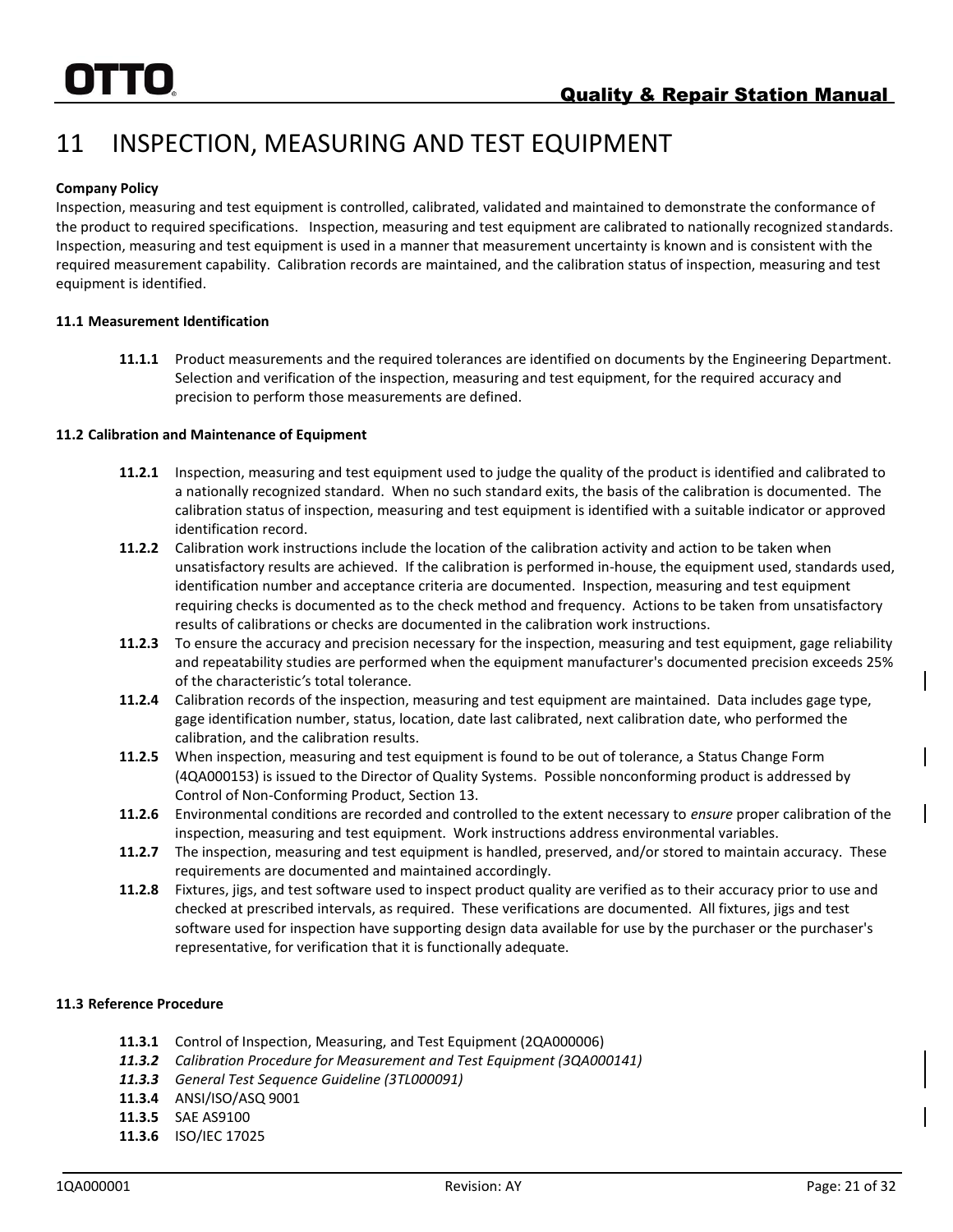# <span id="page-30-0"></span>12 INSPECTION AND TEST STATUS

### **Company Policy**

Inspection status of a product is identified to assure that only product that has passed inspection is used.

### **12.1 Identification System**

- **12.1.1** Products that pass receiving inspection are identified.
- **12.1.2** Status of an in-process inspection is identified on a manufacturing work order accompanying the product.
- **12.1.3** Associated documents that pass the final inspection are identified, signed and dated by qualified personnel.
- **12.1.4** Products that fail any one of the three inspections are identified.

### **12.2 Authority to Release Product**

**12.2.1** Qualified personnel performing final inspection have the authority to release product for shipment. Records are kept as evidence that the product has been released for shipment.

### **12.3 Reference Procedure**

- **12.3.1** Inspection and Test Status (2QA000007)
- **12.3.2** OTTO Inspector Stamp Control (3QA000078)
- **12.3.3** ANSI/ISO/ASQ 9001
- **12.3.4** SAE AS9100
- **12.3.5** ISO/IEC 17025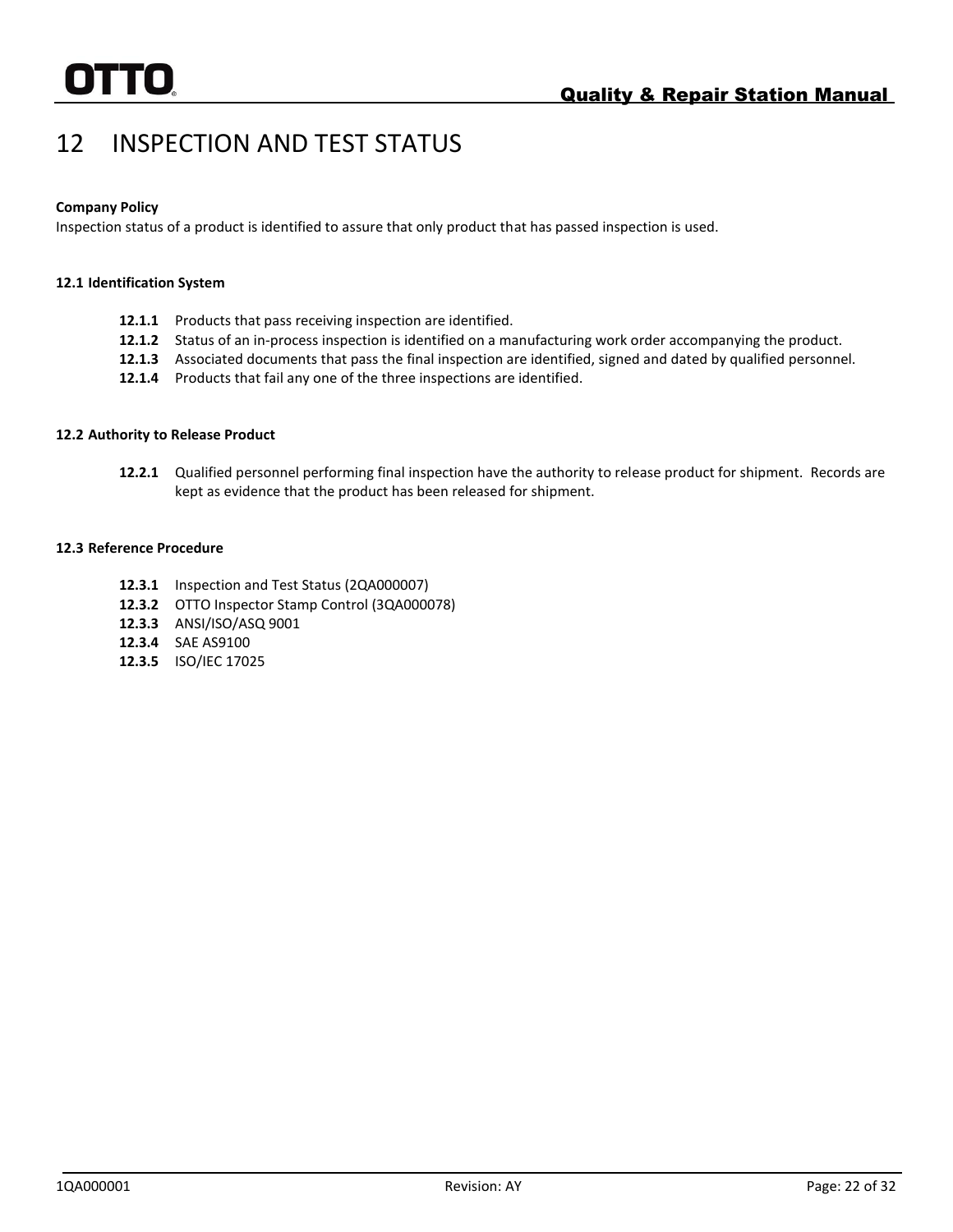# <span id="page-31-0"></span>13 CONTROL OF NONCONFORMING PRODUCT

### **Company Policy**

Nonconforming product, including customer returned product, is identified, documented, evaluated and prevented from being used or shipped. Responsibility for disposition of nonconforming product is defined and, when required, the customer is contacted for concession. Reworked product is re-inspected.

### **13.1 Identification and Documentation**

- **13.1.1** It is a policy of OTTO to identify and document nonconformities.
- **13.1.2** Documentation of nonconformity is made on a Material Review Report. Nonconforming products are labeled and segregated. Counterfeit product is also covered under this section.

### **13.2 Nonconformity Review and Disposition**

- **13.2.1** In the event of a nonconformity, OTTO will:
	- **13.2.1.1** Take appropriate action to correct the nonconforming process,
	- **13.2.1.2** Evaluate whether the nonconforming process has resulted in nonconforming product, and
	- **13.2.1.3** Identify and control the nonconforming product, which includes types originated from the inspection of suspected unapproved parts.
- **13.2.2** The disposition decision may be:
	- Rework, The Sort,
	- Use as is, Scrap.
- **13.2.3** When required, the customer is contacted for acceptance by concession of a nonconforming product. The description of the accepted nonconformance (including results of rework operations) shall be documented on the appropriate form.
- **13.2.4** If finished goods are found to be out of specification, the Director of Quality, or delegate, will determine severity of issue and if necessary, recall finished goods from customer.
	- **13.2.4.1** Defects that are determined to be un-airworthy, the Director of Quality Systems, or delegate, will report such situations within 72 hours of discovery, in writing, to EASA, the aircraft/component design organization, and the customer or operator.
		- **13.2.4.1.1** At a minimum, the notification will include the following:
			- **13.2.4.1.1.1** Aircraft Registration Number,
			- **13.2.4.1.1.2** Type, make, and model of the article,
			- **13.2.4.1.1.3** Date of discovery of the failure, malfunction, or defect,
			- **13.2.4.1.1.4** Nature of the failure, malfunction, or defect,
			- **13.2.4.1.1.5** Time since last overhaul, and
			- **13.2.4.1.1.6** Apparent cause of the failure.
	- **13.2.4.2** Product dispositioned for scrap shall be conspicuously marked, or positively controlled, until physically deemed unusable.

### **13.3 Re-inspection**

**13.3.1** Repaired or reworked products are re-inspected.

### **13.4 Reference Procedures**

- **13.4.1** Nonconforming Product and Testing Control (2QA000008)
- **13.4.2** Material Review Board Process (2QA000009)
- **13.4.3** Counterfeit Control Plan (2QA000023)
- **13.4.4** ANSI/ISO/ASQ 9001
- **13.4.5** SAE AS9100
- **13.4.6** ISO/IEC 17025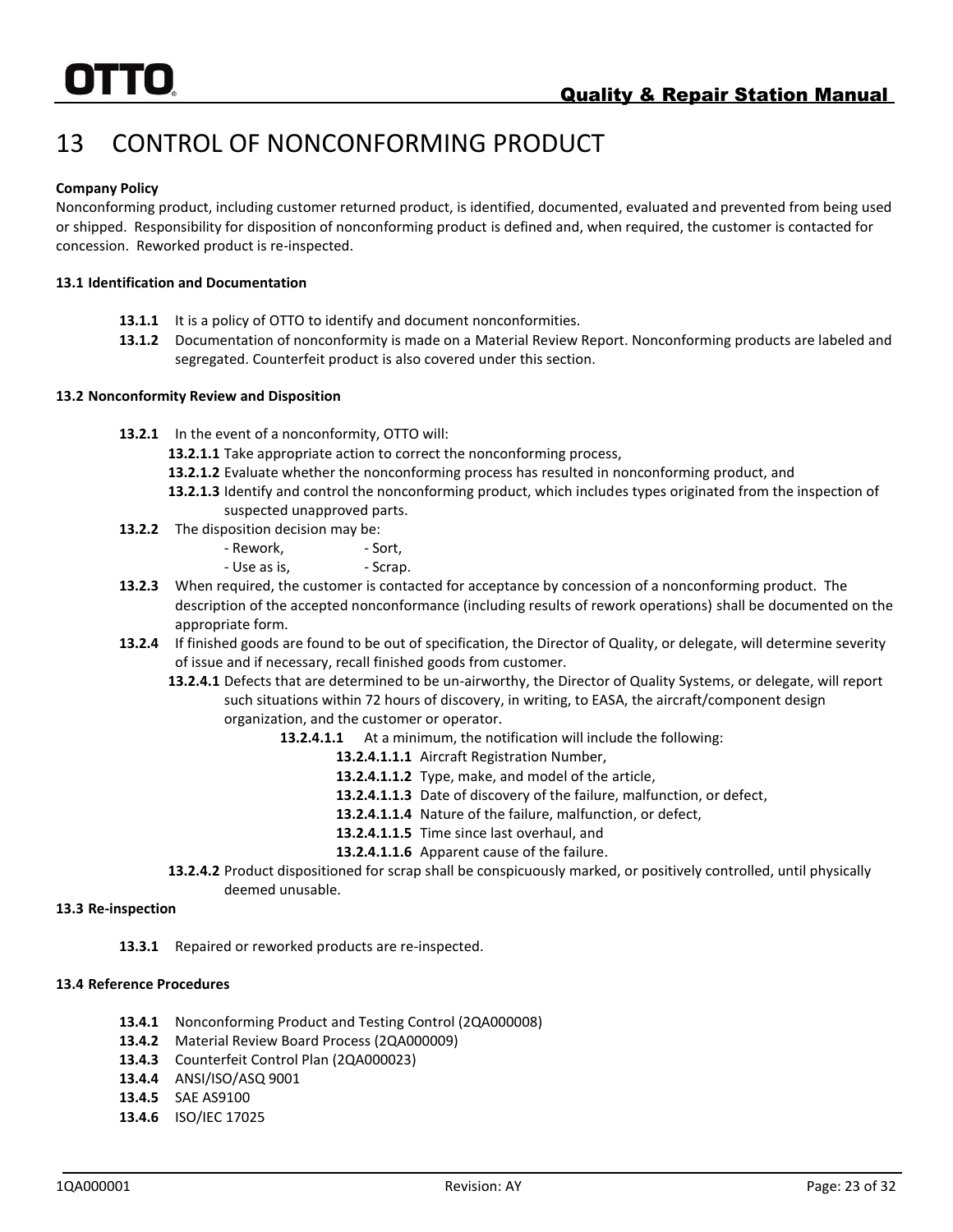# <span id="page-32-0"></span>14 NONCONFORMITY AND CORRECTIVE ACTION

### **Company Policy**

Processes, work operations, quality records, and customer complaints are analyzed to detect sources of potential nonconformity. Causes of nonconformities are investigated and corrective actions are initiated to prevent recurrence. Controls are applied to ensure that corrective actions are implemented and that they are effective.

### **14.1 Initiation of Corrective Actions**

- **14.1.1** Anyone in the company may propose a corrective action.
- **14.1.2** Corrective actions are initiated as a result of (but not limited to):
	- *-* Identification of product nonconformity
	- Process quality problems

*-* Non-compliance observed during audits

*-* Concessions

- Service and warranty claims *-* Customer complaints
- **14.1.3** When a nonconformity is identified, the cause of its occurrence is investigated, including, as applicable, those related to human factors, and corrective action is taken. The nonconformity is documented, all information that defines the nonconformity and corrective action are maintained, and preventative measures are initiated.
	- **14.1.3.1** Once the root cause and possible effects are identified, the likelihood of any reoccurrence is assessed, a risk assessment (including, but not limited to associated costs) is to be performed to substantiate any/all reduction of the nonconformity.
- **14.1.4** When corrective action is necessary, procedures ensure that the intended action has been taken and is effective.
- **14.1.5** Changes to existing procedures are implemented, verified and recorded.
- **14.1.6** Processes, work operations, concessions, warranty claims, quality records, service reports and customer complaints are analyzed to detect and eliminate potential causes of nonconforming product.
- **14.1.7** Corrective action requirements are flowed down to external provider when it is determined that the external provider is responsible for the nonconformity.

### **14.2 Reference Procedure**

- **14.2.1** Nonconformity and Corrective Action (2QA000010)
- **14.2.2** Customer Satisfaction (2SA000004)
- **14.2.3** Supplier Quality Manual (2QA000018)
- **14.2.4** ANSI/ISO/ASQ 9001
- **14.2.5** SAE AS9100
- **14.2.6** ISO/IEC 17025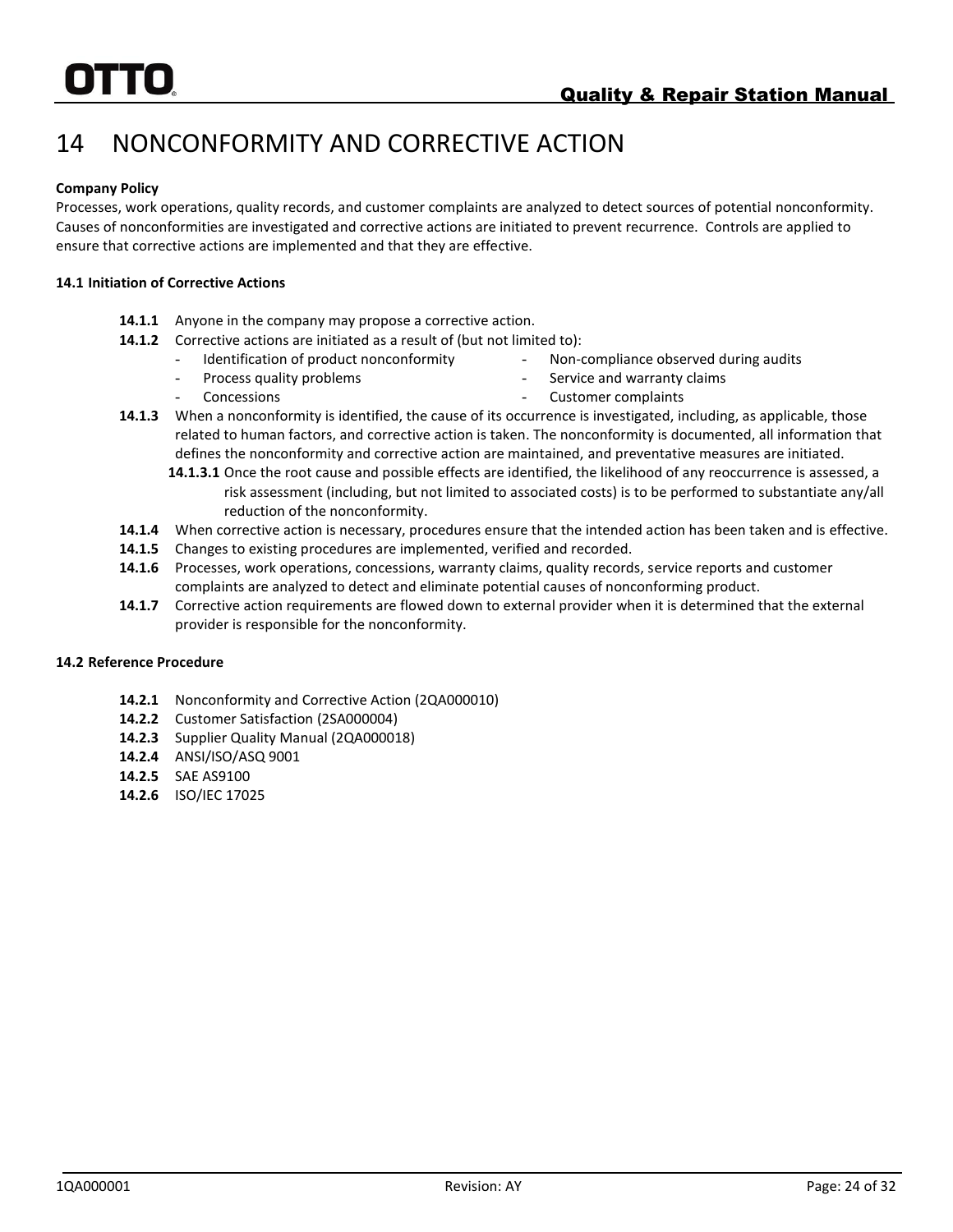# <span id="page-33-0"></span>15 HANDLING, STORAGE, PACKAGING, AND DELIVERY

### **Company Policy**

Methods and means of handling that prevent product damage and/or deterioration is provided. Receipt to, and dispatch from, storage areas is controlled. The condition of stored products is assessed regularly. Packaging, including those for sensitive products, is specified and controlled. Products are protected prior to and, where required, during delivery.

### **15.1 Handling**

**15.1.1** Measures are taken to ensure products are protected from damage and deterioration during handling, storage, packaging, repair, and delivery.

### **15.2 Storage**

- **15.2.1** Only products that are properly identified and that have passed any required inspections (unless line certified) are authorized to enter and leave the storage areas. Periodically, the storage areas are inspected to assess the condition of stock.
- **15.2.2** Products are stored in clearly identified storage areas.
- **15.2.3** Receipt and dispatch from storage areas is controlled by the supervisor.

### **15.3 Packaging and Delivery**

- **15.3.1** Packaging is specified during product design or by contract and is communicated in the form of Bill of Materials, and/or work instructions. Packaging is designed and suitable for the intended means of delivery to preserve the product until OTTO's responsibility ceases.
- **15.3.2** After the final inspection, products are protected and stored in adequate conditions to prevent damage and deterioration.
- **15.3.3** Exterior marking of packages is determined by Sales (in accordance with Section 3, Contract Review), and specified on the shipping order.

### **15.4 Reference Procedures**

- **15.4.1** Product Handling (2PR000002)
- **15.4.2** Product Storage (2PR000003)
- **15.4.3** Product Packaging and Delivery (2PR000004)
- **15.4.4** Contract Review Standard (2SA000001)
- **15.4.5** ANSI/ISO/ASQ 9001
- **15.4.6** SAE AS9100
- **15.4.7** ISO/IEC 17025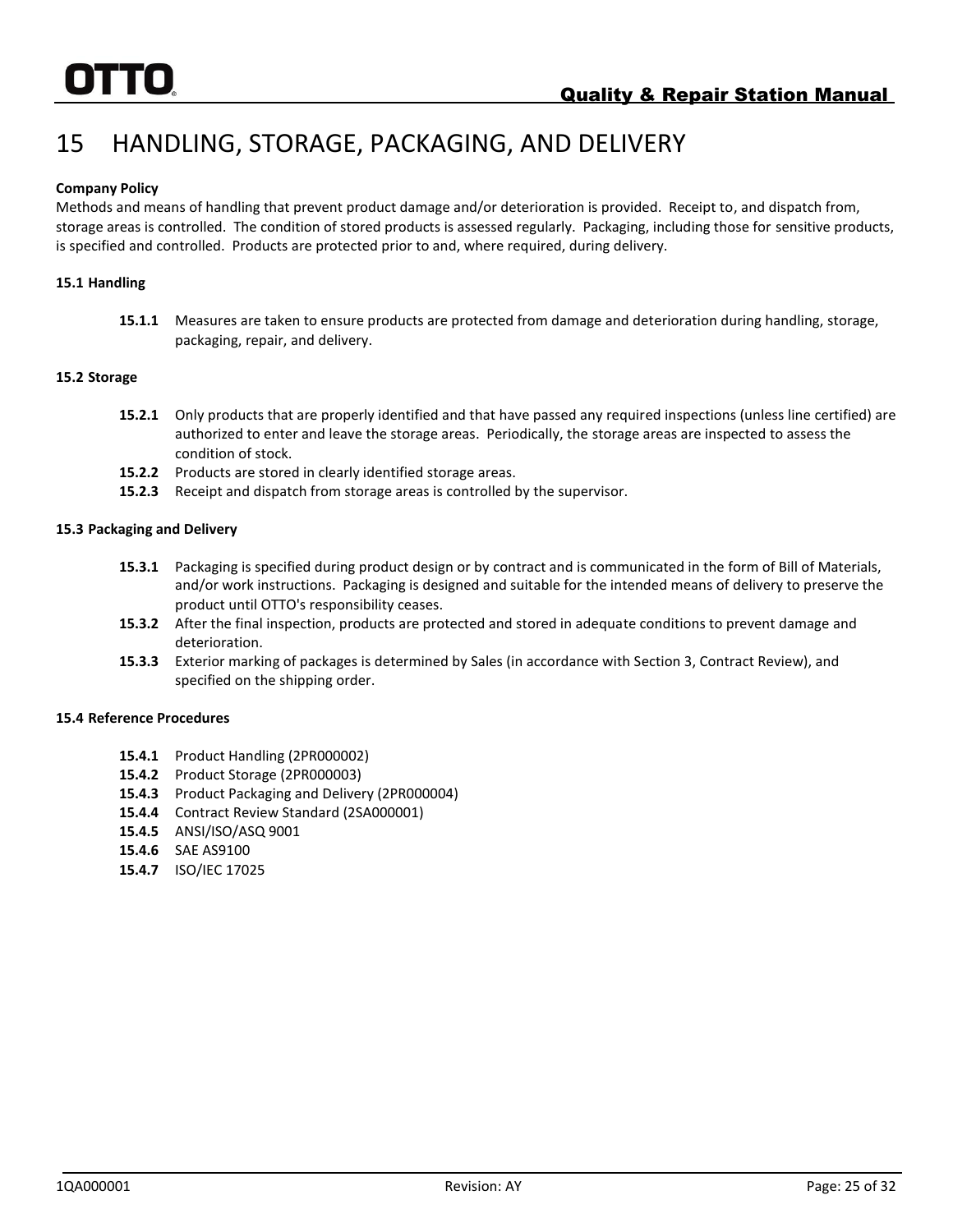# <span id="page-34-0"></span>16 QUALITY RECORDS

### **Company Policy**

Quality records demonstrate achievement of the required quality and effective operation of the quality system. The records are identified, indexed and stored in a suitable environment to minimize deterioration and to ensure they are readily retrievable. Records are normally stored by the department that is responsible for their establishment. Retention periods for quality records are defined.

### **16.1 Identification and Storage**

- **16.1.1** Records are identified to the product, person or activity involved. When relevant, they are signed and dated. The indexing system facilitates retrieval. Subcontractor quality records which may include records in the form of Test Reports, Certifications, or Materials Analysis are included as a part of Quality Records. When contractually required, records will be made available to the purchaser or their representative for an agreed period of time.
- **16.1.2** All inspection and test records indicating FAA-PMA/TSOA part acceptance will be retained for at least ten (10) years after the part has been completed.

### **16.2 Reference Procedure**

- **16.2.1** Quality Records (2QA000002)
- **16.2.2** ANSI/ISO/ASQ 9001
- **16.2.3** SAE AS9100
- **16.2.4** ISO/IEC 17025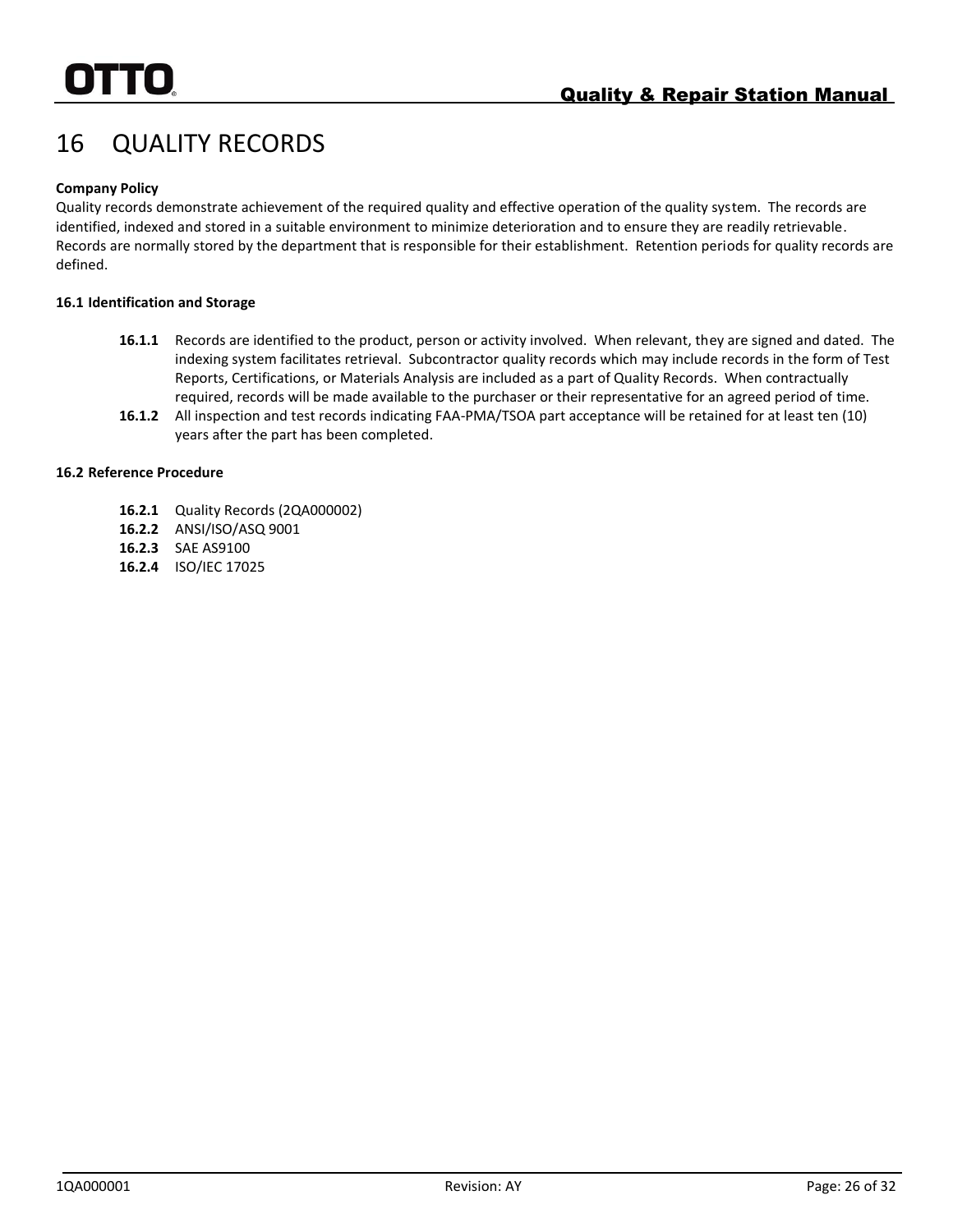# <span id="page-35-0"></span>17 INTERNAL AUDITS

### **Company Policy**

Comprehensive, planned and documented internal audits are carried out at least once a year. The internal audits verify the effectiveness of the quality management system and verify that the quality activities comply with the established, planned arrangements. With sufficient notice, outside audits, by any bodies (i.e. suppliers, customers, regulatory) are welcomed at any time.

### **17.1 General**

- **17.1.1** Audits are scheduled on the basis of the status and importance of the activity.
- **17.1.2** In addition to the applicable standards, internal audits are designed to meet contractual and/or regulatory requirements.
- **17.1.3** Audits are conducted by individuals independent of the area being audited.
- **17.1.4** Management having responsibility for the audited area, shall review, agree, and correct any deficiencies highlighted by the audit within an agreed time period.
- **17.1.5** Sections 17.1.1 thru 17.1.4 will encompass all internal departments, Environmental systems and OTTO's FAA Repair Station.

### **17.2 Follow Up**

**17.2.1** Nonconforming conditions are followed up as a result of corrective action. The corrective action process will be in accordance with Section 14, Corrective Action.

### **17.3 Reference Procedure**

- **17.3.1** Internal/External Quality Audits (2QA000011)
- **17.3.2** Outgoing Final Inspection (3QA000040)
- **17.3.3** Production Line Certification Procedure (3QA000135)
- **17.3.4** ANSI/ISO/ASQ 9001
- **17.3.5** SAE AS9100
- **17.3.6** ISO/IEC 17025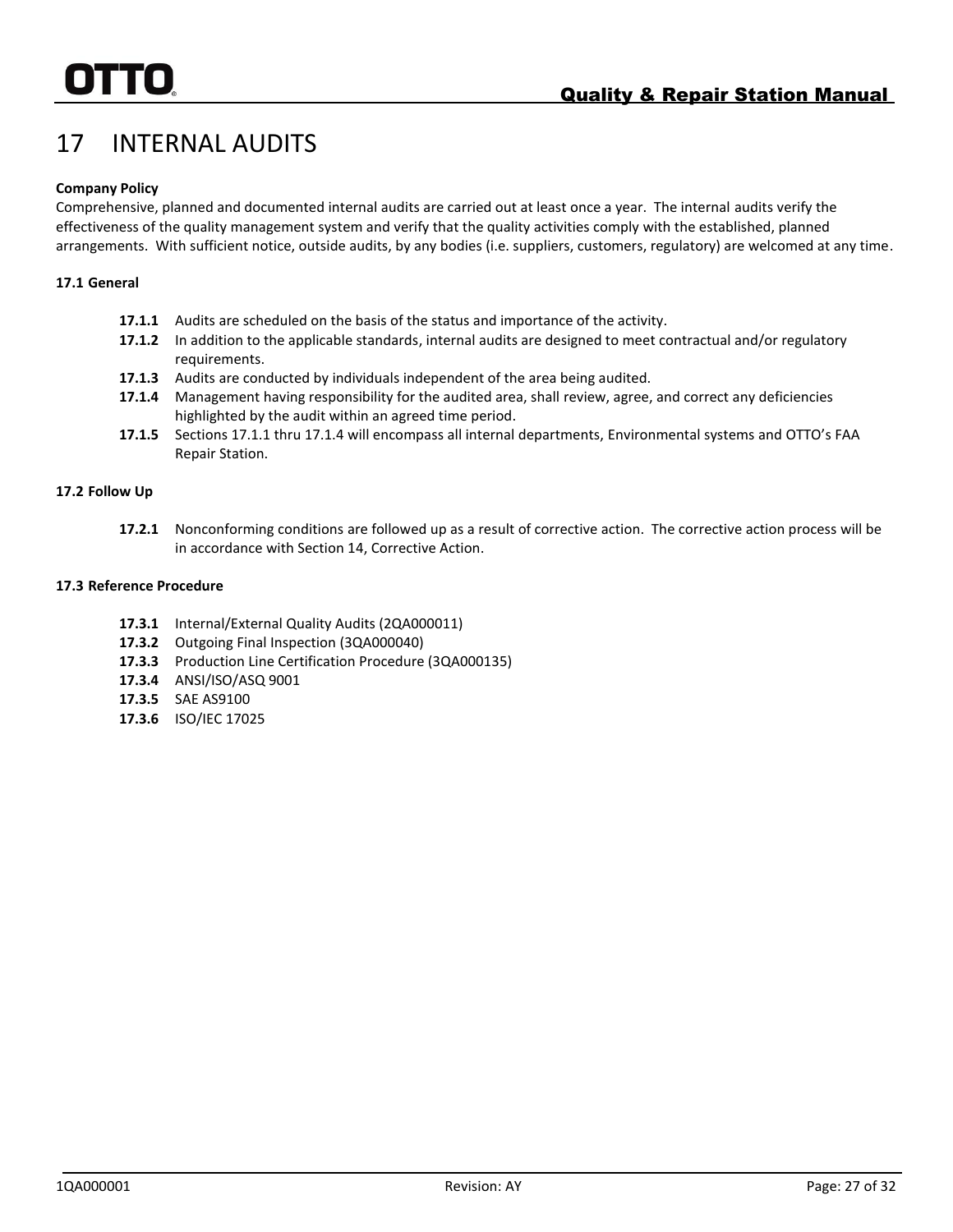# <span id="page-36-0"></span>18 TRAINING

### **Company Policy**

OTTO identifies training needs of all personnel and provides the required training. Personnel performing specific tasks which affect quality are qualified. Records of personnel qualifications and training are maintained.

### **18.1 Training Needs**

- **18.1.1** Tasks and activities are assessed to determine education, training and/or experience qualifications.
- **18.1.2** Employees are assessed initially and periodically by their managers to determine if their qualifications are adequate or if additional training is needed.

### **18.2 Training**

**18.2.1** OTTO provides new employee orientation. Other training is provided as required.

### **18.3 Training Record**

**18.3.1** The Human Resources department maintains records of all internal and external training provided to employees.

### **18.4 Reference Procedures**

- **18.4.1** Training (2HR000001)
- **18.4.2** ANSI/ISO/ASQ 9001
- **18.4.3** SAE AS9100
- **18.4.4** ISO/IEC 17025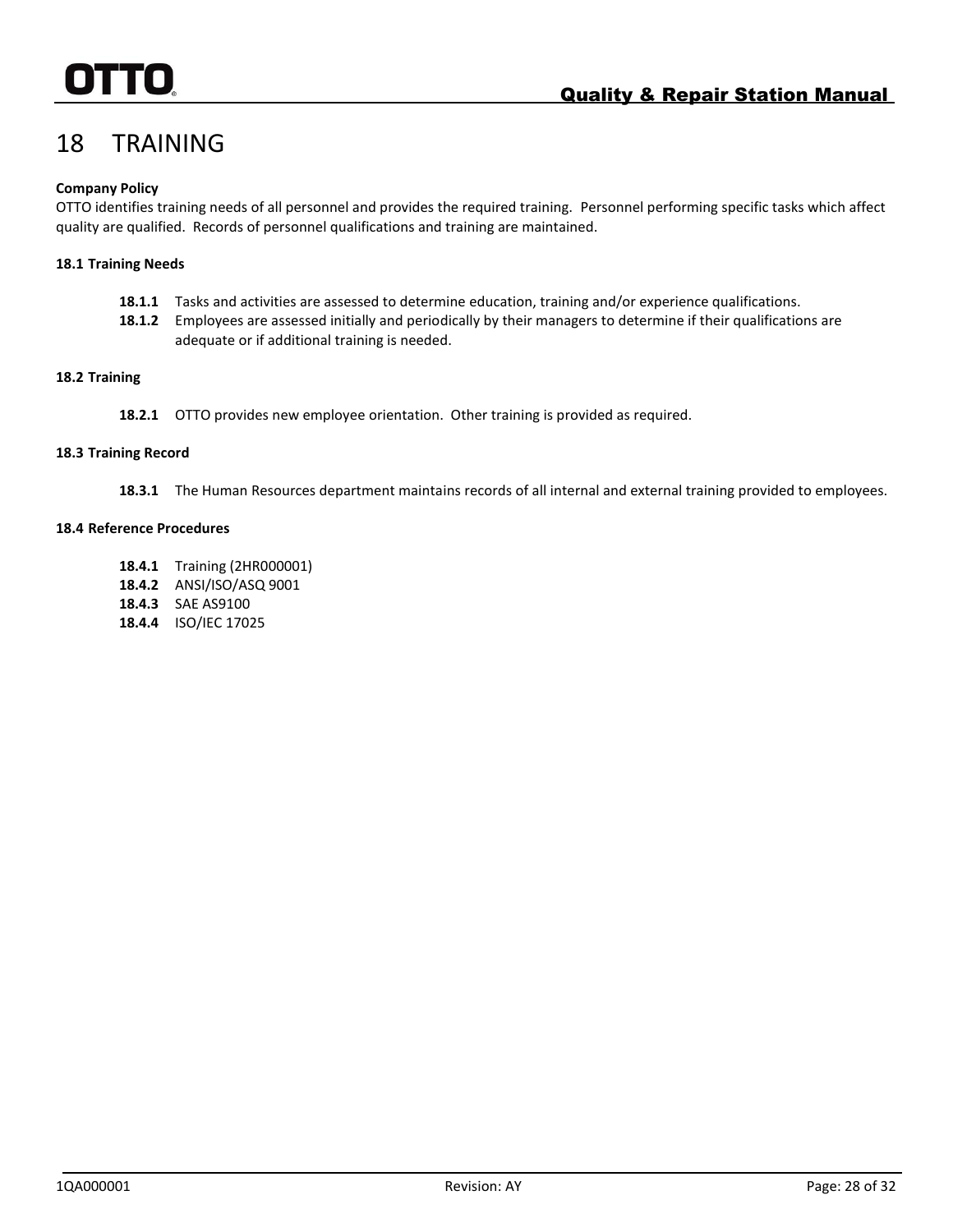# <span id="page-37-0"></span>18.1 REPAIR STATION TRAINING

### **Company Policy**

OTTO Engineering identifies training needs of all personnel and provides the required training. Personnel performing specific tasks which affect quality are qualified. Records of personnel qualifications and training are maintained.

### **18.1.1 Training Needs**

- **18.1.1.1** Tasks and activities are assessed to determine education, training and/or experience qualifications.
- **18.1.1.2** Employees are assessed initially and periodically by their managers to determine if their qualifications are adequate or additional training is needed.
- **18.1.1.3** Inspection personnel are trained thoroughly with all inspection methods, techniques and equipment.
- **18.1.1.4** OTTO provides new employee orientation. Other training is provided as required.
- **18.1.1.5** Where required, Human Factors training shall be incorporated within all related inspection activities.

### **18.1.2 Training Records**

- **18.1.2.1** The Human Resources department maintains records of all internal and external training provided to employees. **18.1.2.1.1** Employees who are associated with the company's FAA Repair Station are also a part of the company's
	- random drug testing program described in 3HR000038 (OTTO's FAA Random Drug Testing Program). **18.1.2.1.2** FAA Rosters are maintained by Human Resources via a Network database system. These records will
		- include, but not be limited to:
		- **18.1.2.1.2.1** A roster with all the names of all inspection personnel,
		- **18.1.2.1.2.2** A roster of personnel authorized to sign a maintenance release for approving a maintained or altered article for return to service,
		- **18.1.2.1.2.3** A summary of employment of each individual on the roster,
		- **18.1.2.1.2.4** Present title,
		- **18.1.2.1.2.5** Total years of experience and the type of maintenance work performed, and
		- **18.1.2.1.2.6** Type of certificate held.
	- **18.1.2.1.3** Employees who are responsible for returning all FAR Part 145 product to service will be required to comply with the requirements set forth in FAR Part(s) 43, 65, and 145.
	- **18.1.2.1.4** If changes shall occur to the roster, due to termination, reassignment, change in duties or scope of assignment, or addition of personnel, notification shall be submitted to the FAA district office in accordance with the procedures stated in 145.209 (e) of Part 14.

### **18.1.3 Reference Procedures**

**18.1.3.1** Training (2HR000001) **18.1.3.2** Training System (3HR000019) **18.1.3.3** FAA Roster and Drug Testing Program (3HR000038) **18.1.3.4** ANSI/ISO/ASQ 9001 **18.1.3.5** SAE AS9100 **18.1.3.6** ISO/IEC 17025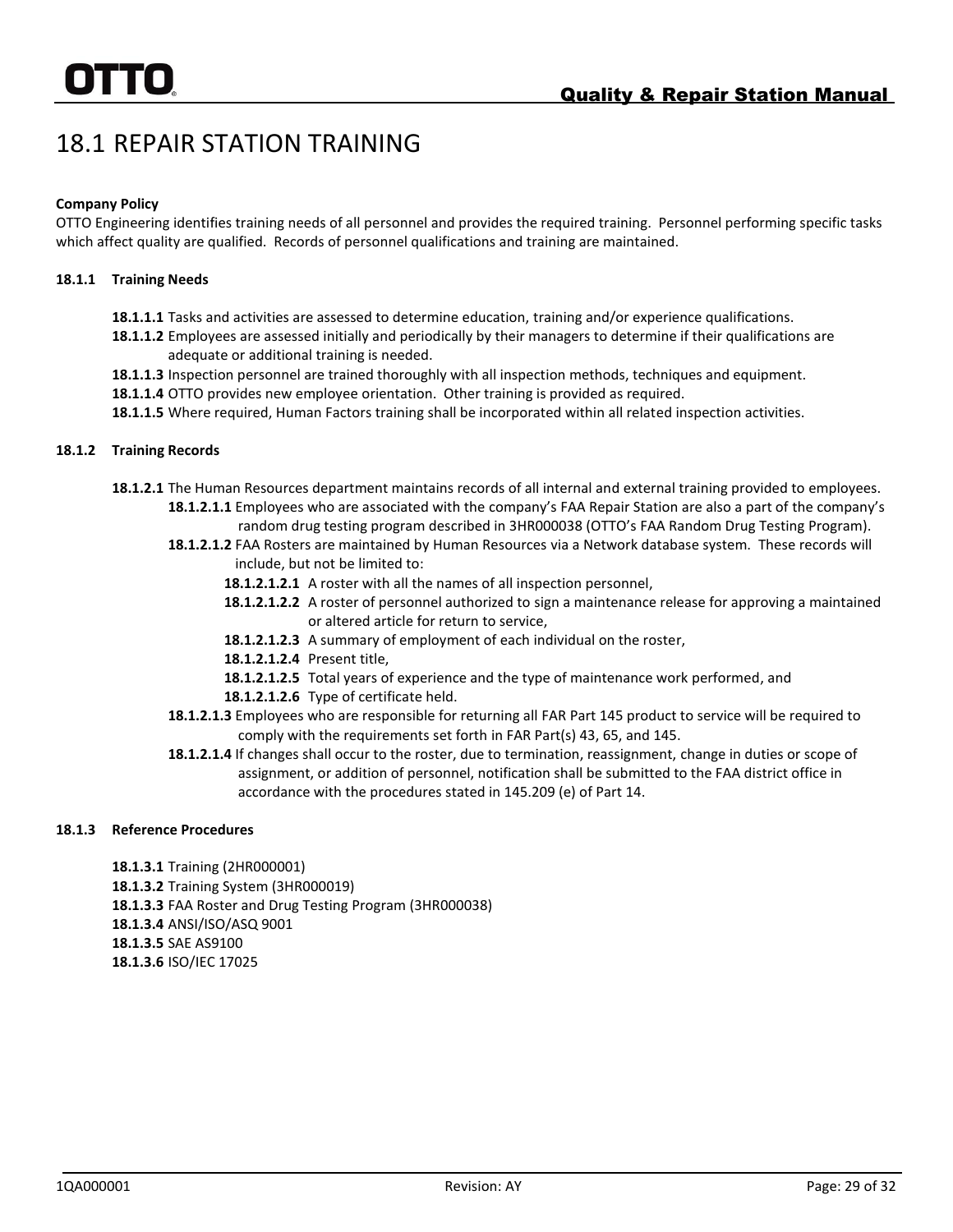# <span id="page-38-0"></span>19 SERVICING

### **Company Policy**

When servicing is specified by contract, OTTO shall perform and verify that the serviced item has met the specified requirements.

### **19.1 F.A.A Regulations**

- **19.1.1** In accordance with Federal Aviation Regulations 21.3, the FAA Engineering office will be informed within 24 hours by the Director of Quality Systems, of any failure, malfunctions, or defects that have occurred in OTTO Engineering, Inc. manufactured products that he has determined will, or could, result in a hazardous flight. All users will be notified, when possible.
- **19.1.2** Airworthiness Directives will be handled with Local Aircraft Certification Office in accordance with 14 CFR Part 39.

### **19.2 Reference Procedures**

- *19.2.1 Contract Review Standard (2SA000001)*
- **19.2.2** ANSI/ISO/ASQ 9001
- **19.2.3** SAE AS9100
- **19.2.4** ISO/IEC 17025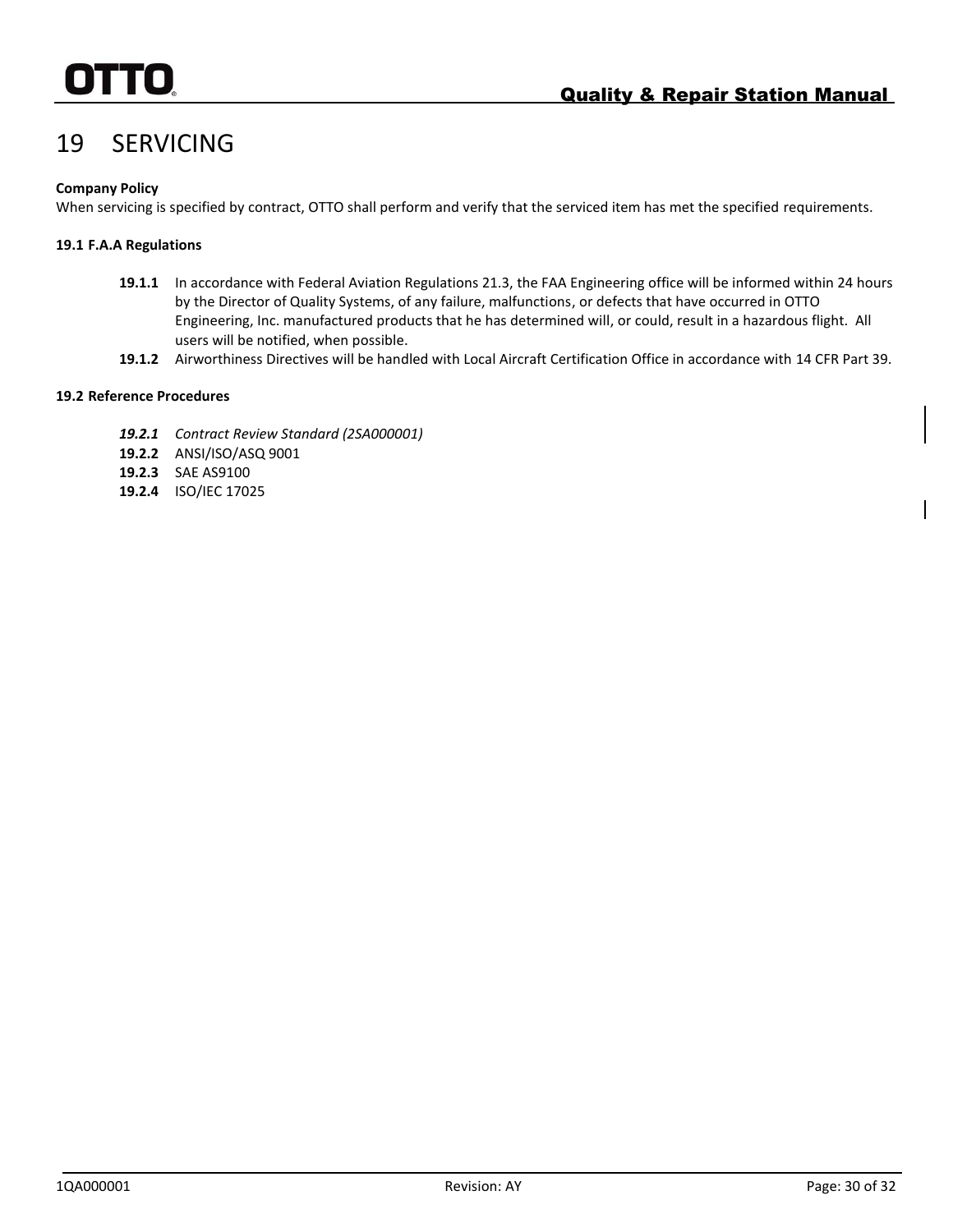# <span id="page-39-0"></span>20 STATISTICAL TECHNIQUES

### **Company Policy**

Statistical techniques are employed to verify the acceptability of product characteristics, and to control and verify process capability.

### **20.1 Process Analysis and Statistical Sampling**

- **20.1.1** When appropriate, process analysis and statistical sampling are applied to verify acceptability. Personnel using statistical techniques are provided with charts, tables and other instructions.
- **20.1.2** Statistical Process Control (SPC) is employed as a tool to control processes, and to aid in establishing and verifying process capabilities. Personnel using SPC techniques are trained and provided with instructions as to the use of such. This program will: demonstrate conformity of the product, ensure conformity of the quality management system, and continually improve the effectiveness of the quality management system.
- **20.1.3** According to the nature of the product, and depending on the specified requirements, statistical techniques may be used to support:
- **20.1.4** Design Verification.
- **20.1.5** Process Control.
	- *-* Selection and inspection of key characteristics,
	- *-* Process capability measurements,
	- *-* Statistical process control, and
	- *-* Design of Experiment.
- **20.1.6** Inspection matching sampling rate to the criticality of the product and to the process capability.
- **20.1.7** Failure mode and effects analysis.

### **20.2 Reference Procedure**

- **20.2.1** ANSI/ISO/ASQ 9001
- **20.2.2** SAE AS9100
- **20.2.3** ISO/IEC 17025